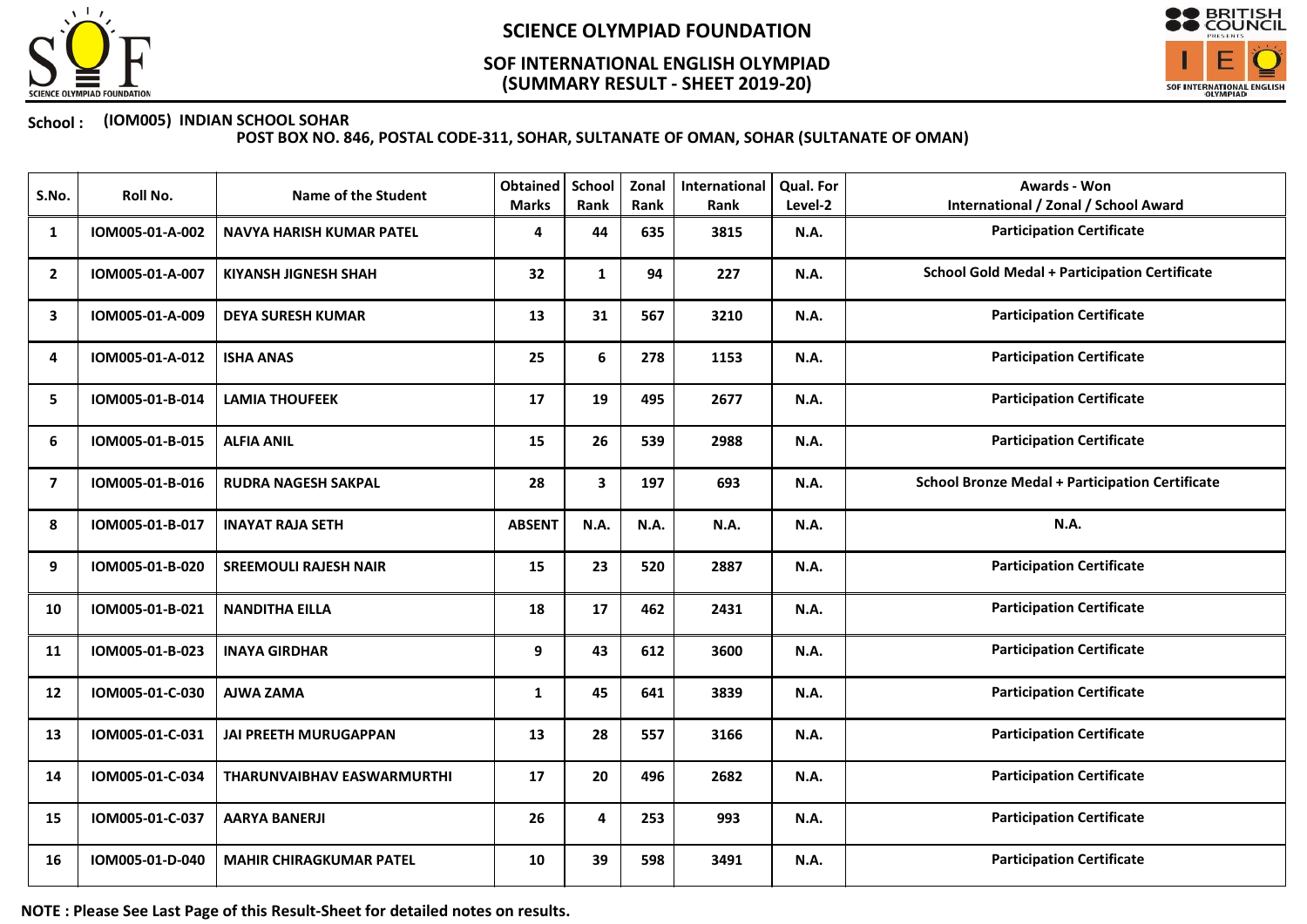

## (SUMMARY RESULT - SHEET 2019-20) SOF INTERNATIONAL ENGLISH OLYMPIAD



### School : (IOM005) INDIAN SCHOOL SOHAR

POST BOX NO. 846, POSTAL CODE-311, SOHAR, SULTANATE OF OMAN, SOHAR (SULTANATE OF OMAN)

| S.No. | Roll No.        | <b>Name of the Student</b>      | Obtained<br><b>Marks</b> | <b>School</b><br>Rank | Zonal<br>Rank | International<br>Rank | Qual. For<br>Level-2 | <b>Awards - Won</b><br><b>International / Zonal / School Award</b> |
|-------|-----------------|---------------------------------|--------------------------|-----------------------|---------------|-----------------------|----------------------|--------------------------------------------------------------------|
| 17    | IOM005-01-D-041 | <b>NANDINI SINGH</b>            | 11                       | 38                    | 595           | 3433                  | <b>N.A.</b>          | <b>Participation Certificate</b>                                   |
| 18    | IOM005-01-D-043 | <b>AARAV SHARMA</b>             | 10                       | 41                    | 606           | 3543                  | <b>N.A.</b>          | <b>Participation Certificate</b>                                   |
| 19    | IOM005-01-D-045 | KODAVATI KANTI LOHITH CHOWDARY  | 11                       | 37                    | 594           | 3428                  | <b>N.A.</b>          | <b>Participation Certificate</b>                                   |
| 20    | IOM005-01-D-046 | <b>ALMAS FARHEEN</b>            | 12                       | 34                    | 580           | 3325                  | N.A.                 | <b>Participation Certificate</b>                                   |
| 21    | IOM005-01-E-048 | <b>JESWIN ANTONY</b>            | 12                       | 34                    | 580           | 3325                  | <b>N.A.</b>          | <b>Participation Certificate</b>                                   |
| 22    | IOM005-01-E-055 | <b>ARADHYA KHOSLA</b>           | 13                       | 29                    | 559           | 3173                  | N.A.                 | <b>Participation Certificate</b>                                   |
| 23    | IOM005-01-E-058 | <b>DIVYASHREE RAVIVARMAN</b>    | 12                       | 33                    | 575           | 3297                  | N.A.                 | <b>Participation Certificate</b>                                   |
| 24    | IOM005-01-E-062 | <b>SAMRUDH BHIMARAO PATIL</b>   | 32                       | $\mathbf{2}$          | 101           | 245                   | N.A.                 | <b>School Silver Medal + Participation Certificate</b>             |
| 25    | IOM005-01-E-063 | SAI ARNAV ACHARYA               | 20                       | 14                    | 417           | 2064                  | N.A.                 | <b>Participation Certificate</b>                                   |
| 26    | IOM005-01-E-064 | <b>APURBA OJHA</b>              | 24                       | 8                     | 309           | 1320                  | N.A.                 | <b>Participation Certificate</b>                                   |
| 27    | IOM005-01-F-067 | <b>MOHANA GURUPRASAD RAO</b>    | 12                       | 34                    | 580           | 3325                  | N.A.                 | <b>Participation Certificate</b>                                   |
| 28    | IOM005-01-F-070 | <b>JOSPAUL THOMAS</b>           | 18                       | 16                    | 453           | 2410                  | <b>N.A.</b>          | <b>Participation Certificate</b>                                   |
| 29    | IOM005-01-F-073 | <b>VENKITESWARAN S</b>          | 12                       | 35                    | 581           | 3333                  | <b>N.A.</b>          | <b>Participation Certificate</b>                                   |
| 30    | IOM005-01-G-074 | <b>VIHAAN VISWANATHA SHETTY</b> | 23                       | 12                    | 348           | 1541                  | N.A.                 | <b>Participation Certificate</b>                                   |
| 31    | IOM005-01-G-075 | VIJAYENDRA SUNDARARAMAN         | 25                       | $\overline{7}$        | 287           | 1186                  | <b>N.A.</b>          | <b>Participation Certificate</b>                                   |
| 32    | IOM005-01-G-076 | NIRJA KALPESH DESAI             | 24                       | 9                     | 319           | 1357                  | N.A.                 | <b>Participation Certificate</b>                                   |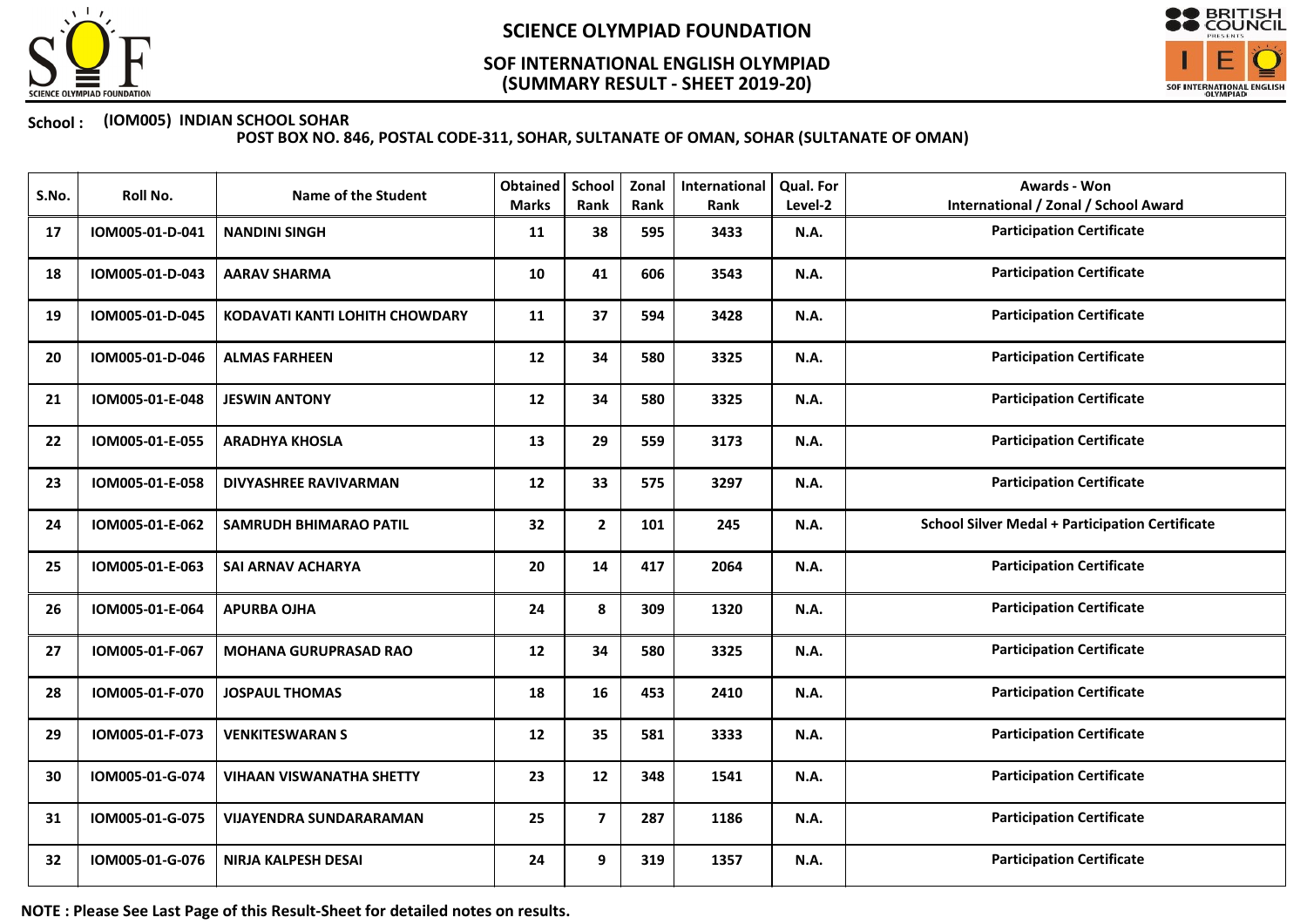

## (SUMMARY RESULT - SHEET 2019-20) SOF INTERNATIONAL ENGLISH OLYMPIAD



### School : (IOM005) INDIAN SCHOOL SOHAR

POST BOX NO. 846, POSTAL CODE-311, SOHAR, SULTANATE OF OMAN, SOHAR (SULTANATE OF OMAN)

| S.No. | Roll No.        | <b>Name of the Student</b>  | Obtained<br><b>Marks</b> | <b>School</b><br>Rank | Zonal<br>Rank | International<br>Rank | Qual. For<br>Level-2 | <b>Awards - Won</b><br><b>International / Zonal / School Award</b> |
|-------|-----------------|-----------------------------|--------------------------|-----------------------|---------------|-----------------------|----------------------|--------------------------------------------------------------------|
| 33    | IOM005-01-G-080 | <b>THAMEEM E K</b>          | 21                       | 13                    | 396           | 1926                  | <b>N.A.</b>          | <b>Participation Certificate</b>                                   |
| 34    | IOM005-01-G-081 | <b>ATHENA ELSA BENSON</b>   | 17                       | 18                    | 481           | 2580                  | <b>N.A.</b>          | <b>Participation Certificate</b>                                   |
| 35    | IOM005-01-G-082 | <b>STEFFY SAM GEORGE</b>    | 15                       | 25                    | 525           | 2907                  | N.A.                 | <b>Participation Certificate</b>                                   |
| 36    | IOM005-01-H-087 | APOORVA ARAVIND MAIYA       | 25                       | 5                     | 276           | 1149                  | N.A.                 | <b>Participation Certificate</b>                                   |
| 37    | IOM005-01-H-089 | <b>DAKSH V SINGH</b>        | 15                       | 24                    | 524           | 2905                  | <b>N.A.</b>          | <b>Participation Certificate</b>                                   |
| 38    | IOM005-01-H-091 | <b>ATHARV</b>               | 19                       | 15                    | 448           | 2294                  | N.A.                 | <b>Participation Certificate</b>                                   |
| 39    | IOM005-01-H-094 | <b>ANUSHA YADAV</b>         | 24                       | 10                    | 322           | 1360                  | <b>N.A.</b>          | <b>Participation Certificate</b>                                   |
| 40    | IOM005-01-H-095 | <b>ZAHEEN N</b>             | 14                       | 27                    | 542           | 3024                  | N.A.                 | <b>Participation Certificate</b>                                   |
| 41    | IOM005-01-H-097 | <b>K KARAN DEV</b>          | 12                       | 32                    | 574           | 3294                  | N.A.                 | <b>Participation Certificate</b>                                   |
| 42    | IOM005-01-H-098 | SAMRUDDHI VIVEKANANDA       | 10                       | 40                    | 602           | 3515                  | <b>N.A.</b>          | <b>Participation Certificate</b>                                   |
| 43    | IOM005-01-I-100 | <b>SREE LAKSHMI</b>         | 16                       | 22                    | 508           | 2792                  | N.A.                 | <b>Participation Certificate</b>                                   |
| 44    | IOM005-01-I-101 | <b>ANUNAND NIBIN</b>        | 16                       | 21                    | 504           | 2751                  | N.A.                 | <b>Participation Certificate</b>                                   |
| 45    | IOM005-01-I-102 | <b>M LEKHAN KRISHNA</b>     | 9                        | 42                    | 609           | 3585                  | <b>N.A.</b>          | <b>Participation Certificate</b>                                   |
| 46    | IOM005-01-I-106 | <b>SIDDARTH CHOZHAN S</b>   | 12                       | 36                    | 583           | 3355                  | N.A.                 | <b>Participation Certificate</b>                                   |
| 47    | IOM005-01-I-108 | <b>DELIN DENNY</b>          | 13                       | 30                    | 560           | 3197                  | N.A.                 | <b>Participation Certificate</b>                                   |
| 48    | IOM005-01-I-109 | <b>ANSH ABHIJEET JADHAV</b> | 23                       | 11                    | 341           | 1502                  | <b>N.A.</b>          | <b>Participation Certificate</b>                                   |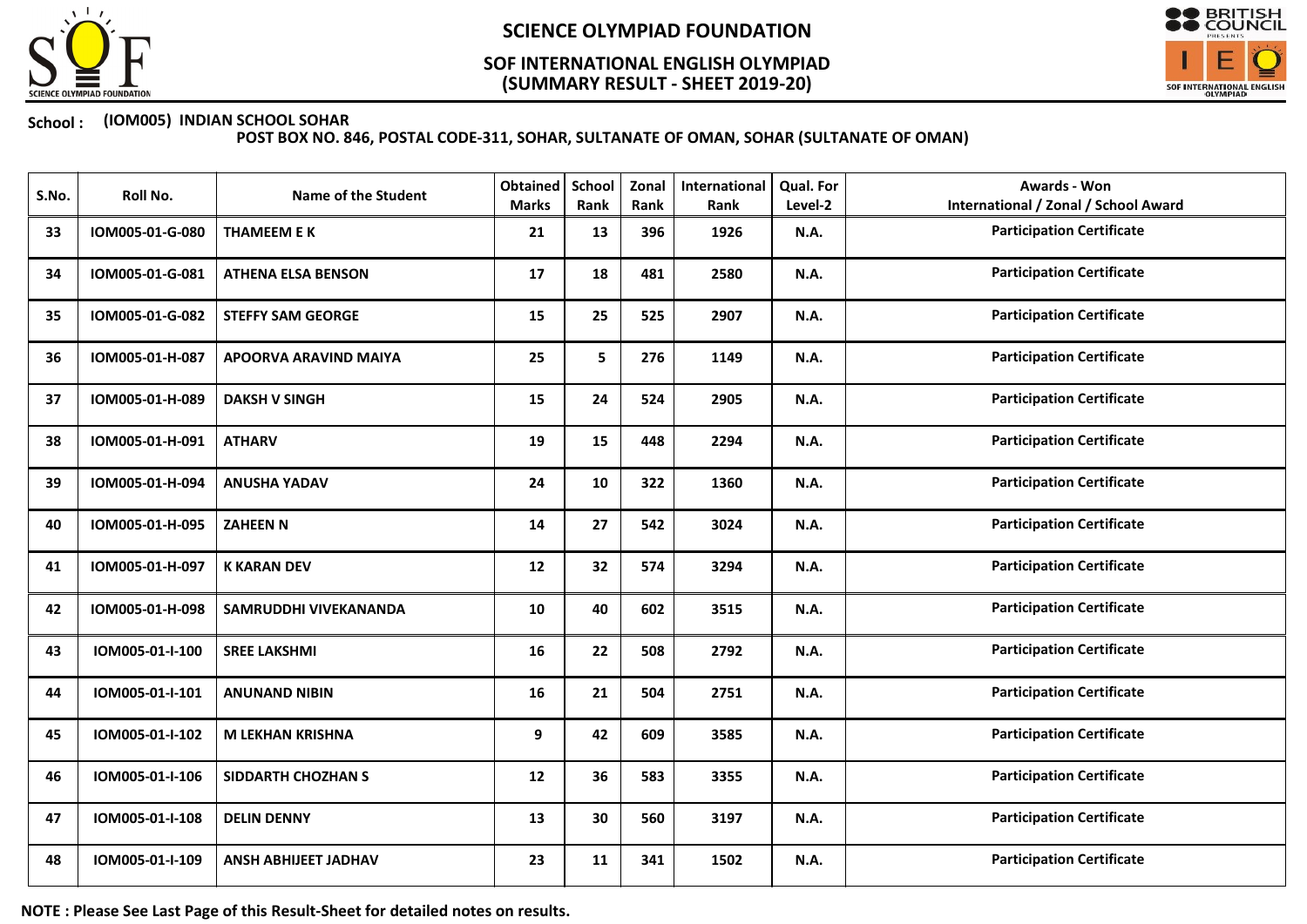

## (SUMMARY RESULT - SHEET 2019-20) SOF INTERNATIONAL ENGLISH OLYMPIAD



### School : (IOM005) INDIAN SCHOOL SOHAR

| S.No.          | Roll No.        | <b>Name of the Student</b>   | Obtained<br><b>Marks</b> | School<br>Rank | Zonal<br>Rank | International<br>Rank | Qual. For<br>Level-2 | <b>Awards - Won</b><br><b>International / Zonal / School Award</b> |
|----------------|-----------------|------------------------------|--------------------------|----------------|---------------|-----------------------|----------------------|--------------------------------------------------------------------|
| 1              | IOM005-02-A-002 | <b>SERAH REBECCA ROBIN</b>   | 24                       | 19             | 416           | 1193                  | N.A.                 | <b>Participation Certificate</b>                                   |
| $\mathbf{2}$   | IOM005-02-A-003 | <b>ABAAN ANWART</b>          | 22                       | 23             | 491           | 1544                  | N.A.                 | <b>Participation Certificate</b>                                   |
| 3              | IOM005-02-A-004 | <b>JOVAN JOSEPH</b>          | 32                       | 3              | 109           | 215                   | N.A.                 | <b>School Silver Medal + Participation Certificate</b>             |
| 4              | IOM005-02-A-006 | <b>SOHAM BHATTACHARYA</b>    | 24                       | 17             | 409           | 1182                  | N.A.                 | <b>Participation Certificate</b>                                   |
| 5              | IOM005-02-A-009 | <b>SHREEJA SEN</b>           | 25                       | 15             | 376           | 1037                  | N.A.                 | <b>Participation Certificate</b>                                   |
| 6              | IOM005-02-A-013 | PRIYANSH MAHADEVWALA         | 24                       | 21             | 429           | 1224                  | N.A.                 | <b>Participation Certificate</b>                                   |
| $\overline{7}$ | IOM005-02-B-016 | <b>DEVANSH KUMAR</b>         | 17                       | 37             | 641           | 2546                  | N.A.                 | <b>Participation Certificate</b>                                   |
| 8              | IOM005-02-B-021 | RUJMAA VARADHARAJAN          | 30                       | 4              | 162           | 363                   | N.A.                 | <b>School Bronze Medal + Participation Certificate</b>             |
| 9              | IOM005-02-B-023 | <b>ANN MARY</b>              | <b>ABSENT</b>            | N.A.           | N.A.          | N.A.                  | N.A.                 | N.A.                                                               |
| 10             | IOM005-02-B-024 | <b>AREEBA AKHTAR</b>         | 24                       | 18             | 413           | 1189                  | N.A.                 | <b>Participation Certificate</b>                                   |
| 11             | IOM005-02-B-025 | SREEHARI RATHEESH KUMAR ASHA | 20                       | 32             | 544           | 1912                  | N.A.                 | <b>Participation Certificate</b>                                   |
| 12             | IOM005-02-B-026 | <b>RAHUL HARIKUMAR</b>       | 16                       | 39             | 662           | 2732                  | N.A.                 | <b>Participation Certificate</b>                                   |
| 13             | IOM005-02-C-028 | <b>SYED HADI HASAN</b>       | 21                       | 29             | 538           | 1811                  | N.A.                 | <b>Participation Certificate</b>                                   |
| 14             | IOM005-02-C-029 | <b>CHARMI HETAL CHOKSHI</b>  | 26                       | 14             | 338           | 900                   | N.A.                 | <b>Participation Certificate</b>                                   |
| 15             | IOM005-02-C-030 | <b>SHRIJITA PAL</b>          | 29                       | 6              | 211           | 496                   | N.A.                 | <b>Participation Certificate</b>                                   |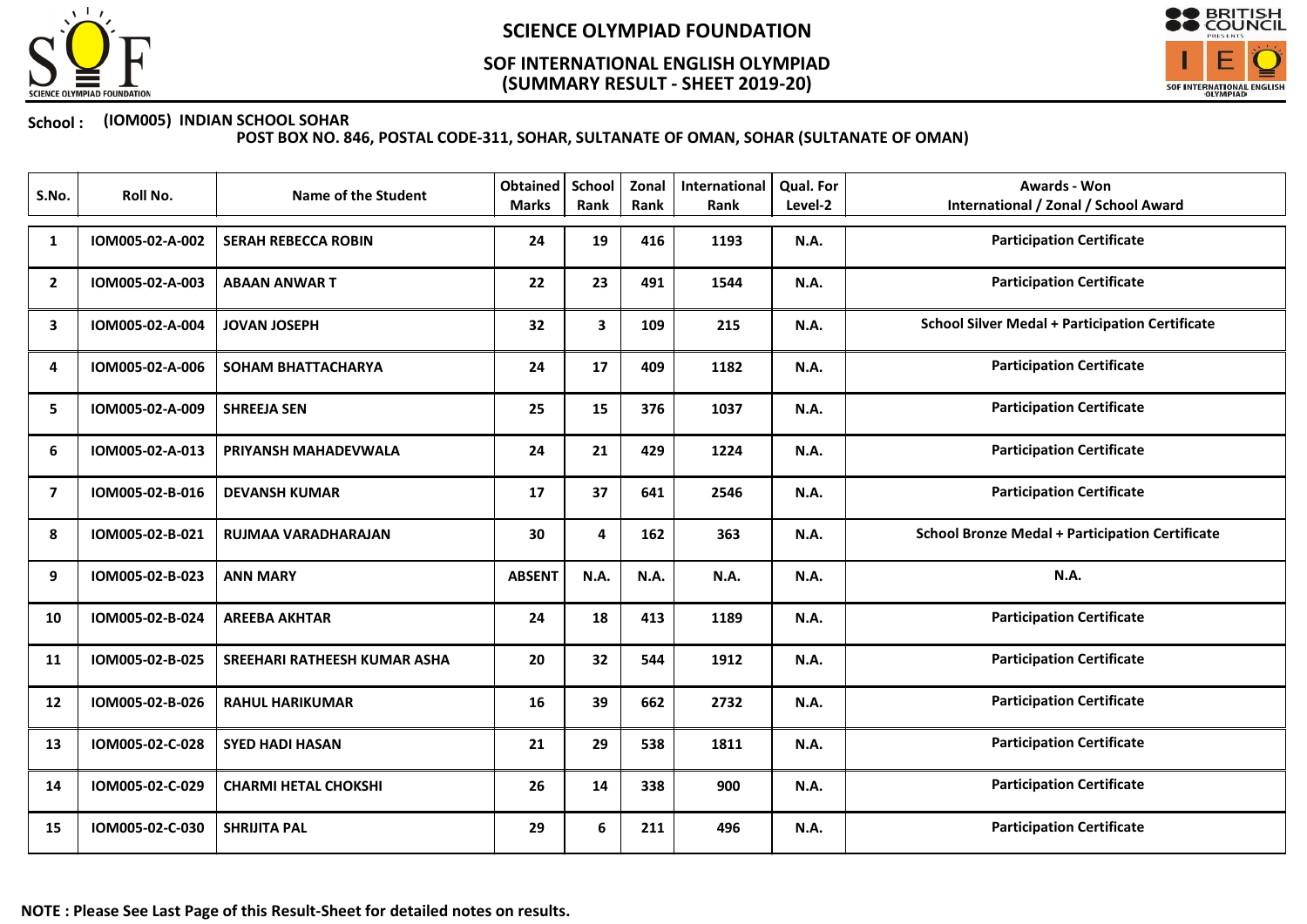

## (SUMMARY RESULT - SHEET 2019-20) SOF INTERNATIONAL ENGLISH OLYMPIAD



### School : (IOM005) INDIAN SCHOOL SOHAR

POST BOX NO. 846, POSTAL CODE-311, SOHAR, SULTANATE OF OMAN, SOHAR (SULTANATE OF OMAN)

| S.No. | Roll No.        | <b>Name of the Student</b>     | Obtained<br><b>Marks</b> | <b>School</b><br>Rank | Zonal<br>Rank | International<br>Rank | Qual. For<br>Level-2 | <b>Awards - Won</b><br><b>International / Zonal / School Award</b> |
|-------|-----------------|--------------------------------|--------------------------|-----------------------|---------------|-----------------------|----------------------|--------------------------------------------------------------------|
| 16    | IOM005-02-C-032 | <b>HARSHIL HARISHA SHETTY</b>  | 27                       | 11                    | 286           | 729                   | <b>N.A.</b>          | <b>Participation Certificate</b>                                   |
| 17    | IOM005-02-C-034 | <b>TANISHI DUBEY</b>           | 21                       | 28                    | 534           | 1775                  | <b>N.A.</b>          | <b>Participation Certificate</b>                                   |
| 18    | IOM005-02-D-036 | <b>CHAKKALAKAL EVAN BESLIN</b> | 22                       | 24                    | 493           | 1549                  | N.A.                 | <b>Participation Certificate</b>                                   |
| 19    | IOM005-02-D-037 | <b>HRIDYA S NAIR</b>           | 22                       | 24                    | 493           | 1549                  | N.A.                 | <b>Participation Certificate</b>                                   |
| 20    | IOM005-02-D-040 | <b>SAYAN SANDHESH</b>          | 22                       | 25                    | 503           | 1584                  | <b>N.A.</b>          | <b>Participation Certificate</b>                                   |
| 21    | IOM005-02-D-044 | <b>SENNA M STEPHEN</b>         | <b>ABSENT</b>            | N.A.                  | N.A.          | N.A.                  | <b>N.A.</b>          | N.A.                                                               |
| 22    | IOM005-02-D-045 | <b>ABHINAV KV</b>              | 20                       | 30                    | 540           | 1863                  | N.A.                 | <b>Participation Certificate</b>                                   |
| 23    | IOM005-02-D-046 | <b>ESHITA NAIR</b>             | <b>ABSENT</b>            | N.A.                  | N.A.          | N.A.                  | N.A.                 | N.A.                                                               |
| 24    | IOM005-02-D-049 | <b>RUBEN DAVIS AUGUSTINE</b>   | 21                       | 26                    | 516           | 1686                  | <b>N.A.</b>          | <b>Participation Certificate</b>                                   |
| 25    | IOM005-02-D-050 | <b>SOURAV R</b>                | 13                       | 40                    | 693           | 3088                  | N.A.                 | <b>Participation Certificate</b>                                   |
| 26    | IOM005-02-E-053 | <b>NISHIKA AMAR SHAH</b>       | <b>ABSENT</b>            | N.A.                  | N.A.          | N.A.                  | N.A.                 | N.A.                                                               |
| 27    | IOM005-02-E-054 | SHUBHRA PRASHANT BURANPUR      | 13                       | 41                    | 699           | 3187                  | <b>N.A.</b>          | <b>Participation Certificate</b>                                   |
| 28    | IOM005-02-E-057 | <b>VED RAHUL SHIRSAT</b>       | 17                       | 38                    | 645           | 2558                  | <b>N.A.</b>          | <b>Participation Certificate</b>                                   |
| 29    | IOM005-02-E-058 | <b>DIVYAM MOHANTY</b>          | 28                       | 9                     | 251           | 614                   | N.A.                 | <b>Participation Certificate</b>                                   |
| 30    | IOM005-02-E-059 | <b>SHASHIN VIJAY</b>           | 28                       | 8                     | 246           | 609                   | <b>N.A.</b>          | <b>Participation Certificate</b>                                   |
| 31    | IOM005-02-E-062 | <b>AYESHA RIZWAN TAJ</b>       | 20                       | 32                    | 544           | 1912                  | <b>N.A.</b>          | <b>Participation Certificate</b>                                   |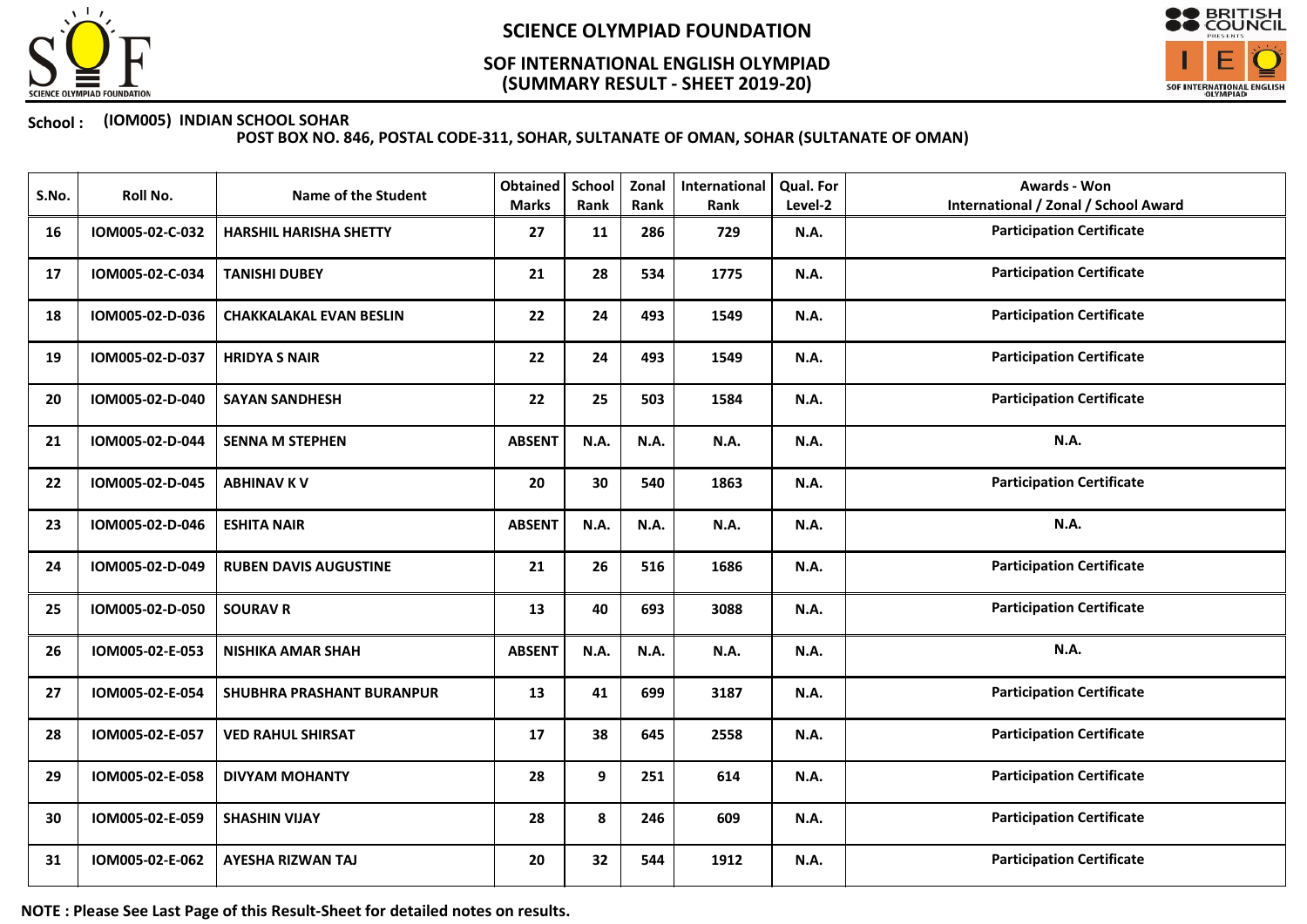

## (SUMMARY RESULT - SHEET 2019-20) SOF INTERNATIONAL ENGLISH OLYMPIAD



### School : (IOM005) INDIAN SCHOOL SOHAR

POST BOX NO. 846, POSTAL CODE-311, SOHAR, SULTANATE OF OMAN, SOHAR (SULTANATE OF OMAN)

| S.No. | Roll No.        | <b>Name of the Student</b>    | <b>Obtained</b><br><b>Marks</b> | School<br>Rank | Zonal<br>Rank | International<br>Rank | <b>Qual. For</b><br>Level-2 | <b>Awards - Won</b><br><b>International / Zonal / School Award</b>                     |
|-------|-----------------|-------------------------------|---------------------------------|----------------|---------------|-----------------------|-----------------------------|----------------------------------------------------------------------------------------|
| 32    | IOM005-02-E-063 | <b>GIRIJA AMITKUMAR PATEL</b> | 32                              | $\mathbf{2}$   | 101           | 205                   | <b>N.A.</b>                 | <b>School Gold Medal + Participation Certificate</b>                                   |
| 33    | IOM005-02-E-064 | <b>HEMANT R BALAKUMARAN</b>   | <b>ABSENT</b>                   | N.A.           | <b>N.A.</b>   | N.A.                  | <b>N.A.</b>                 | N.A.                                                                                   |
| 34    | IOM005-02-E-071 | <b>LIYA JOHN</b>              | 20                              | 31             | 541           | 1906                  | <b>N.A.</b>                 | <b>Participation Certificate</b>                                                       |
| 35    | IOM005-02-F-073 | <b>VIDIT GIRDHAR</b>          | 29                              | $\overline{7}$ | 213           | 498                   | <b>N.A.</b>                 | <b>Participation Certificate</b>                                                       |
| 36    | IOM005-02-F-074 | <b>THOMAS KURIOTTU JOHN</b>   | 20                              | 33             | 557           | 1958                  | <b>N.A.</b>                 | <b>Participation Certificate</b>                                                       |
| 37    | IOM005-02-F-079 | <b>SANVI ANAND KHOTARE</b>    | 25                              | 16             | 388           | 1066                  | <b>N.A.</b>                 | <b>Participation Certificate</b>                                                       |
| 38    | IOM005-02-G-085 | <b>RITVIK AGARWAL</b>         | 18                              | 35             | 624           | 2380                  | <b>N.A.</b>                 | <b>Participation Certificate</b>                                                       |
| 39    | IOM005-02-G-089 | <b>SAANVI KUSHWAHA</b>        | 28                              | 10             | 254           | 618                   | N.A.                        | <b>Participation Certificate</b>                                                       |
| 40    | IOM005-02-G-091 | DIYA REMYA KRISHNA NAIR       | 20                              | 34             | 559           | 1960                  | <b>N.A.</b>                 | <b>Participation Certificate</b>                                                       |
| 41    | IOM005-02-H-097 | <b>ALSTON D SOUZA</b>         | 36                              | $\mathbf{1}$   | 26            | 39                    | N.A.                        | Certificate of Zonal Excellence + Medal of Distinction + Certificate<br>of Distinction |
| 42    | IOM005-02-H-100 | <b>VARUN BALAKRISHNAN</b>     | 27                              | 12             | 294           | 742                   | N.A.                        | <b>Participation Certificate</b>                                                       |
| 43    | IOM005-02-H-102 | <b>VALLOIS SEBY DIAS</b>      | 23                              | 22             | 468           | 1401                  | <b>N.A.</b>                 | <b>Participation Certificate</b>                                                       |
| 44    | IOM005-02-H-103 | <b>SHRESTHA CHATTERJEE</b>    | 29                              | 5              | 184           | 436                   | N.A.                        | <b>Participation Certificate</b>                                                       |
| 45    | IOM005-02-H-105 | <b>MEGHA VOLETI</b>           | 21                              | 27             | 531           | 1768                  | <b>N.A.</b>                 | <b>Participation Certificate</b>                                                       |
| 46    | IOM005-02-I-109 | <b>SHLOKA AJAY INGLE</b>      | 27                              | 13             | 301           | 762                   | <b>N.A.</b>                 | <b>Participation Certificate</b>                                                       |
| 47    | IOM005-02-I-110 | <b>KUSH T PATEL</b>           | 24                              | 20             | 417           | 1194                  | <b>N.A.</b>                 | <b>Participation Certificate</b>                                                       |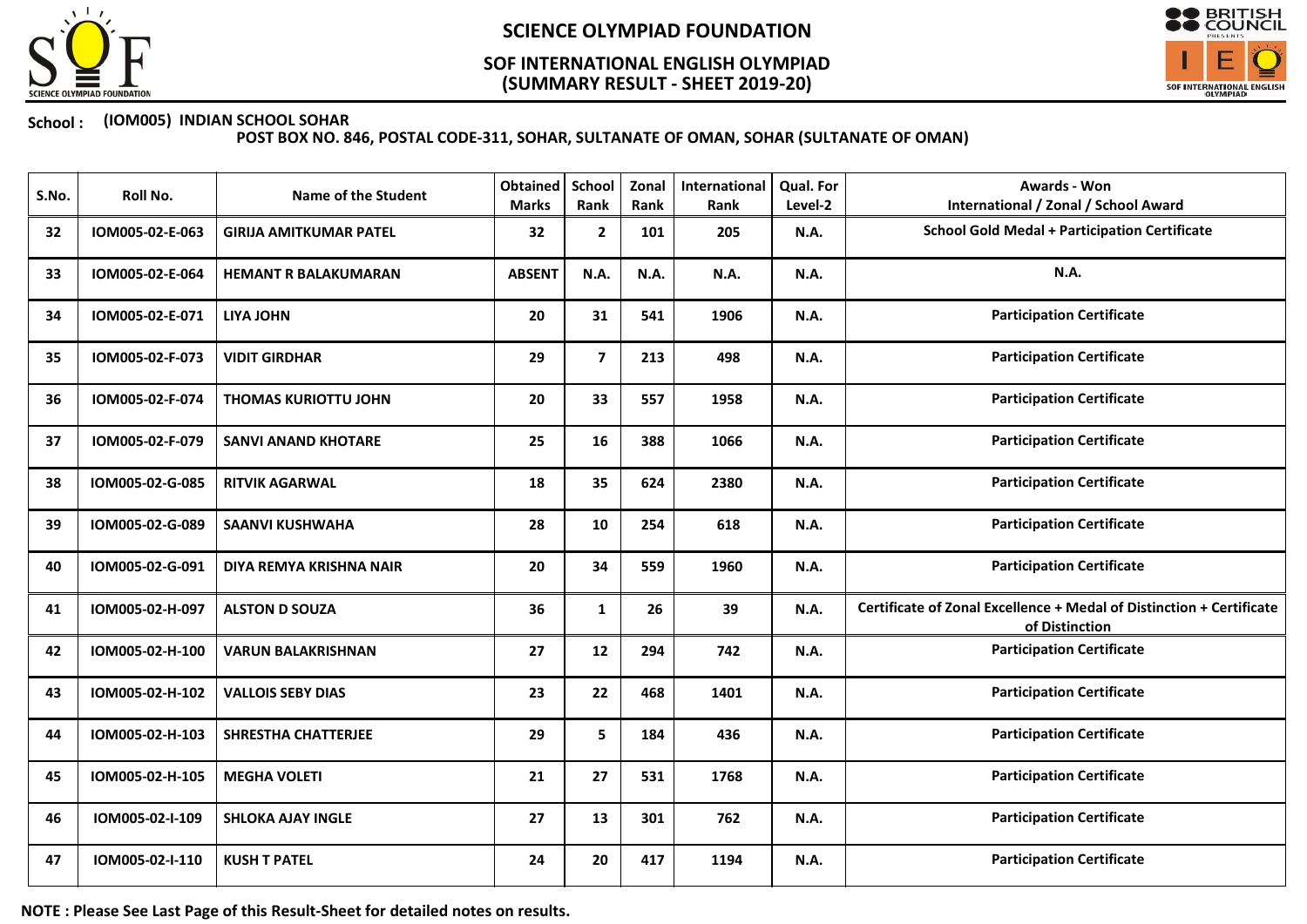

### (SUMMARY RESULT - SHEET 2019-20) SOF INTERNATIONAL ENGLISH OLYMPIAD



#### School : (IOM005) INDIAN SCHOOL SOHAR

POST BOX NO. 846, POSTAL CODE-311, SOHAR, SULTANATE OF OMAN, SOHAR (SULTANATE OF OMAN)

| S.No. | Roll No.        | Name of the Student  | Obtained   School   Zonal '<br><b>Marks</b> | <b>Rank</b> | Rank        | International   Qual. For<br>Rank | Level-2     | Awards - Won<br>International / Zonal / School Award |
|-------|-----------------|----------------------|---------------------------------------------|-------------|-------------|-----------------------------------|-------------|------------------------------------------------------|
| 48    | IOM005-02-I-111 | I HANNAH ELDHOSE     | 17                                          | 36          | 635         | 2513                              | <b>N.A.</b> | <b>Participation Certificate</b>                     |
| 49    | IOM005-02-I-115 | <b>CHESHTA PATEL</b> | <b>ABSENT</b>                               | <b>N.A.</b> | <b>N.A.</b> | N.A.                              | <b>N.A.</b> | N.A.                                                 |

NOTE :

- 1. 2nd level exam will not be held for class one & two students and the above results are the final result.
- 2. Students' Performance Reports, Participation Certificates, School Topper Medals, Medals of Distinction, Certificates of Distinction, as applicable, and School Performance Report will be sent to your school by January 2020.
- 3. International Awards & Zonal Awards will be send to schools by July 2020.
- 4. For Criteria for ranking students and awarding winners, Please visit http://www.sofworld.org/rankings.html
- 5. For details of Awards & Additional information, Please visit http://www.sofworld.org/ieo/after-ieo-exam/awards.html
- 6. For name correction/any other query, Please write to us at info@sofworld.org
- 7. To receive updates on Olympiad, Please like our page on Facebook at https://facebook.com/sofworld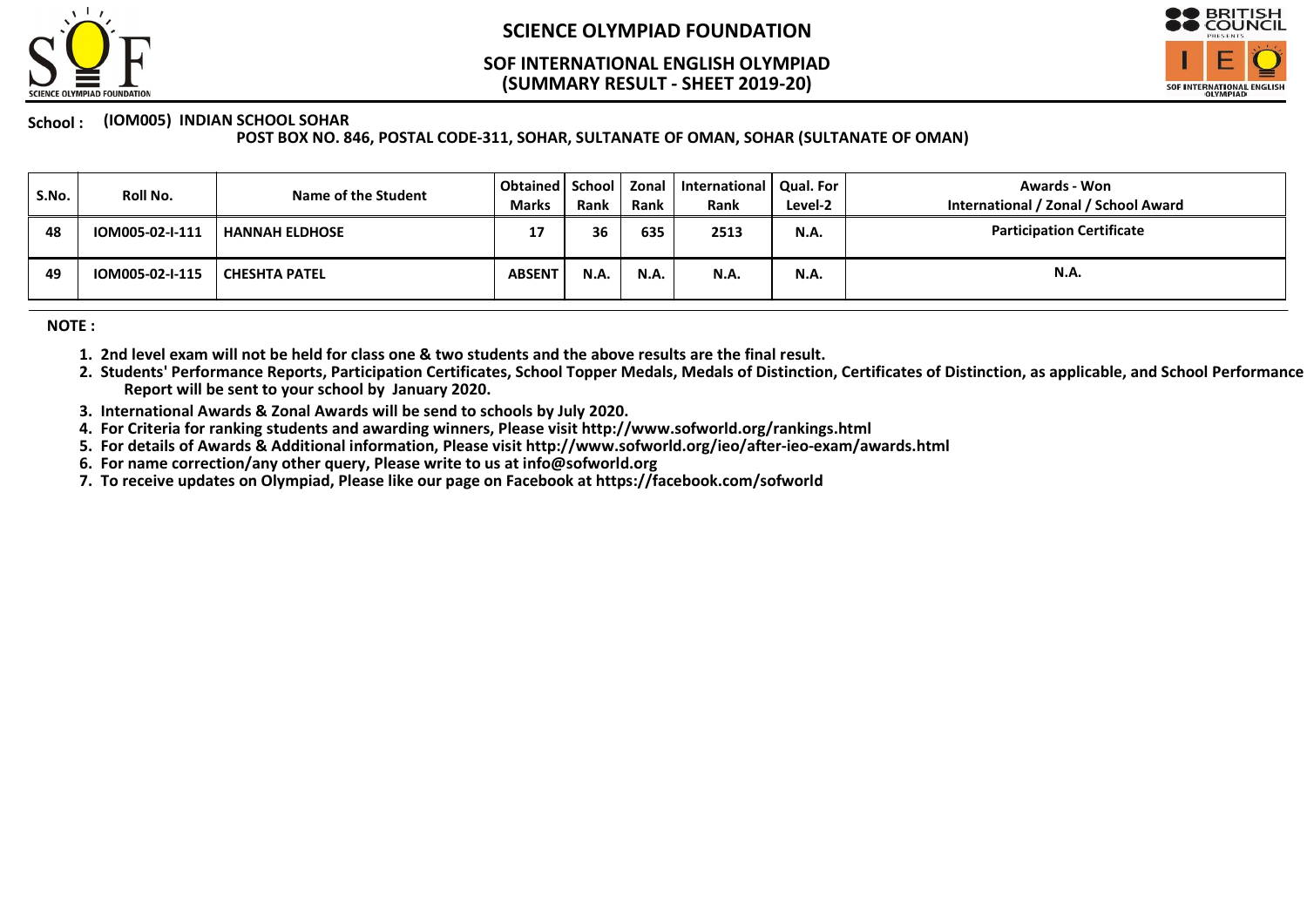

## (SUMMARY RESULT - SHEET 2019-20) SOF INTERNATIONAL ENGLISH OLYMPIAD



### School : (IOM005) INDIAN SCHOOL SOHAR

POST BOX NO. 846, POSTAL CODE-311, SOHAR, SULTANATE OF OMAN, SOHAR (SULTANATE OF OMAN)

| S.No.                   | Roll No.        | <b>Name of the Student</b>    | Obtained<br><b>Marks</b> | School<br>Rank | Zonal<br>Rank | International<br>Rank | Qual. For<br>Level-2 | <b>Awards - Won</b><br><b>International / Zonal / School Award</b> |
|-------------------------|-----------------|-------------------------------|--------------------------|----------------|---------------|-----------------------|----------------------|--------------------------------------------------------------------|
| 1                       | IOM005-03-A-003 | <b>SUHANA SUCHITHRAN</b>      | 40                       | 1              | 1             | 1                     | <b>YES</b>           | Medal of Distinction + Certificate of Distinction                  |
| $\mathbf{2}$            | IOM005-03-A-007 | <b>HEMANYA DATWANI</b>        | 40                       | $\mathbf{1}$   | $\mathbf{1}$  | $\mathbf{1}$          | <b>YES</b>           | Medal of Distinction + Certificate of Distinction                  |
| 3                       | IOM005-03-A-009 | <b>KANAK MISHRA</b>           | 28                       | 11             | 236           | 585                   | <b>NO</b>            | <b>Participation Certificate</b>                                   |
| 4                       | IOM005-03-A-010 | <b>TIA ANEESH</b>             | 21                       | 23             | 534           | 1852                  | <b>NO</b>            | <b>Participation Certificate</b>                                   |
| 5                       | IOM005-03-A-012 | <b>SANIKA SOHANI</b>          | 27                       | 14             | 304           | 792                   | <b>NO</b>            | <b>Participation Certificate</b>                                   |
| 6                       | IOM005-03-A-015 | <b>ARFA MULLA</b>             | 16                       | 38             | 712           | 2908                  | <b>NO</b>            | <b>Participation Certificate</b>                                   |
| $\overline{\mathbf{z}}$ | IOM005-03-A-016 | <b>JUVAN JACOB</b>            | 12                       | 46             | 798           | 3579                  | <b>NO</b>            | <b>Participation Certificate</b>                                   |
| 8                       | IOM005-03-B-017 | <b>ANN MARIA SAJAN</b>        | 25                       | 15             | 357           | 1030                  | <b>NO</b>            | <b>Participation Certificate</b>                                   |
| 9                       | IOM005-03-B-019 | <b>ANDRIA ANNA SAJI</b>       | 19                       | 30             | 615           | 2290                  | <b>NO</b>            | <b>Participation Certificate</b>                                   |
| 10                      | IOM005-03-B-021 | <b>SIMAR AMEER SAHEB</b>      | 21                       | 22             | 530           | 1817                  | <b>NO</b>            | <b>Participation Certificate</b>                                   |
| 11                      | IOM005-03-B-024 | <b>ABHIRUP BOSE</b>           | 31                       | 6              | 136           | 286                   | <b>NO</b>            | <b>Participation Certificate</b>                                   |
| 12                      | IOM005-03-B-026 | <b>BASIL SKARIAH VARGHESE</b> | 13                       | 45             | 771           | 3364                  | <b>NO</b>            | <b>Participation Certificate</b>                                   |
| 13                      | IOM005-03-B-028 | <b>M DIVYA SHARAYU</b>        | 15                       | 41             | 730           | 3042                  | <b>NO</b>            | <b>Participation Certificate</b>                                   |
| 14                      | IOM005-03-C-031 | <b>DHRITI BASU</b>            | 33                       | 3              | 88            | 165                   | <b>YES</b>           | <b>School Bronze Medal + Participation Certificate</b>             |
| 15                      | IOM005-03-C-032 | <b>AGNES LIZA EMMANUEL</b>    | 27                       | $\overline{7}$ | 291           | 761                   | <b>NO</b>            | <b>Participation Certificate</b>                                   |
| 16                      | IOM005-03-C-034 | <b>NAIARA ANTHONY</b>         | 28                       | 6              | 238           | 590                   | <b>NO</b>            | <b>Participation Certificate</b>                                   |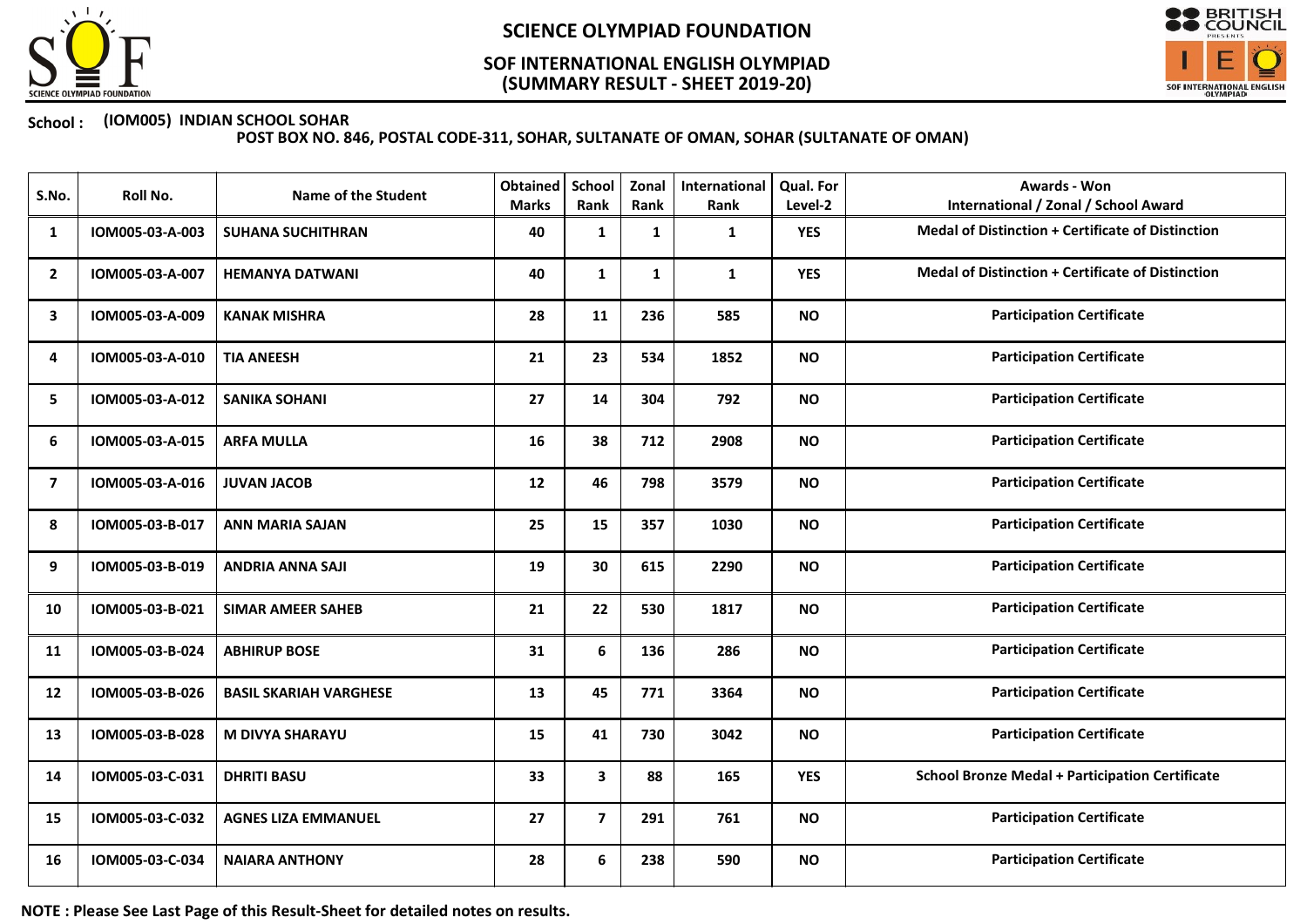

## (SUMMARY RESULT - SHEET 2019-20) SOF INTERNATIONAL ENGLISH OLYMPIAD



### School : (IOM005) INDIAN SCHOOL SOHAR

POST BOX NO. 846, POSTAL CODE-311, SOHAR, SULTANATE OF OMAN, SOHAR (SULTANATE OF OMAN)

| S.No. | Roll No.        | <b>Name of the Student</b> | <b>Obtained</b><br><b>Marks</b> | School<br>Rank | Zonal<br>Rank | International<br>Rank | Qual. For<br>Level-2 | <b>Awards - Won</b><br><b>International / Zonal / School Award</b> |
|-------|-----------------|----------------------------|---------------------------------|----------------|---------------|-----------------------|----------------------|--------------------------------------------------------------------|
| 17    | IOM005-03-C-037 | <b>N DEVIN ALFRICK</b>     | 20                              | 12             | 560           | 1988                  | <b>NO</b>            | <b>Participation Certificate</b>                                   |
| 18    | IOM005-03-C-038 | <b>FIONA ANISH</b>         | 21                              | 11             | 536           | 1857                  | <b>NO</b>            | <b>Participation Certificate</b>                                   |
| 19    | IOM005-03-C-039 | <b>SOUGANDHIKA KHOSLA</b>  | 23                              | 10             | 459           | 1438                  | <b>NO</b>            | <b>Participation Certificate</b>                                   |
| 20    | IOM005-03-C-040 | <b>KAUSHIKA V</b>          | 23                              | 9              | 456           | 1433                  | <b>NO</b>            | <b>Participation Certificate</b>                                   |
| 21    | IOM005-03-C-041 | <b>AZKA</b>                | 31                              | 4              | 125           | 267                   | <b>NO</b>            | <b>Participation Certificate</b>                                   |
| 22    | IOM005-03-C-042 | <b>PAVIKSHA</b>            | 34                              | $\mathbf{2}$   | 62            | 109                   | <b>YES</b>           | <b>School Silver Medal + Participation Certificate</b>             |
| 23    | IOM005-03-C-043 | ADITHYA MANIMARAN AMBIKA   | 35                              | $\mathbf{1}$   | 39            | 63                    | <b>YES</b>           | <b>School Gold Medal + Participation Certificate</b>               |
| 24    | IOM005-03-C-044 | <b>JOEL SUNIL GEORGE</b>   | 24                              | 8              | 395           | 1172                  | <b>NO</b>            | <b>Participation Certificate</b>                                   |
| 25    | IOM005-03-C-047 | <b>ZIYA SHABEER</b>        | 30                              | 5              | 158           | 353                   | <b>NO</b>            | <b>Participation Certificate</b>                                   |
| 26    | IOM005-03-D-048 | <b>MD OZAIR EKRAM</b>      | 18                              | 34             | 661           | 2544                  | <b>NO</b>            | <b>Participation Certificate</b>                                   |
| 27    | IOM005-03-D-050 | <b>SHUBHRIKA SINGH</b>     | 19                              | 29             | 611           | 2284                  | <b>NO</b>            | <b>Participation Certificate</b>                                   |
| 28    | IOM005-03-D-051 | ABIRAMI SUNDARARAMAN       | 23                              | 21             | 462           | 1443                  | <b>NO</b>            | <b>Participation Certificate</b>                                   |
| 29    | IOM005-03-D-052 | <b>R YOKESH</b>            | 16                              | 39             | 714           | 2913                  | <b>NO</b>            | <b>Participation Certificate</b>                                   |
| 30    | IOM005-03-D-055 | <b>NIVEDITA HIREMATH</b>   | 16                              | 40             | 717           | 2918                  | <b>NO</b>            | <b>Participation Certificate</b>                                   |
| 31    | IOM005-03-D-058 | <b>ATISH NANDA GOSWAMI</b> | 29                              | 10             | 203           | 494                   | <b>NO</b>            | <b>Participation Certificate</b>                                   |
| 32    | IOM005-03-D-059 | <b>ANANYA RANJIT</b>       | 17                              | 35             | 687           | 2744                  | <b>NO</b>            | <b>Participation Certificate</b>                                   |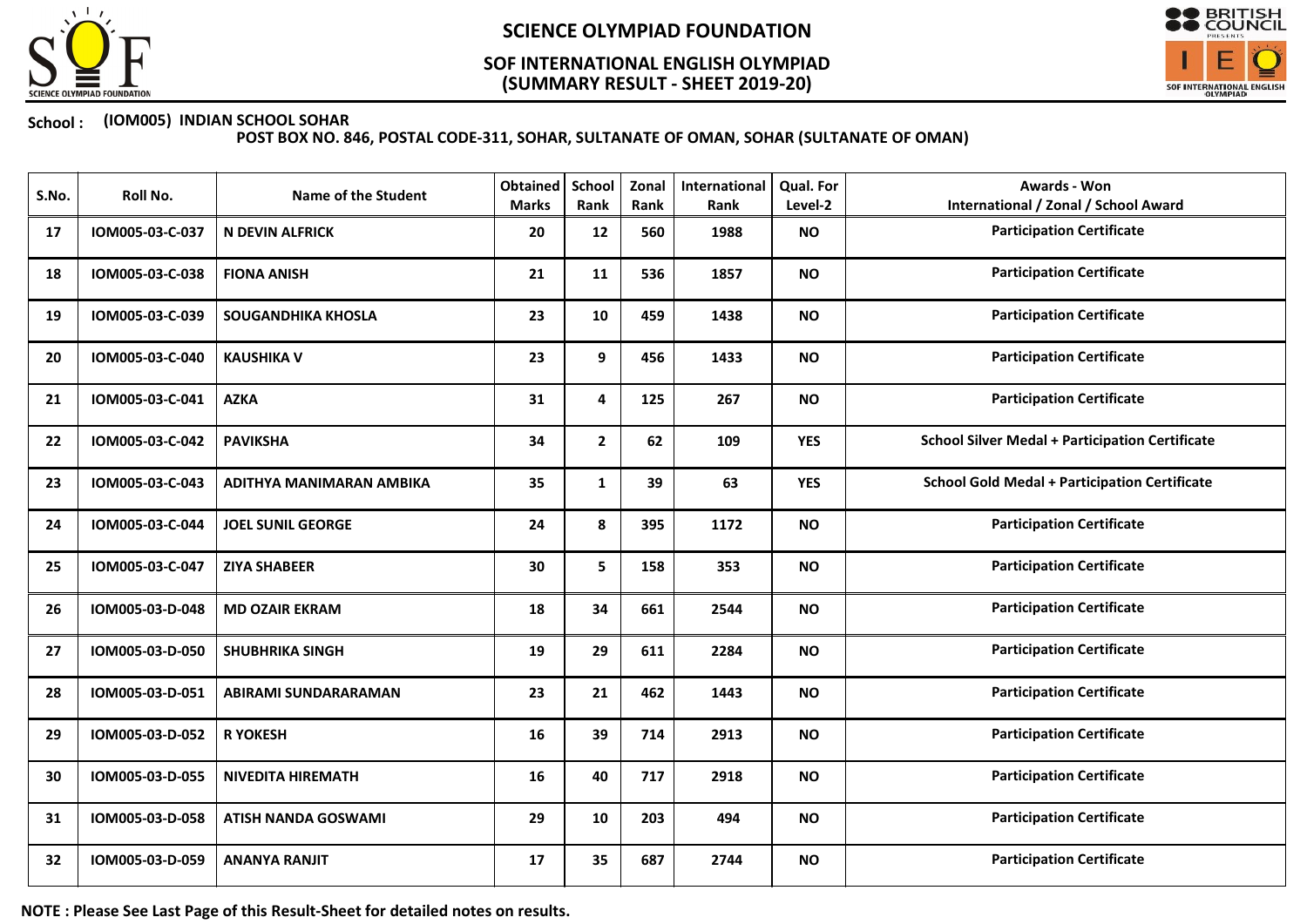

## (SUMMARY RESULT - SHEET 2019-20) SOF INTERNATIONAL ENGLISH OLYMPIAD



### School : (IOM005) INDIAN SCHOOL SOHAR

POST BOX NO. 846, POSTAL CODE-311, SOHAR, SULTANATE OF OMAN, SOHAR (SULTANATE OF OMAN)

| S.No. | Roll No.        | <b>Name of the Student</b>       | <b>Obtained</b><br><b>Marks</b> | School<br>Rank | Zonal<br>Rank | International<br>Rank | Qual. For<br>Level-2 | <b>Awards - Won</b><br><b>International / Zonal / School Award</b> |
|-------|-----------------|----------------------------------|---------------------------------|----------------|---------------|-----------------------|----------------------|--------------------------------------------------------------------|
| 33    | IOM005-03-D-060 | <b>SERAH SAIMON</b>              | 14                              | 42             | 762           | 3292                  | <b>NO</b>            | <b>Participation Certificate</b>                                   |
| 34    | IOM005-03-D-061 | <b>VED H DHOLA</b>               | 29                              | 9              | 201           | 489                   | <b>NO</b>            | <b>Participation Certificate</b>                                   |
| 35    | IOM005-03-E-067 | <b>PRATIBHAPS</b>                | <b>ABSENT</b>                   | <b>N.A.</b>    | N.A.          | N.A.                  | <b>NO</b>            | N.A.                                                               |
| 36    | IOM005-03-E-068 | <b>RISHABH R</b>                 | 25                              | 16             | 369           | 1073                  | <b>NO</b>            | <b>Participation Certificate</b>                                   |
| 37    | IOM005-03-E-070 | <b>GUNASREE DUMPA</b>            | 8                               | 47             | 836           | 3970                  | <b>NO</b>            | <b>Participation Certificate</b>                                   |
| 38    | IOM005-03-E-074 | <b>ALVIN SAJU</b>                | 23                              | 20             | 459           | 1438                  | <b>NO</b>            | <b>Participation Certificate</b>                                   |
| 39    | IOM005-03-F-077 | <b>LAKSHANA KARTHIKEYAN</b>      | 30                              | $\overline{7}$ | 165           | 365                   | <b>NO</b>            | <b>Participation Certificate</b>                                   |
| 40    | IOM005-03-F-080 | <b>AVANTHIKA SENTHIL</b>         | 31                              | 5              | 130           | 277                   | <b>NO</b>            | <b>School Bronze Medal + Participation Certificate</b>             |
| 41    | IOM005-03-F-082 | <b>AARTHAV KUMAR AMB</b>         | 20                              | 26             | 571           | 2072                  | <b>NO</b>            | <b>Participation Certificate</b>                                   |
| 42    | IOM005-03-F-086 | <b>CHENNURU ESWARVARA PRASAD</b> | 28                              | 12             | 250           | 625                   | <b>NO</b>            | <b>Participation Certificate</b>                                   |
| 43    | IOM005-03-F-090 | <b>NAKSHATHRA SREEJITH</b>       | 18                              | 31             | 644           | 2477                  | <b>NO</b>            | <b>Participation Certificate</b>                                   |
| 44    | IOM005-03-F-094 | <b>ABHINAV JITHESH</b>           | 32                              | 4              | 108           | 220                   | <b>NO</b>            | <b>School Silver Medal + Participation Certificate</b>             |
| 45    | IOM005-03-F-095 | <b>MUNTHAZIR THECHIKKODAN</b>    | 16                              | 36             | 696           | 2827                  | <b>NO</b>            | <b>Participation Certificate</b>                                   |
| 46    | IOM005-03-F-097 | <b>ANNLIZ PAUL</b>               | 37                              | $\mathbf{2}$   | 11            | 17                    | <b>YES</b>           | <b>Medal of Distinction + Certificate of Distinction</b>           |
| 47    | IOM005-03-F-100 | <b>ANISH SAMPATHU</b>            | 13                              | 44             | 770           | 3361                  | <b>NO</b>            | <b>Participation Certificate</b>                                   |
| 48    | IOM005-03-G-102 | <b>JOHAN BINU JOSEPH</b>         | 24                              | 19             | 411           | 1246                  | <b>NO</b>            | <b>Participation Certificate</b>                                   |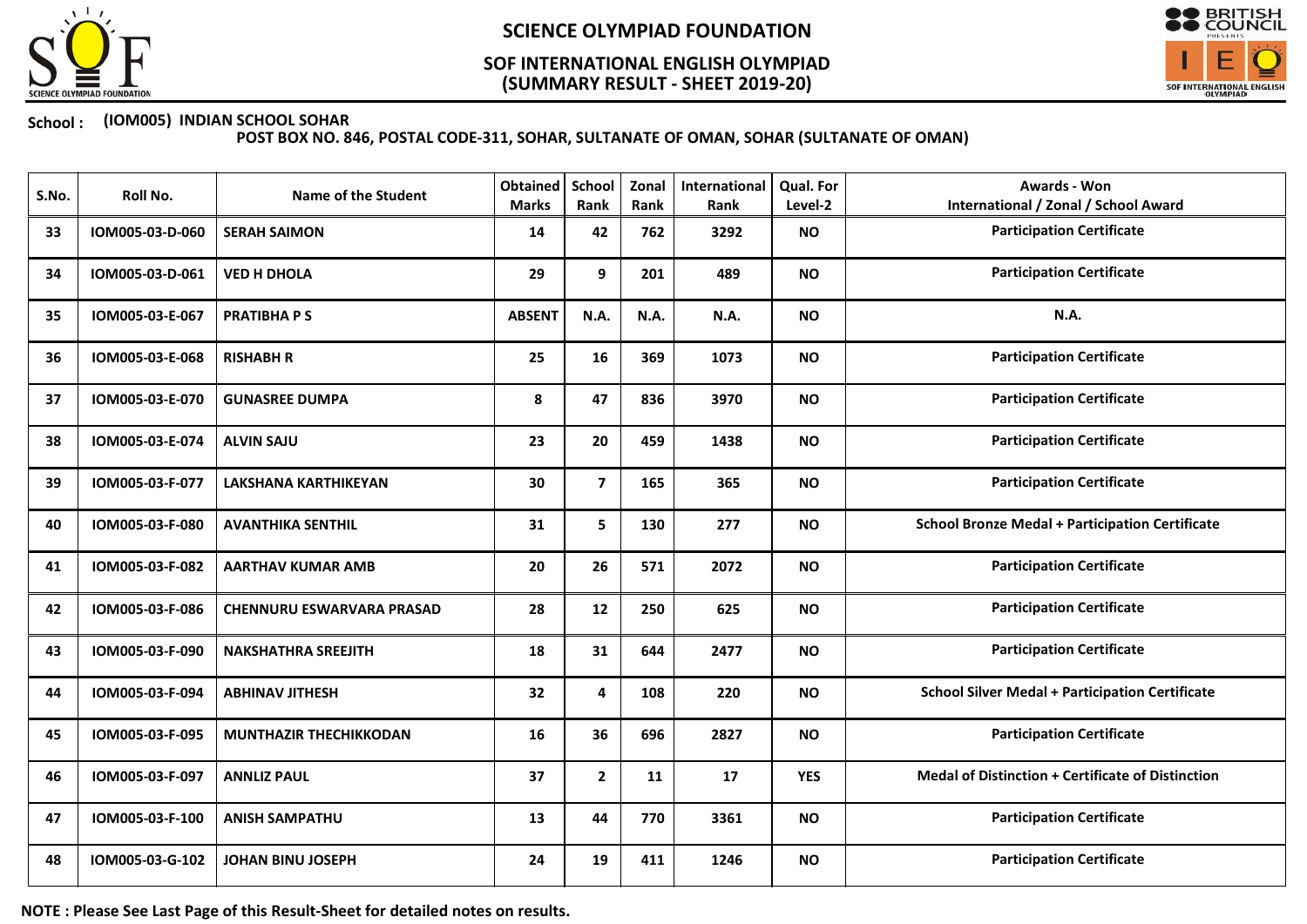

## (SUMMARY RESULT - SHEET 2019-20) SOF INTERNATIONAL ENGLISH OLYMPIAD



### School : (IOM005) INDIAN SCHOOL SOHAR

| S.No. | Roll No.        | <b>Name of the Student</b> | <b>Obtained</b><br><b>Marks</b> | <b>School</b><br>Rank | Zonal<br>Rank | International<br>Rank | <b>Qual. For</b><br>Level-2 | <b>Awards - Won</b><br><b>International / Zonal / School Award</b> |
|-------|-----------------|----------------------------|---------------------------------|-----------------------|---------------|-----------------------|-----------------------------|--------------------------------------------------------------------|
| 49    | IOM005-03-G-103 | <b>SAVNA KRISHNA</b>       | <b>ABSENT</b>                   | N.A.                  | N.A.          | N.A.                  | <b>NO</b>                   | N.A.                                                               |
| 50    | IOM005-03-G-105 | <b>AADHAV JIMMY MANDY</b>  | 20                              | 24                    | 561           | 1994                  | <b>NO</b>                   | <b>Participation Certificate</b>                                   |
| 51    | IOM005-03-G-107 | <b>AYUSHMAN DASH</b>       | 19                              | 28                    | 596           | 2209                  | <b>NO</b>                   | <b>Participation Certificate</b>                                   |
| 52    | IOM005-03-H-111 | <b>AADHYA SUJITH</b>       | <b>ABSENT</b>                   | N.A.                  | N.A.          | N.A.                  | <b>NO</b>                   | N.A.                                                               |
| 53    | IOM005-03-H-112 | <b>KUSHAL SHASTRI</b>      | 36                              | 3                     | 26            | 43                    | <b>YES</b>                  | <b>School Gold Medal + Participation Certificate</b>               |
| 54    | IOM005-03-H-117 | <b>MADHAV SANTHOSH</b>     | 18                              | 32                    | 651           | 2494                  | <b>NO</b>                   | <b>Participation Certificate</b>                                   |
| 55    | IOM005-03-H-121 | <b>VRUNDA S GANDHI</b>     | 25                              | 17                    | 370           | 1077                  | <b>NO</b>                   | <b>Participation Certificate</b>                                   |
| 56    | IOM005-03-H-122 | <b>NAFEESA AFEEFA</b>      | 13                              | 43                    | 768           | 3357                  | <b>NO</b>                   | <b>Participation Certificate</b>                                   |
| 57    | IOM005-03-I-125 | <b>SWARALEE GHUSHE</b>     | 30                              | 8                     | 172           | 385                   | <b>NO</b>                   | <b>Participation Certificate</b>                                   |
| 58    | IOM005-03-I-126 | <b>AYMANUL ZAYAAN S</b>    | 18                              | 33                    | 660           | 2539                  | <b>NO</b>                   | <b>Participation Certificate</b>                                   |
| 59    | IOM005-03-I-129 | <b>ANANT THAYRANI</b>      | 20                              | 27                    | 577           | 2085                  | <b>NO</b>                   | <b>Participation Certificate</b>                                   |
| 60    | IOM005-03-I-131 | <b>ANIKET SHARMA</b>       | 27                              | 13                    | 292           | 764                   | <b>NO</b>                   | <b>Participation Certificate</b>                                   |
| 61    | IOM005-03-I-134 | <b>NAYNIKA SHIJU</b>       | 20                              | 25                    | 566           | 2028                  | <b>NO</b>                   | <b>Participation Certificate</b>                                   |
| 62    | IOM005-03-I-136 | <b>NIRANJANA E B</b>       | 16                              | 37                    | 707           | 2881                  | <b>NO</b>                   | <b>Participation Certificate</b>                                   |
| 63    | IOM005-03-I-138 | <b>ALMA A ANTHREPER</b>    | 24                              | 18                    | 406           | 1238                  | <b>NO</b>                   | <b>Participation Certificate</b>                                   |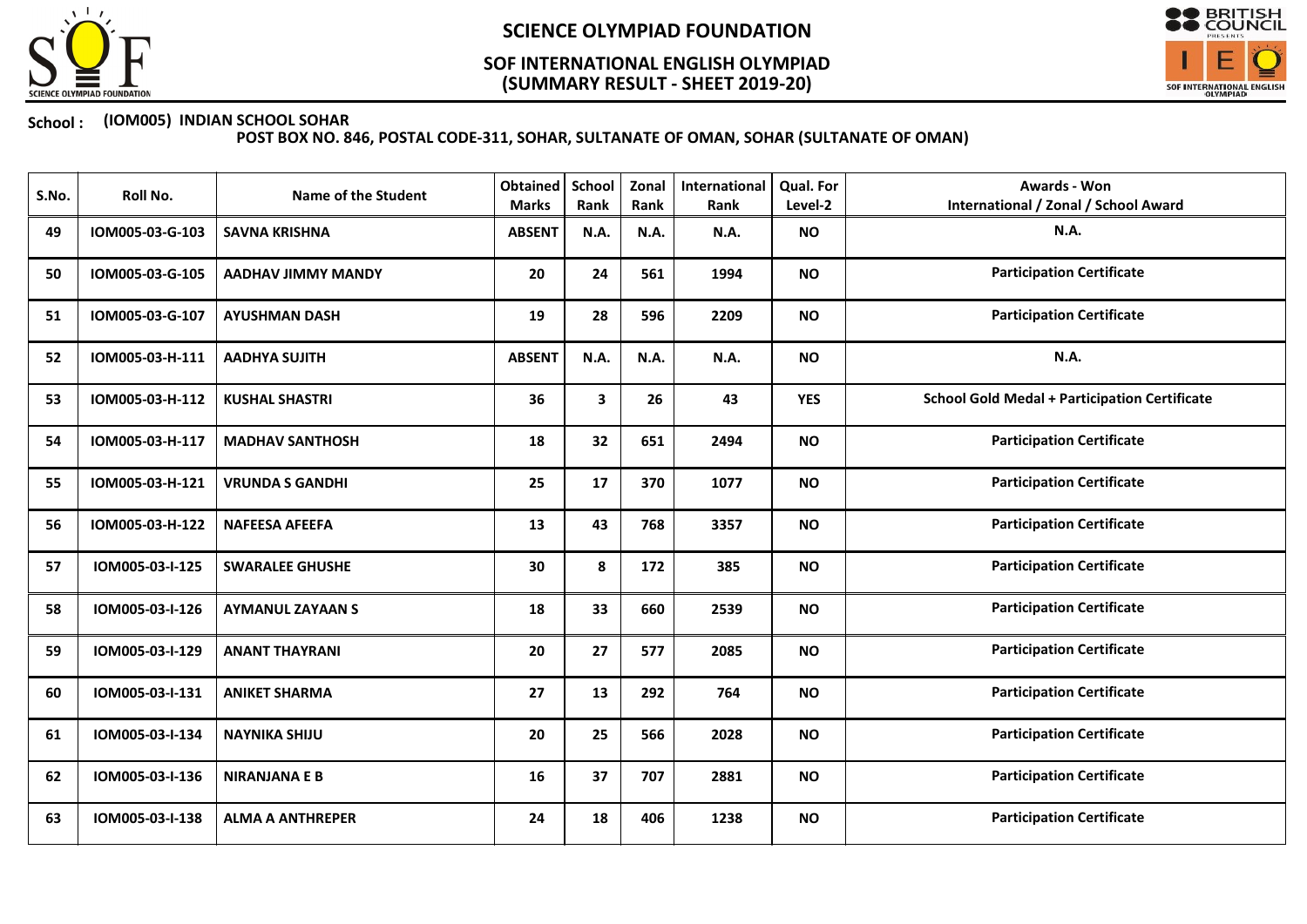

## (SUMMARY RESULT - SHEET 2019-20) SOF INTERNATIONAL ENGLISH OLYMPIAD



### School : (IOM005) INDIAN SCHOOL SOHAR

POST BOX NO. 846, POSTAL CODE-311, SOHAR, SULTANATE OF OMAN, SOHAR (SULTANATE OF OMAN)

| S.No.          | Roll No.        | <b>Name of the Student</b>   | <b>Obtained</b><br><b>Marks</b> | School<br>Rank | Zonal<br>Rank | International<br>Rank | Qual. For<br>Level-2 | Awards - Won<br><b>International / Zonal / School Award</b> |
|----------------|-----------------|------------------------------|---------------------------------|----------------|---------------|-----------------------|----------------------|-------------------------------------------------------------|
| 1              | IOM005-04-A-004 | <b>JOVEENA SUSAN JOBY</b>    | 22                              | 21             | 445           | 1416                  | <b>NO</b>            | <b>Participation Certificate</b>                            |
| $\overline{2}$ | IOM005-04-A-012 | <b>DURGA PADMANABHAN</b>     | 27                              | 15             | 268           | 682                   | <b>NO</b>            | <b>Participation Certificate</b>                            |
| 3              | IOM005-04-A-014 | <b>RITHIKSHA VENKATESH</b>   | 22                              | 24             | 463           | 1464                  | <b>NO</b>            | <b>Participation Certificate</b>                            |
| 4              | IOM005-04-A-016 | <b>HAWWA MUJIB REHEMAN</b>   | 23                              | 20             | 426           | 1290                  | <b>NO</b>            | <b>Participation Certificate</b>                            |
| 5              | IOM005-04-B-017 | <b>RAKENDU K</b>             | 29                              | 6              | 172           | 423                   | <b>NO</b>            | <b>Participation Certificate</b>                            |
| 6              | IOM005-04-B-020 | <b>KABYANJALI MOHANTA</b>    | 11                              | 37             | 736           | 3319                  | <b>NO</b>            | <b>Participation Certificate</b>                            |
| $\overline{7}$ | IOM005-04-B-021 | <b>M AISHA MAHDIYA</b>       | 21                              | 25             | 491           | 1601                  | <b>NO</b>            | <b>Participation Certificate</b>                            |
| 8              | IOM005-04-B-026 | P VISHVA                     | 31                              | $\mathbf{3}$   | 110           | 259                   | <b>NO</b>            | <b>School Bronze Medal + Participation Certificate</b>      |
| 9              | IOM005-04-B-029 | <b>ARYAN SAJEEV</b>          | 28                              | 13             | 234           | 570                   | <b>NO</b>            | <b>Participation Certificate</b>                            |
| 10             | IOM005-04-B-031 | <b>PARAMESWARAN</b>          | 19                              | 27             | 549           | 1946                  | <b>NO</b>            | <b>Participation Certificate</b>                            |
| 11             | IOM005-04-C-035 | <b>LV KHUSHVANTH</b>         | <b>ABSENT</b>                   | <b>N.A.</b>    | N.A.          | N.A.                  | <b>NO</b>            | <b>N.A.</b>                                                 |
| 12             | IOM005-04-D-042 | <b>DHRUV PRABHU</b>          | 29                              | 8              | 186           | 448                   | <b>NO</b>            | <b>Participation Certificate</b>                            |
| 13             | IOM005-04-D-045 | <b>MITHRRESH</b>             | 18                              | 30             | 591           | 2181                  | <b>NO</b>            | <b>Participation Certificate</b>                            |
| 14             | IOM005-04-D-048 | PRIYAL ANAND AGRAWAL         | 33                              | $\mathbf{2}$   | 61            | 132                   | <b>YES</b>           | <b>School Silver Medal + Participation Certificate</b>      |
| 15             | IOM005-04-D-052 | <b>ABEL ROBIN</b>            | 29                              | $\overline{7}$ | 185           | 447                   | <b>NO</b>            | <b>Participation Certificate</b>                            |
| 16             | IOM005-04-D-056 | <b>RICKIN JUSTIN GABRIEL</b> | 14                              | 35             | 692           | 2916                  | <b>NO</b>            | <b>Participation Certificate</b>                            |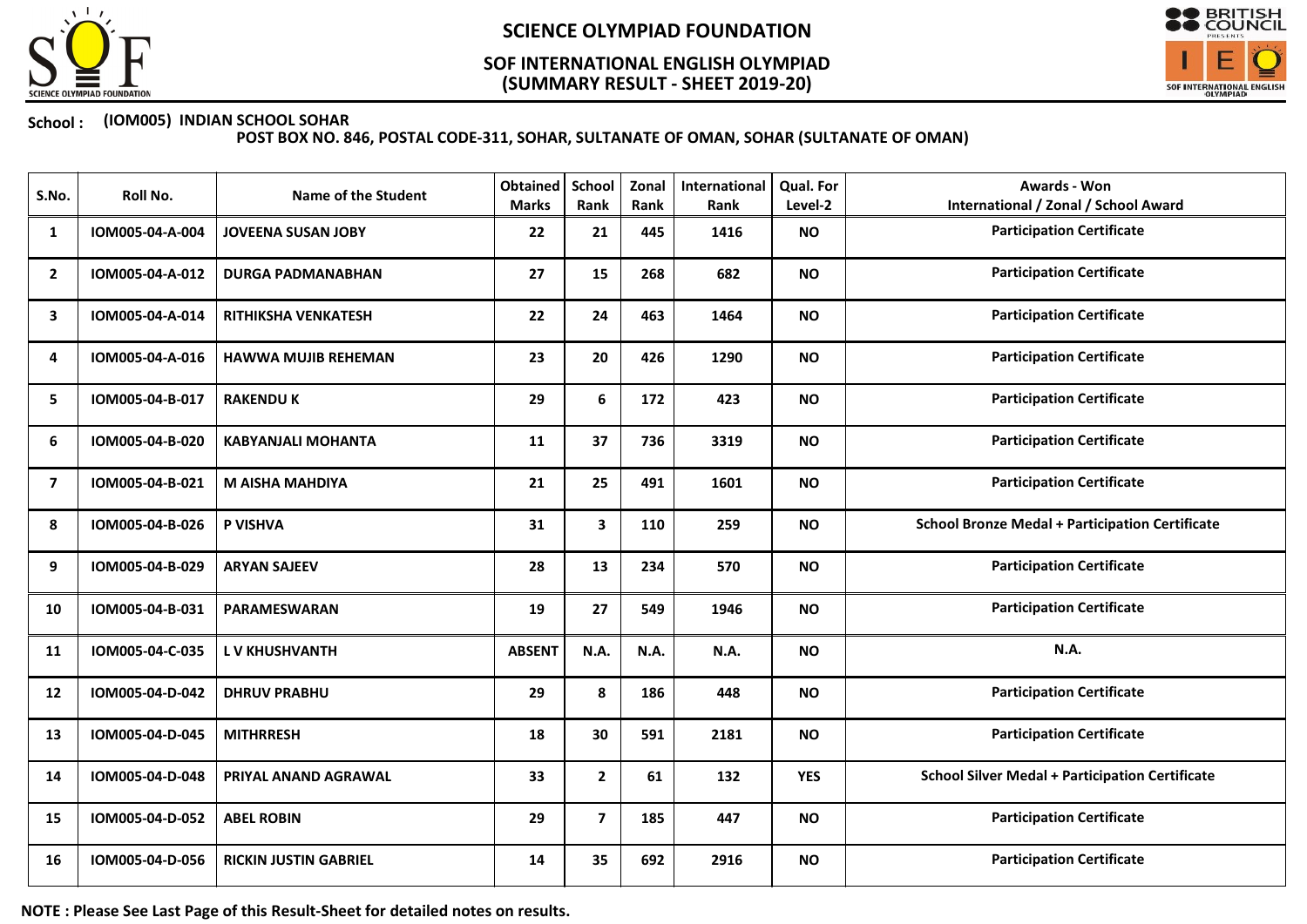

## (SUMMARY RESULT - SHEET 2019-20) SOF INTERNATIONAL ENGLISH OLYMPIAD



### School : (IOM005) INDIAN SCHOOL SOHAR

POST BOX NO. 846, POSTAL CODE-311, SOHAR, SULTANATE OF OMAN, SOHAR (SULTANATE OF OMAN)

| S.No. | Roll No.        | <b>Name of the Student</b> | <b>Obtained</b><br><b>Marks</b> | School<br>Rank | Zonal<br>Rank | International<br>Rank | Qual. For<br>Level-2 | <b>Awards - Won</b><br><b>International / Zonal / School Award</b> |
|-------|-----------------|----------------------------|---------------------------------|----------------|---------------|-----------------------|----------------------|--------------------------------------------------------------------|
| 17    | IOM005-04-D-057 | <b>AKSHAY SHARMA</b>       | 29                              | 9              | 191           | 454                   | <b>NO</b>            | <b>Participation Certificate</b>                                   |
| 18    | IOM005-04-E-059 | <b>NUMAIR SUNAISE</b>      | 23                              | 19             | 403           | 1229                  | <b>NO</b>            | <b>Participation Certificate</b>                                   |
| 19    | IOM005-04-E-061 | <b>SIDDIQE AFRAZ</b>       | 13                              | 36             | 714           | 3080                  | <b>NO</b>            | <b>Participation Certificate</b>                                   |
| 20    | IOM005-04-E-067 | <b>KAMYA N MEHTA</b>       | 18                              | 31             | 614           | 2280                  | <b>NO</b>            | <b>Participation Certificate</b>                                   |
| 21    | IOM005-04-E-068 | <b>AMAN SAIF</b>           | 16                              | 33             | 660           | 2603                  | <b>NO</b>            | <b>Participation Certificate</b>                                   |
| 22    | IOM005-04-E-072 | <b>UJJWAL NIKESH</b>       | 28                              | 11             | 215           | 534                   | <b>NO</b>            | <b>Participation Certificate</b>                                   |
| 23    | IOM005-04-E-074 | <b>ANSARI SWALEHA</b>      | 22                              | 22             | 453           | 1448                  | <b>NO</b>            | <b>Participation Certificate</b>                                   |
| 24    | IOM005-04-E-076 | <b>AFRAH RIYAZ</b>         | 28                              | 10             | 203           | 505                   | <b>NO</b>            | <b>Participation Certificate</b>                                   |
| 25    | IOM005-04-E-077 | <b>TANMAY MISHRA</b>       | $\overline{\mathbf{z}}$         | 39             | 757           | 3677                  | <b>NO</b>            | <b>Participation Certificate</b>                                   |
| 26    | IOM005-04-F-081 | <b>MOKSHIKA ARYA</b>       | 15                              | 34             | 679           | 2763                  | <b>NO</b>            | <b>Participation Certificate</b>                                   |
| 27    | IOM005-04-F-086 | <b>SAMRIDDHI MILAN</b>     | 27                              | 14             | 251           | 650                   | <b>NO</b>            | <b>Participation Certificate</b>                                   |
| 28    | IOM005-04-F-090 | <b>MAHI SUNIL PATIL</b>    | 26                              | 17             | 293           | 788                   | <b>NO</b>            | <b>Participation Certificate</b>                                   |
| 29    | IOM005-04-F-094 | <b>ASTHA T PATEL</b>       | 20                              | 26             | 525           | 1805                  | <b>NO</b>            | <b>Participation Certificate</b>                                   |
| 30    | IOM005-04-G-098 | <b>JOANNA MARY JIMSON</b>  | 18                              | 29             | 587           | 2151                  | <b>NO</b>            | <b>Participation Certificate</b>                                   |
| 31    | IOM005-04-G-100 | <b>SIDRA AZAM</b>          | 35                              | $\mathbf{1}$   | 41            | 67                    | <b>YES</b>           | <b>School Gold Medal + Participation Certificate</b>               |
| 32    | IOM005-04-G-102 | <b>AISHA NISAR</b>         | 10                              | 38             | 746           | 3428                  | <b>NO</b>            | <b>Participation Certificate</b>                                   |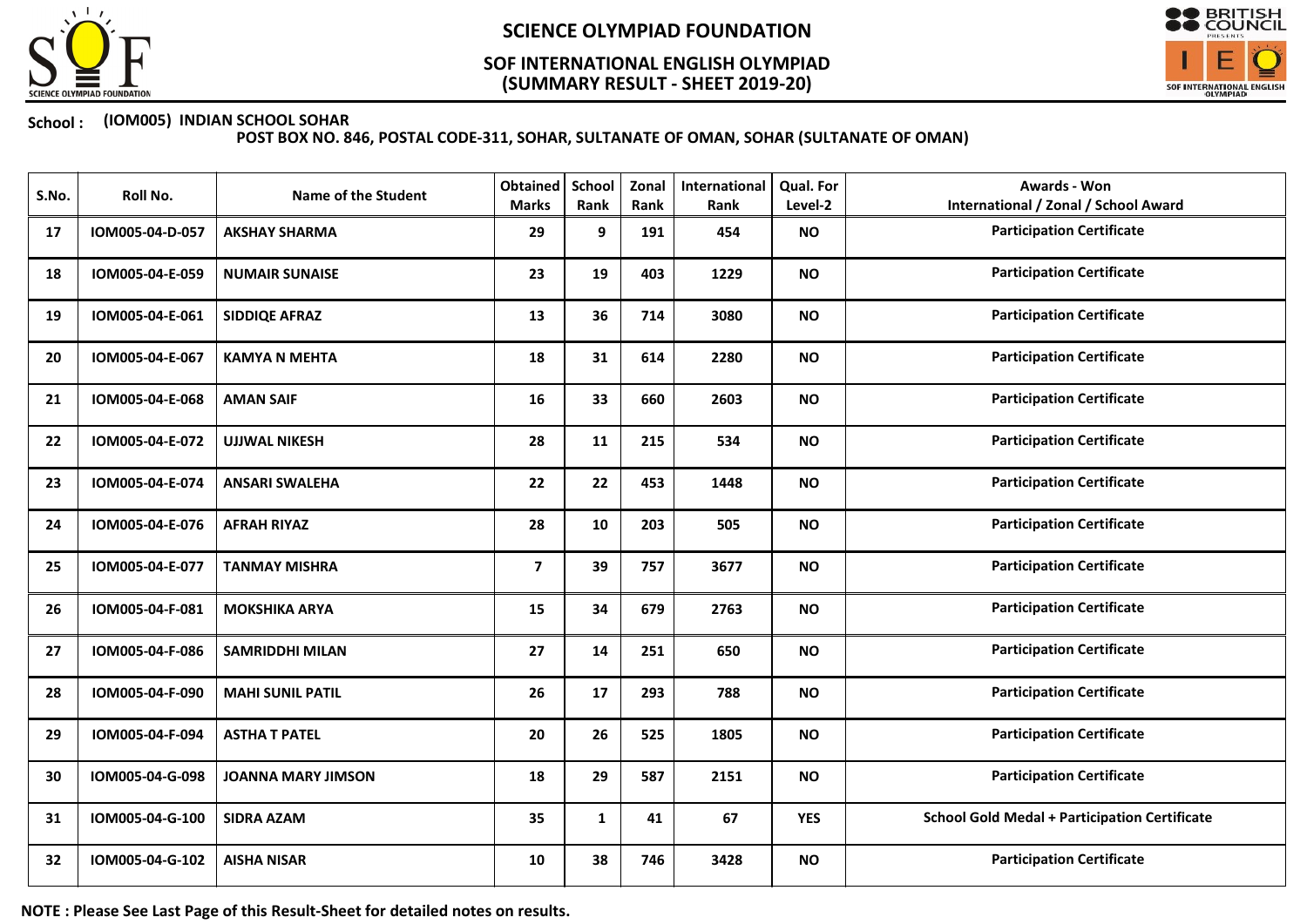

## (SUMMARY RESULT - SHEET 2019-20) SOF INTERNATIONAL ENGLISH OLYMPIAD



### School : (IOM005) INDIAN SCHOOL SOHAR

| S.No.          | Roll No.        | <b>Name of the Student</b>      | Obtained<br><b>Marks</b> | <b>School</b><br>Rank | Zonal<br>Rank | International<br>Rank | Qual. For<br>Level-2 | Awards - Won<br><b>International / Zonal / School Award</b> |
|----------------|-----------------|---------------------------------|--------------------------|-----------------------|---------------|-----------------------|----------------------|-------------------------------------------------------------|
| 33             | IOM005-04-G-105 | <b>C VIGNESH</b>                | 22                       | 23                    | 461           | 1461                  | <b>NO</b>            | <b>Participation Certificate</b>                            |
| 34             | IOM005-04-H-112 | <b>HARSHINI GUDDETI</b>         | 29                       | 5                     | 167           | 413                   | <b>NO</b>            | <b>Participation Certificate</b>                            |
| 35             | IOM005-04-H-113 | <b>D ADITI VARMA</b>            | 27                       | 16                    | 271           | 686                   | <b>NO</b>            | <b>Participation Certificate</b>                            |
| 36             | IOM005-04-H-114 | <b>AVANEESH SUDARSHAN GUPTA</b> | 17                       | 32                    | 637           | 2427                  | <b>NO</b>            | <b>Participation Certificate</b>                            |
| 37             | IOM005-04-H-115 | <b>MARIA SHAIKH</b>             | 28                       | 12                    | 222           | 542                   | <b>NO</b>            | <b>Participation Certificate</b>                            |
| 38             | IOM005-04-H-116 | <b>FATHIMA EZZAH</b>            | 30                       | 4                     | 159           | 372                   | <b>NO</b>            | <b>Participation Certificate</b>                            |
| 39             | IOM005-04-H-118 | PRANAV VUNDEMODALU              | 26                       | 18                    | 296           | 791                   | <b>NO</b>            | <b>Participation Certificate</b>                            |
| 40             | IOM005-04-H-120 | <b>SAHANA KUMAR</b>             | 27                       | 16                    | 271           | 686                   | <b>NO</b>            | <b>Participation Certificate</b>                            |
| 41             | IOM005-04-I-145 | <b>AKSHIT KUMAR</b>             | 18                       | 28                    | 586           | 2145                  | <b>NO</b>            | <b>Participation Certificate</b>                            |
| 1              | IOM005-05-A-001 | YASHAS PARAMESHI                | 20                       | 40                    | 881           | 5152                  | <b>NO</b>            | <b>Participation Certificate</b>                            |
| $\overline{2}$ | IOM005-05-A-002 | <b>ALWIN EBINEZAR</b>           | 28                       | 33                    | 770           | 3648                  | <b>NO</b>            | <b>Participation Certificate</b>                            |
| 3              | IOM005-05-A-003 | <b>JOSLYN DMELO</b>             | 36                       | 15                    | 541           | 1930                  | <b>NO</b>            | <b>Participation Certificate</b>                            |
| 4              | IOM005-05-A-011 | <b>SHRABASTI SEN</b>            | 36                       | 18                    | 569           | 2023                  | <b>NO</b>            | <b>Participation Certificate</b>                            |
| 5              | IOM005-05-A-012 | <b>MUDDADA PRAVEEN</b>          | 33                       | 22                    | 657           | 2588                  | <b>NO</b>            | <b>Participation Certificate</b>                            |
| 6              | IOM005-05-A-013 | <b>JAPHETH LALU JACOB</b>       | 21                       | 38                    | 863           | 4949                  | <b>NO</b>            | <b>Participation Certificate</b>                            |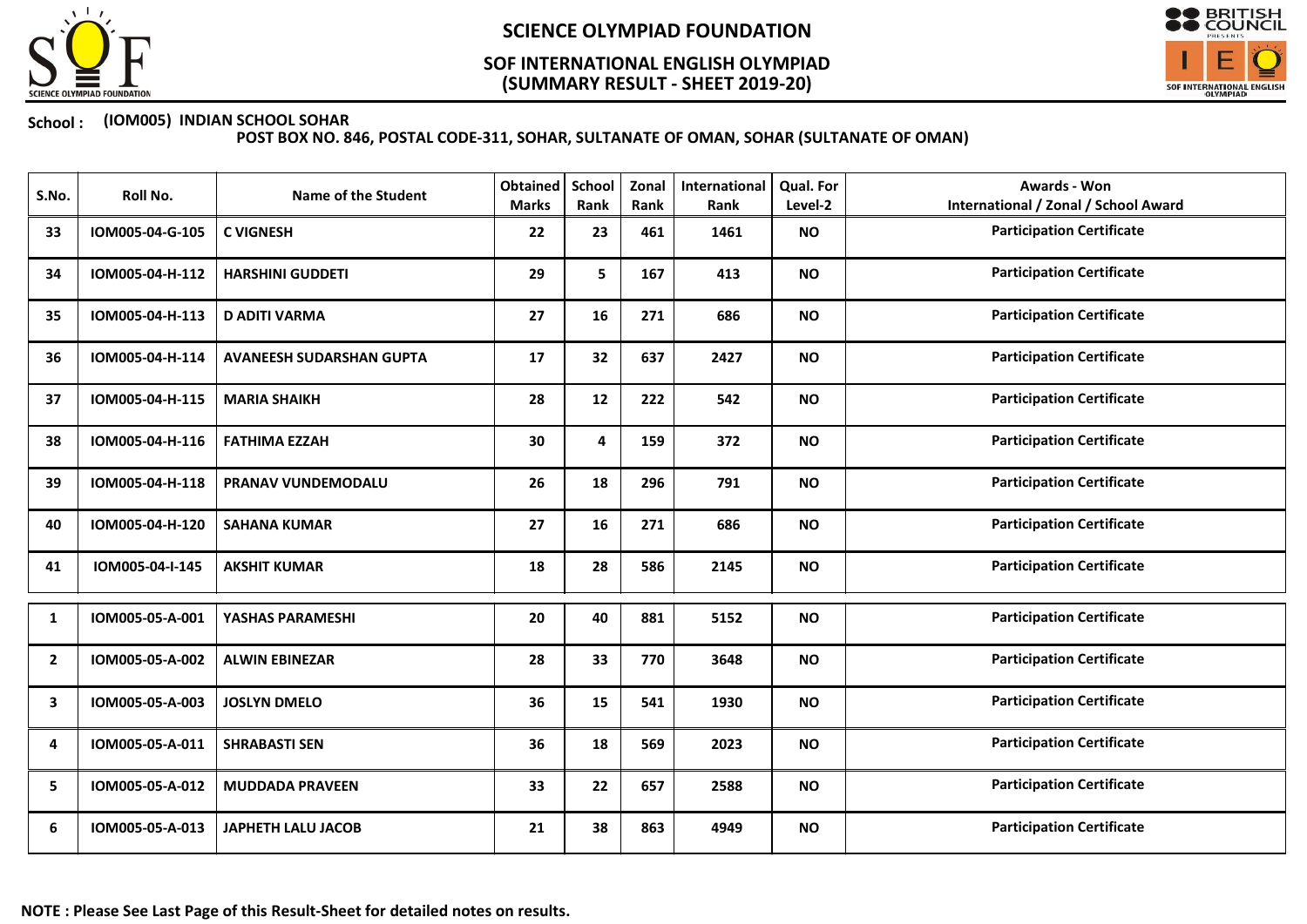

## (SUMMARY RESULT - SHEET 2019-20) SOF INTERNATIONAL ENGLISH OLYMPIAD



### School : (IOM005) INDIAN SCHOOL SOHAR

POST BOX NO. 846, POSTAL CODE-311, SOHAR, SULTANATE OF OMAN, SOHAR (SULTANATE OF OMAN)

| S.No. | Roll No.        | <b>Name of the Student</b>      | <b>Obtained</b><br><b>Marks</b> | <b>School</b><br>Rank | Zonal<br>Rank | International<br>Rank | Qual. For<br>Level-2 | Awards - Won<br><b>International / Zonal / School Award</b> |
|-------|-----------------|---------------------------------|---------------------------------|-----------------------|---------------|-----------------------|----------------------|-------------------------------------------------------------|
| 7     | IOM005-05-B-015 | <b>ADITI MANIK MORE</b>         | 34                              | 21                    | 630           | 2403                  | <b>NO</b>            | <b>Participation Certificate</b>                            |
| 8     | IOM005-05-B-016 | <b>KV SINDHUJA</b>              | 19                              | 41                    | 886           | 5244                  | <b>NO</b>            | <b>Participation Certificate</b>                            |
| 9     | IOM005-05-B-020 | <b>AAKASH VINOD</b>             | 30                              | 28                    | 719           | 3161                  | <b>NO</b>            | <b>Participation Certificate</b>                            |
| 10    | IOM005-05-B-022 | <b>RAJAT MOHAKUD</b>            | 22                              | 37                    | 854           | 4843                  | <b>NO</b>            | <b>Participation Certificate</b>                            |
| 11    | IOM005-05-B-024 | <b>SUREPALLY TEJUS</b>          | <b>ABSENT</b>                   | N.A.                  | N.A.          | N.A.                  | <b>NO</b>            | N.A.                                                        |
| 12    | IOM005-05-C-030 | <b>ANUSHREE POLAI</b>           | 38                              | 11                    | 485           | 1621                  | <b>NO</b>            | <b>Participation Certificate</b>                            |
| 13    | IOM005-05-C-033 | <b>ABHIMAN</b>                  | 31                              | 26                    | 700           | 2959                  | <b>NO</b>            | <b>Participation Certificate</b>                            |
| 14    | IOM005-05-D-034 | <b>BHAAVIK SAIBHUVIS</b>        | 41                              | 6                     | 376           | 1119                  | <b>NO</b>            | <b>Participation Certificate</b>                            |
| 15    | IOM005-05-D-035 | <b>NABIL BISWAS</b>             | <b>ABSENT</b>                   | <b>N.A.</b>           | N.A.          | N.A.                  | <b>NO</b>            | <b>N.A.</b>                                                 |
| 16    | IOM005-05-D-040 | <b>SHASTHA SHIRISH NARSAPUR</b> | 40                              | 8                     | 424           | 1307                  | <b>NO</b>            | <b>Participation Certificate</b>                            |
| 17    | IOM005-05-D-041 | <b>FARIHA GHAZALA SIDDIQUE</b>  | 19                              | 42                    | 887           | 5300                  | <b>NO</b>            | <b>Participation Certificate</b>                            |
| 18    | IOM005-05-E-044 | <b>VEDANT SUNIL GITE</b>        | 30                              | 30                    | 735           | 3248                  | <b>NO</b>            | <b>Participation Certificate</b>                            |
| 19    | IOM005-05-E-046 | <b>SHREESHA SHAILESH NAIK</b>   | 36                              | 17                    | 566           | 2013                  | <b>NO</b>            | <b>Participation Certificate</b>                            |
| 20    | IOM005-05-E-047 | <b>SREEHARI RAJESH NAIR</b>     | 29                              | 31                    | 755           | 3480                  | <b>NO</b>            | <b>Participation Certificate</b>                            |
| 21    | IOM005-05-E-049 | <b>DHRITIK R POOJARI</b>        | 38                              | 12                    | 491           | 1633                  | <b>NO</b>            | <b>Participation Certificate</b>                            |
| 22    | IOM005-05-E-052 | SNEH PARESH BHAI TAPANIYA       | 16                              | 43                    | 900           | 5631                  | <b>NO</b>            | <b>Participation Certificate</b>                            |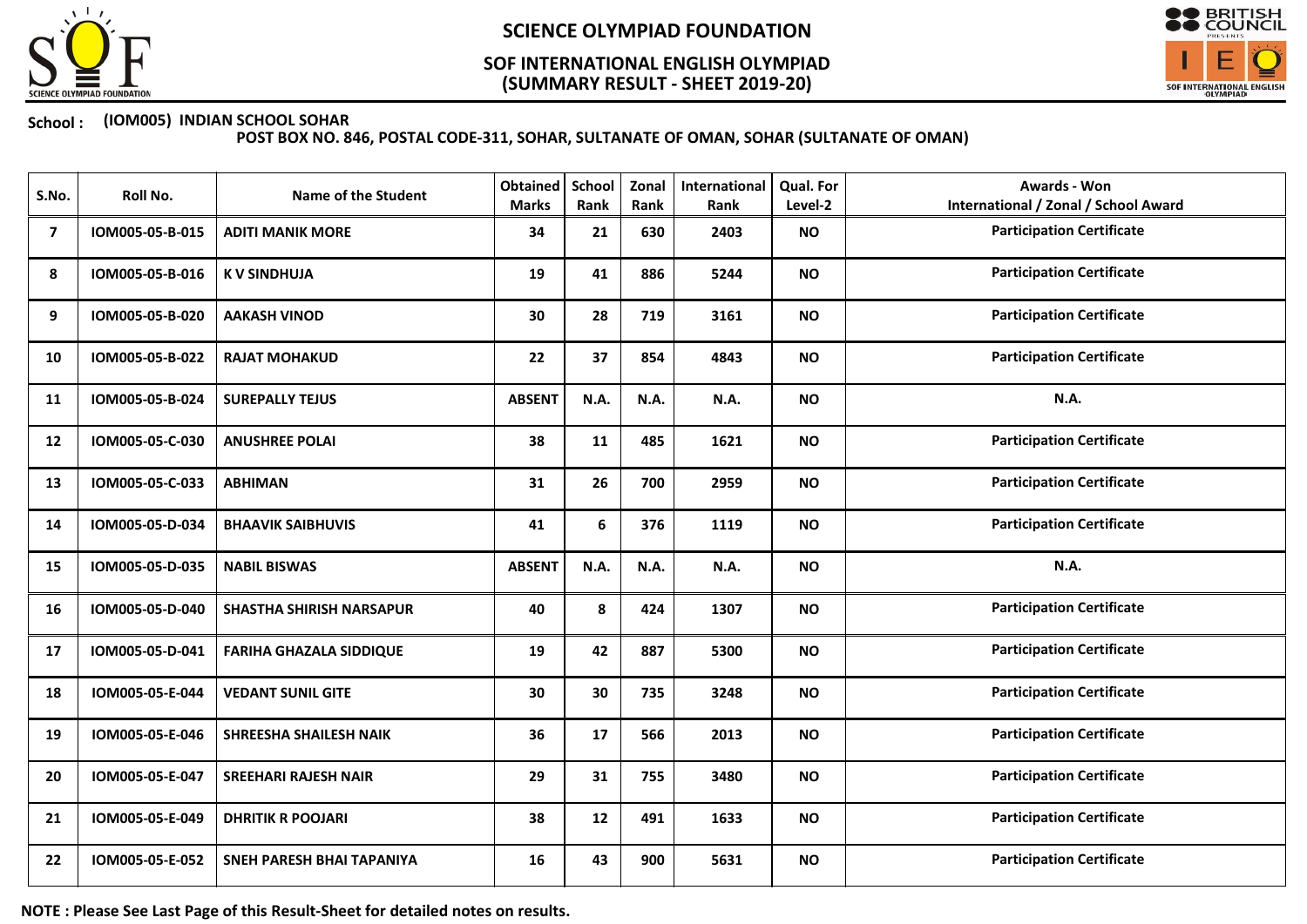

## (SUMMARY RESULT - SHEET 2019-20) SOF INTERNATIONAL ENGLISH OLYMPIAD



### School : (IOM005) INDIAN SCHOOL SOHAR

POST BOX NO. 846, POSTAL CODE-311, SOHAR, SULTANATE OF OMAN, SOHAR (SULTANATE OF OMAN)

| S.No. | Roll No.        | <b>Name of the Student</b>    | <b>Obtained</b><br><b>Marks</b> | School<br>Rank | Zonal<br>Rank | <b>International</b><br>Rank | <b>Qual. For</b><br>Level-2 | Awards - Won<br><b>International / Zonal / School Award</b> |
|-------|-----------------|-------------------------------|---------------------------------|----------------|---------------|------------------------------|-----------------------------|-------------------------------------------------------------|
| 23    | IOM005-05-E-055 | <b>ABINAV KRISHNAN SURESH</b> | 45                              | $\mathbf{2}$   | 244           | 649                          | <b>NO</b>                   | <b>School Silver Medal + Participation Certificate</b>      |
| 24    | IOM005-05-E-056 | <b>NAMAN BHATTACHARYA</b>     | 45                              | $\mathbf{1}$   | 229           | 613                          | <b>YES</b>                  | <b>School Gold Medal + Participation Certificate</b>        |
| 25    | IOM005-05-E-060 | ABHINAV PRADEEP AKHILA RAM    | 42                              | 5              | 341           | 994                          | <b>NO</b>                   | <b>Participation Certificate</b>                            |
| 26    | IOM005-05-E-063 | <b>ASTHA K RAJPUT</b>         | 21                              | 39             | 871           | 5003                         | <b>NO</b>                   | <b>Participation Certificate</b>                            |
| 27    | IOM005-05-E-064 | <b>KARANPAL SINGH</b>         | <b>ABSENT</b>                   | N.A.           | N.A.          | N.A.                         | <b>NO</b>                   | N.A.                                                        |
| 28    | IOM005-05-F-065 | <b>LAKSHYA BIYANI</b>         | 25                              | 8              | 815           | 4300                         | <b>NO</b>                   | <b>Participation Certificate</b>                            |
| 29    | IOM005-05-F-066 | <b>ARSHITA RAMESH</b>         | 22                              | 9              | 847           | 4805                         | <b>NO</b>                   | <b>Participation Certificate</b>                            |
| 30    | IOM005-05-F-067 | <b>NALINI BABURAJ</b>         | 42                              | $\mathbf{1}$   | 350           | 1017                         | <b>NO</b>                   | <b>School Gold Medal + Participation Certificate</b>        |
| 31    | IOM005-05-F-068 | <b>SARISHA GUPTA</b>          | 34                              | 4              | 629           | 2400                         | <b>NO</b>                   | <b>Participation Certificate</b>                            |
| 32    | IOM005-05-F-070 | <b>ASHVI ASHOK SHETTY</b>     | 27                              | 6              | 789           | 3869                         | <b>NO</b>                   | <b>Participation Certificate</b>                            |
| 33    | IOM005-05-F-071 | <b>MUSTAFA IBRAHIM</b>        | 32                              | 5              | 676           | 2756                         | <b>NO</b>                   | <b>Participation Certificate</b>                            |
| 34    | IOM005-05-F-072 | <b>SHRESTHIK VENKATESH</b>    | 26                              | $\overline{7}$ | 798           | 4019                         | <b>NO</b>                   | <b>Participation Certificate</b>                            |
| 35    | IOM005-05-F-074 | <b>AISHWARYA RENJIT</b>       | 37                              | $\mathbf{2}$   | 521           | 1790                         | <b>NO</b>                   | <b>School Silver Medal + Participation Certificate</b>      |
| 36    | IOM005-05-F-075 | <b>SERAH LIZNA VARGHESE</b>   | 22                              | 10             | 853           | 4841                         | <b>NO</b>                   | <b>Participation Certificate</b>                            |
| 37    | IOM005-05-F-077 | <b>NAINIKA YADAV</b>          | 35                              | 3              | 582           | 2147                         | <b>NO</b>                   | <b>School Bronze Medal + Participation Certificate</b>      |
| 38    | IOM005-05-G-078 | <b>SHASHWAT</b>               | 34                              | 20             | 621           | 2367                         | <b>NO</b>                   | <b>Participation Certificate</b>                            |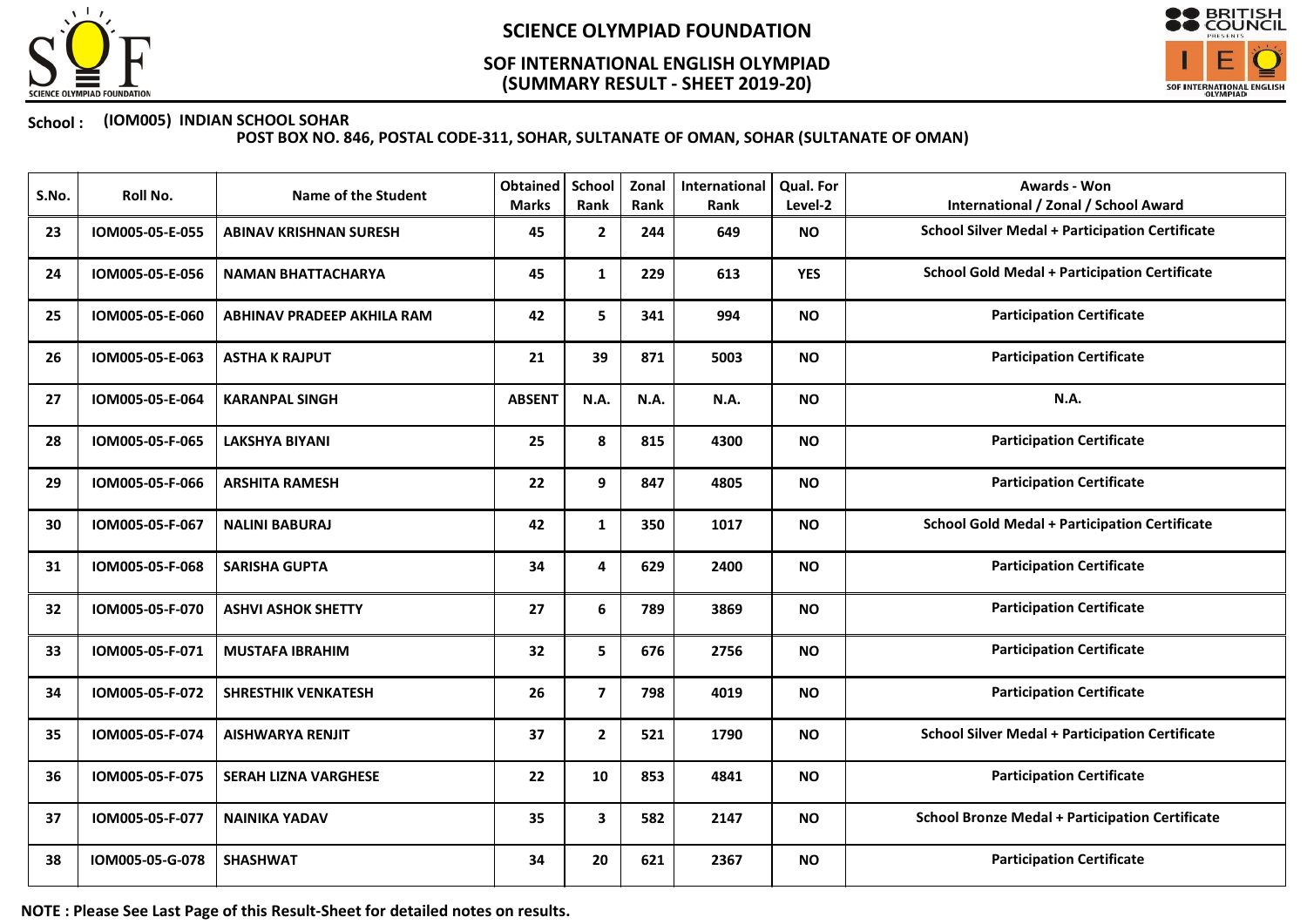

## (SUMMARY RESULT - SHEET 2019-20) SOF INTERNATIONAL ENGLISH OLYMPIAD



### School : (IOM005) INDIAN SCHOOL SOHAR

POST BOX NO. 846, POSTAL CODE-311, SOHAR, SULTANATE OF OMAN, SOHAR (SULTANATE OF OMAN)

| S.No. | Roll No.        | <b>Name of the Student</b>      | <b>Obtained</b><br><b>Marks</b> | School<br>Rank          | Zonal<br>Rank | International<br>Rank | Qual. For<br>Level-2 | <b>Awards - Won</b><br><b>International / Zonal / School Award</b> |
|-------|-----------------|---------------------------------|---------------------------------|-------------------------|---------------|-----------------------|----------------------|--------------------------------------------------------------------|
| 39    | IOM005-05-G-080 | <b>SHARADA DATTA K</b>          | 39                              | 9                       | 460           | 1464                  | <b>NO</b>            | <b>Participation Certificate</b>                                   |
| 40    | IOM005-05-G-081 | <b>NEHA</b>                     | 26                              | 36                      | 807           | 4117                  | <b>NO</b>            | <b>Participation Certificate</b>                                   |
| 41    | IOM005-05-G-085 | <b>NEBOLIN M</b>                | 32                              | 25                      | 667           | 2739                  | <b>NO</b>            | <b>Participation Certificate</b>                                   |
| 42    | IOM005-05-G-087 | <b>ADWITIYA PUROHIT</b>         | 41                              | $\overline{7}$          | 388           | 1154                  | <b>NO</b>            | <b>Participation Certificate</b>                                   |
| 43    | IOM005-05-G-088 | <b>SOHAN KUMAR R A</b>          | 28                              | 32                      | 762           | 3593                  | <b>NO</b>            | <b>Participation Certificate</b>                                   |
| 44    | IOM005-05-G-089 | <b>AJWAH FATIMA</b>             | 27                              | 34                      | 789           | 3869                  | <b>NO</b>            | <b>Participation Certificate</b>                                   |
| 45    | IOM005-05-G-092 | <b>HANA</b>                     | 38                              | 10                      | 473           | 1581                  | <b>NO</b>            | <b>Participation Certificate</b>                                   |
| 46    | IOM005-05-G-093 | <b>ABHINAV MISHRA</b>           | 31                              | 27                      | 712           | 3016                  | <b>NO</b>            | <b>Participation Certificate</b>                                   |
| 47    | IOM005-05-H-098 | <b>SHAURYA VIR SINGH</b>        | 37                              | 14                      | 524           | 1796                  | <b>NO</b>            | <b>Participation Certificate</b>                                   |
| 48    | IOM005-05-H-102 | <b>S NITIN</b>                  | 21                              | 39                      | 871           | 5003                  | <b>NO</b>            | <b>Participation Certificate</b>                                   |
| 49    | IOM005-05-H-104 | <b>SUPRIYA YADAV</b>            | 32                              | 24                      | 662           | 2686                  | <b>NO</b>            | <b>Participation Certificate</b>                                   |
| 50    | IOM005-05-H-106 | <b>ANUBHAV BISWAS</b>           | 36                              | 16                      | 553           | 1971                  | <b>NO</b>            | <b>Participation Certificate</b>                                   |
| 51    | IOM005-05-H-108 | <b>GEORGE EMMANUEL</b>          | 38                              | 13                      | 497           | 1656                  | <b>NO</b>            | <b>Participation Certificate</b>                                   |
| 52    | IOM005-05-I-109 | <b>DHRUV PARAG MUKEWAR</b>      | 30                              | 29                      | 732           | 3235                  | <b>NO</b>            | <b>Participation Certificate</b>                                   |
| 53    | IOM005-05-I-110 | <b>KARUNYASHREE ANAND</b>       | 43                              | $\overline{\mathbf{3}}$ | 288           | 807                   | <b>NO</b>            | <b>School Bronze Medal + Participation Certificate</b>             |
| 54    | IOM005-05-I-111 | <b>ADWAY BACHCHAN CHAUDHARY</b> | 43                              | 4                       | 312           | 883                   | <b>NO</b>            | <b>Participation Certificate</b>                                   |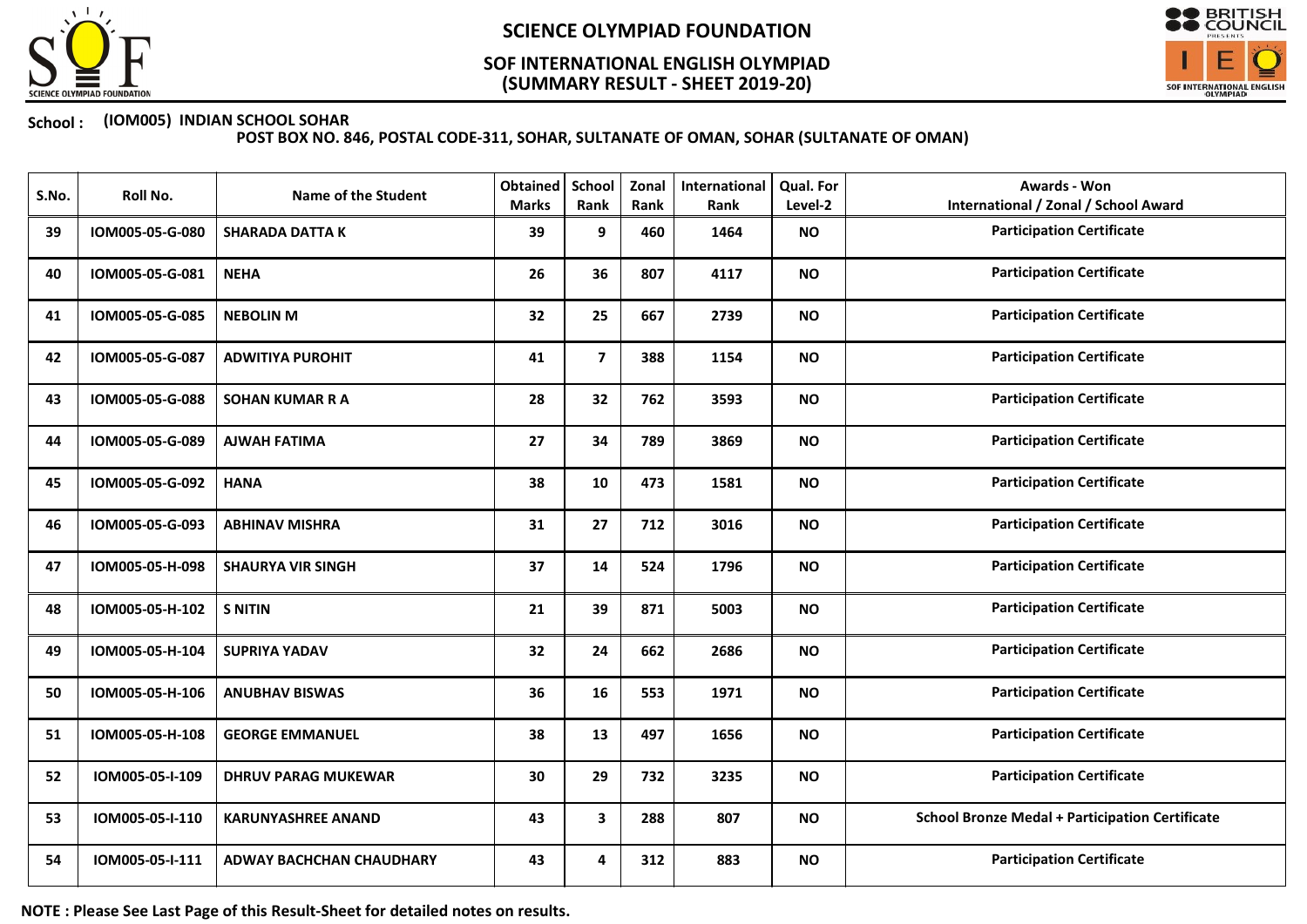

## (SUMMARY RESULT - SHEET 2019-20) SOF INTERNATIONAL ENGLISH OLYMPIAD



### School : (IOM005) INDIAN SCHOOL SOHAR

| S.No.          | Roll No.        | Name of the Student          | <b>Obtained</b><br><b>Marks</b> | School<br>Rank | Zonal<br>Rank | International<br>Rank | <b>Qual. For</b><br>Level-2 | Awards - Won<br><b>International / Zonal / School Award</b> |
|----------------|-----------------|------------------------------|---------------------------------|----------------|---------------|-----------------------|-----------------------------|-------------------------------------------------------------|
| 55             | IOM005-05-I-112 | <b>TANISHKA MISHRA</b>       | 26                              | 35             | 795           | 4005                  | <b>NO</b>                   | <b>Participation Certificate</b>                            |
| 56             | IOM005-05-I-113 | AAFIA MOHAMED SULTHAN        | 15                              | 44             | 908           | 5749                  | <b>NO</b>                   | <b>Participation Certificate</b>                            |
| 57             | IOM005-05-I-114 | <b>SHREDHA SELVA KUMAR</b>   | 33                              | 23             | 660           | 2597                  | <b>NO</b>                   | <b>Participation Certificate</b>                            |
| 58             | IOM005-05-I-115 | <b>PRITHIKA KISHORE</b>      | 35                              | 19             | 601           | 2228                  | <b>NO</b>                   | <b>Participation Certificate</b>                            |
| 59             | IOM005-05-I-117 | PARI RASIK KUMAR PATEL       | 31                              | 26             | 700           | 2959                  | <b>NO</b>                   | <b>Participation Certificate</b>                            |
| 1              | IOM005-06-A-002 | <b>SARAH JACOB</b>           | 34                              | 5              | 471           | 2082                  | <b>NO</b>                   | <b>Participation Certificate</b>                            |
| $\mathbf{2}$   | IOM005-06-A-004 | <b>NIVED ANOOP NAIR</b>      | 42                              | $\mathbf{2}$   | 248           | 859                   | <b>NO</b>                   | <b>School Silver Medal + Participation Certificate</b>      |
| 3              | IOM005-06-A-006 | <b>GOWRI SUNITHA SANKAR</b>  | 40                              | 4              | 316           | 1146                  | <b>NO</b>                   | <b>Participation Certificate</b>                            |
| 4              | IOM005-06-A-007 | <b>AFSHEEN</b>               | 30                              | 6              | 562           | 2969                  | <b>NO</b>                   | <b>Participation Certificate</b>                            |
| 5              | IOM005-06-A-008 | <b>SHYAMAK PREJITH</b>       | 28                              | $\overline{7}$ | 600           | 3337                  | <b>NO</b>                   | <b>Participation Certificate</b>                            |
| 6              | IOM005-06-A-009 | <b>SANAT CHANDRAN</b>        | 25                              | 8              | 630           | 3920                  | <b>NO</b>                   | <b>Participation Certificate</b>                            |
| $\overline{7}$ | IOM005-06-A-010 | <b>VISHNU HARI</b>           | 45                              | 1              | 176           | 529                   | <b>NO</b>                   | <b>School Gold Medal + Participation Certificate</b>        |
| 8              | IOM005-06-A-011 | <b>SAFA SUHAIL LAKDAWALA</b> | 41                              | 3              | 264           | 945                   | <b>NO</b>                   | <b>School Bronze Medal + Participation Certificate</b>      |
| 9              | IOM005-06-A-012 | <b>VARDHA DAVOOD</b>         | 20                              | 10             | 686           | 4799                  | <b>NO</b>                   | <b>Participation Certificate</b>                            |
| 10             | IOM005-06-A-013 | <b>E SREE JAYARAM</b>        | 24                              | 9              | 639           | 4127                  | <b>NO</b>                   | <b>Participation Certificate</b>                            |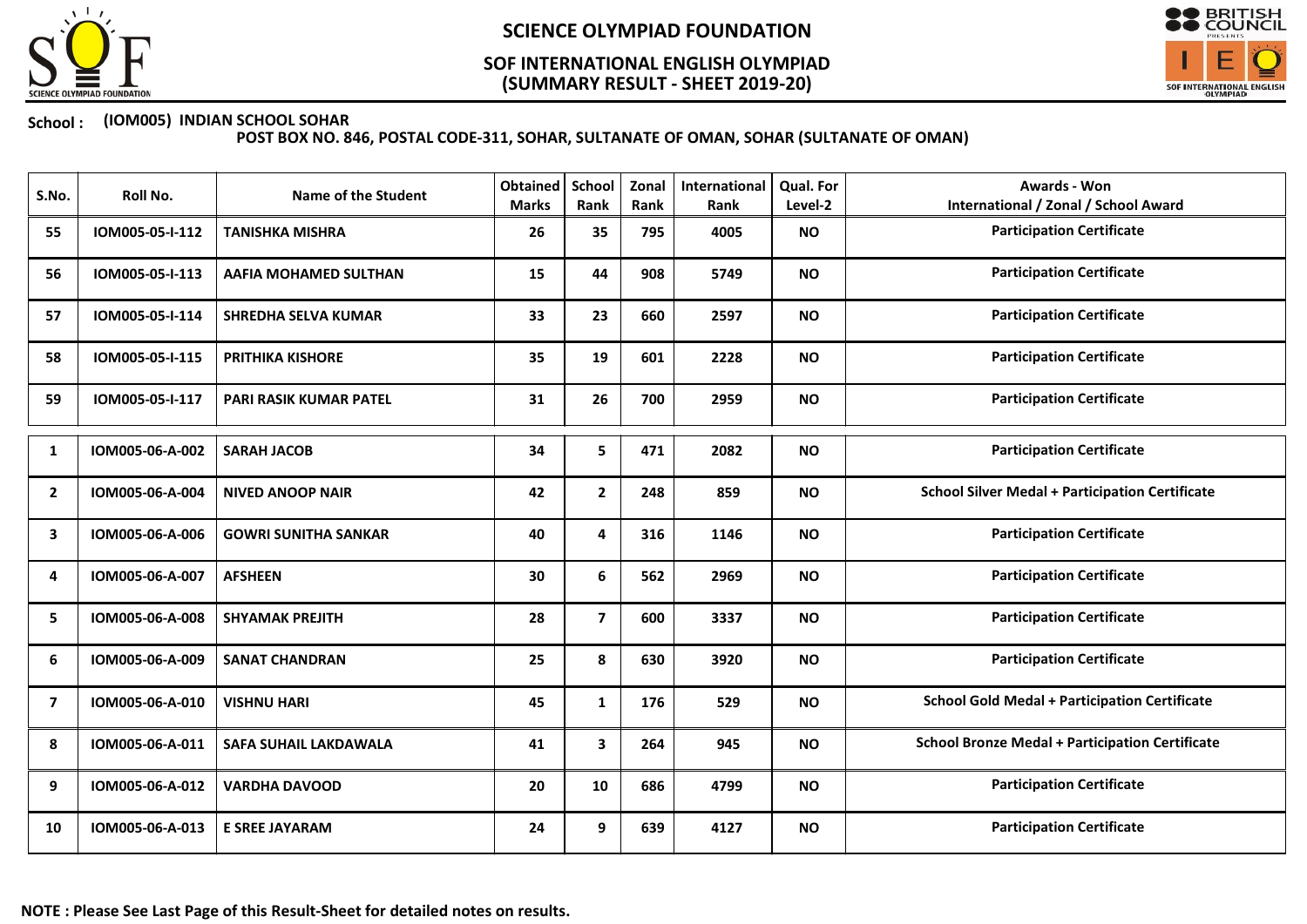

## (SUMMARY RESULT - SHEET 2019-20) SOF INTERNATIONAL ENGLISH OLYMPIAD



### School : (IOM005) INDIAN SCHOOL SOHAR

POST BOX NO. 846, POSTAL CODE-311, SOHAR, SULTANATE OF OMAN, SOHAR (SULTANATE OF OMAN)

| S.No. | Roll No.        | <b>Name of the Student</b>     | <b>Obtained</b><br><b>Marks</b> | <b>School</b><br>Rank | Zonal<br>Rank | International<br>Rank | Qual. For<br>Level-2 | <b>Awards - Won</b><br><b>International / Zonal / School Award</b> |
|-------|-----------------|--------------------------------|---------------------------------|-----------------------|---------------|-----------------------|----------------------|--------------------------------------------------------------------|
| 11    | IOM005-06-H-014 | LAKSHMI CHETANA MURAHARI RAO   | 20                              | 11                    | 692           | 4889                  | <b>NO</b>            | <b>Participation Certificate</b>                                   |
| 12    | IOM005-06-B-015 | <b>POOJA RATHISH</b>           | <b>ABSENT</b>                   | N.A.                  | N.A.          | N.A.                  | <b>NO</b>            | <b>N.A.</b>                                                        |
| 13    | IOM005-06-B-016 | <b>HANNAH MARIAM BINU</b>      | 26                              | 23                    | 629           | 3861                  | <b>NO</b>            | <b>Participation Certificate</b>                                   |
| 14    | IOM005-06-B-017 | <b>DARSHAN MOHANA SUNDAR</b>   | 41                              | 5                     | 274           | 983                   | <b>NO</b>            | <b>Participation Certificate</b>                                   |
| 15    | IOM005-06-B-018 | <b>SRUTHI HARIKUMAR PILLAI</b> | 40                              | 6                     | 302           | 1116                  | <b>NO</b>            | <b>Participation Certificate</b>                                   |
| 16    | IOM005-06-B-020 | <b>DEVESH SASIKUMAR NAIR</b>   | 21                              | 30                    | 682           | 4754                  | <b>NO</b>            | <b>Participation Certificate</b>                                   |
| 17    | IOM005-06-B-021 | <b>ELRICK PEREIRA</b>          | 43                              | 4                     | 230           | 763                   | <b>NO</b>            | <b>School Bronze Medal + Participation Certificate</b>             |
| 18    | IOM005-06-B-023 | <b>AKSHAJ VIJESH</b>           | <b>ABSENT</b>                   | N.A.                  | N.A.          | N.A.                  | <b>NO</b>            | N.A.                                                               |
| 19    | IOM005-06-B-024 | <b>FELIX ROZARIO</b>           | 22                              | 28                    | 671           | 4589                  | <b>NO</b>            | <b>Participation Certificate</b>                                   |
| 20    | IOM005-06-B-025 | <b>ASHWIKA K R</b>             | 25                              | 25                    | 636           | 4051                  | <b>NO</b>            | <b>Participation Certificate</b>                                   |
| 21    | IOM005-06-B-026 | <b>JAANVI KHURANA</b>          | 30                              | 18                    | 565           | 2974                  | <b>NO</b>            | <b>Participation Certificate</b>                                   |
| 22    | IOM005-06-B-027 | <b>MALAVIKA ARUN MELETHIL</b>  | 35                              | 14                    | 444           | 1912                  | <b>NO</b>            | <b>Participation Certificate</b>                                   |
| 23    | IOM005-06-C-029 | <b>ANNA SALU SILHA</b>         | 36                              | 13                    | 413           | 1734                  | <b>NO</b>            | <b>Participation Certificate</b>                                   |
| 24    | IOM005-06-C-031 | <b>AYESHA HUMERAH</b>          | 39                              | 11                    | 349           | 1291                  | <b>NO</b>            | <b>Participation Certificate</b>                                   |
| 25    | IOM005-06-C-032 | <b>IREENA ANNA RIBU</b>        | 26                              | 22                    | 623           | 3802                  | <b>NO</b>            | <b>Participation Certificate</b>                                   |
| 26    | IOM005-06-C-034 | <b>STEVE SAM GEORGE</b>        | 29                              | 19                    | 592           | 3211                  | <b>NO</b>            | <b>Participation Certificate</b>                                   |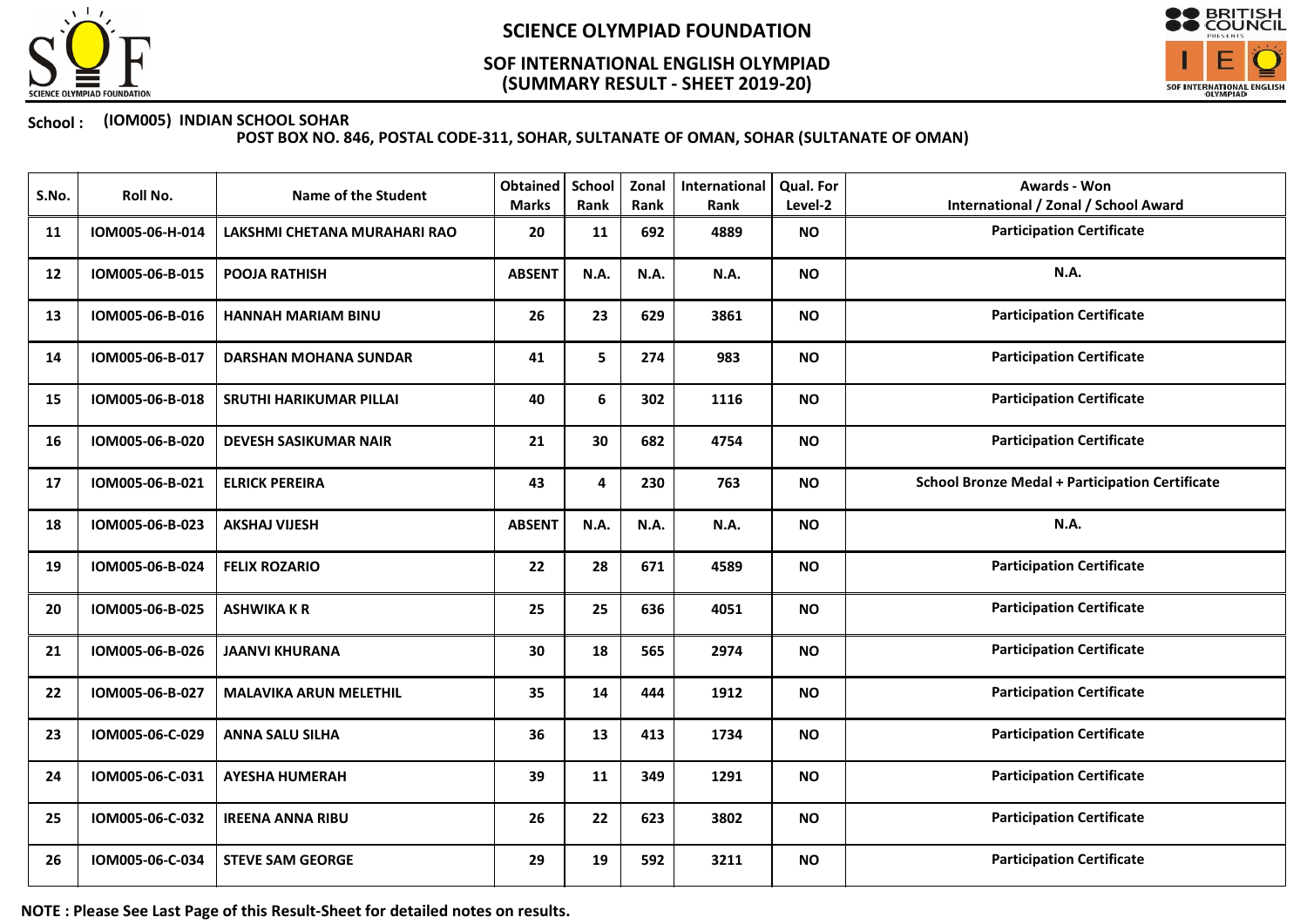

## (SUMMARY RESULT - SHEET 2019-20) SOF INTERNATIONAL ENGLISH OLYMPIAD



### School : (IOM005) INDIAN SCHOOL SOHAR

POST BOX NO. 846, POSTAL CODE-311, SOHAR, SULTANATE OF OMAN, SOHAR (SULTANATE OF OMAN)

| S.No. | Roll No.        | <b>Name of the Student</b>       | <b>Obtained</b><br><b>Marks</b> | School<br>Rank | Zonal<br>Rank | International<br><b>Rank</b> | Qual. For<br>Level-2 | <b>Awards - Won</b><br><b>International / Zonal / School Award</b> |
|-------|-----------------|----------------------------------|---------------------------------|----------------|---------------|------------------------------|----------------------|--------------------------------------------------------------------|
| 27    | IOM005-06-C-035 | <b>VIRAJ SHAMBA RAUT DESAI</b>   | 15                              | 32             | 732           | 5480                         | <b>NO</b>            | <b>Participation Certificate</b>                                   |
| 28    | IOM005-06-C-036 | <b>ERNEST ANTO YAZHINIYAN</b>    | 17                              | 31             | 711           | 5247                         | <b>NO</b>            | <b>Participation Certificate</b>                                   |
| 29    | IOM005-06-D-037 | <b>UQBA FAZAL</b>                | 23                              | 9              | 660           | 4364                         | <b>NO</b>            | <b>Participation Certificate</b>                                   |
| 30    | IOM005-06-D-038 | <b>SYED SAJJAD HUSSAINI</b>      | 38                              | $\mathbf{3}$   | 374           | 1452                         | <b>NO</b>            | <b>School Bronze Medal + Participation Certificate</b>             |
| 31    | IOM005-06-D-039 | <b>DAYA MARIYA SHEMIL</b>        | 36                              | 4              | 435           | 1815                         | <b>NO</b>            | <b>Participation Certificate</b>                                   |
| 32    | IOM005-06-D-040 | <b>DELAINE EDRINA FERNANDES</b>  | 49                              | $\mathbf{1}$   | 88            | 240                          | <b>YES</b>           | <b>School Gold Medal + Participation Certificate</b>               |
| 33    | IOM005-06-D-041 | <b>NAKSHATRA SATHEESH</b>        | 26                              | $\overline{7}$ | 623           | 3802                         | <b>NO</b>            | <b>Participation Certificate</b>                                   |
| 34    | IOM005-06-D-042 | PILLADI LAKSH GANA SHANMUKHA     | 35                              | 5              | 456           | 1959                         | <b>NO</b>            | <b>Participation Certificate</b>                                   |
| 35    | IOM005-06-D-043 | <b>ADHIL FARHAN</b>              | 21                              | 10             | 680           | 4747                         | <b>NO</b>            | <b>Participation Certificate</b>                                   |
| 36    | IOM005-06-D-044 | <b>MOHAMMED MAJDI ARIF SAYED</b> | 33                              | 6              | 491           | 2257                         | <b>NO</b>            | <b>Participation Certificate</b>                                   |
| 37    | IOM005-06-D-046 | <b>REHAAN ALI</b>                | 39                              | $\mathbf{2}$   | 340           | 1280                         | <b>NO</b>            | <b>School Silver Medal + Participation Certificate</b>             |
| 38    | IOM005-06-D-047 | <b>MOHAMMED AMAN SALIM</b>       | 23                              | 8              | 658           | 4360                         | <b>NO</b>            | <b>Participation Certificate</b>                                   |
| 39    | IOM005-06-E-049 | <b>KRISHNA PRIYA</b>             | 34                              | 16             | 484           | 2185                         | <b>NO</b>            | <b>Participation Certificate</b>                                   |
| 40    | IOM005-06-E-050 | <b>NIKHIL KUMAR</b>              | 32                              | 17             | 514           | 2453                         | <b>NO</b>            | <b>Participation Certificate</b>                                   |
| 41    | IOM005-06-E-051 | <b>HAMSINI MOHAN</b>             | 27                              | 20             | 616           | 3613                         | <b>NO</b>            | <b>Participation Certificate</b>                                   |
| 42    | IOM005-06-E-054 | <b>KARAN SHAH</b>                | <b>ABSENT</b>                   | N.A.           | N.A.          | N.A.                         | <b>NO</b>            | N.A.                                                               |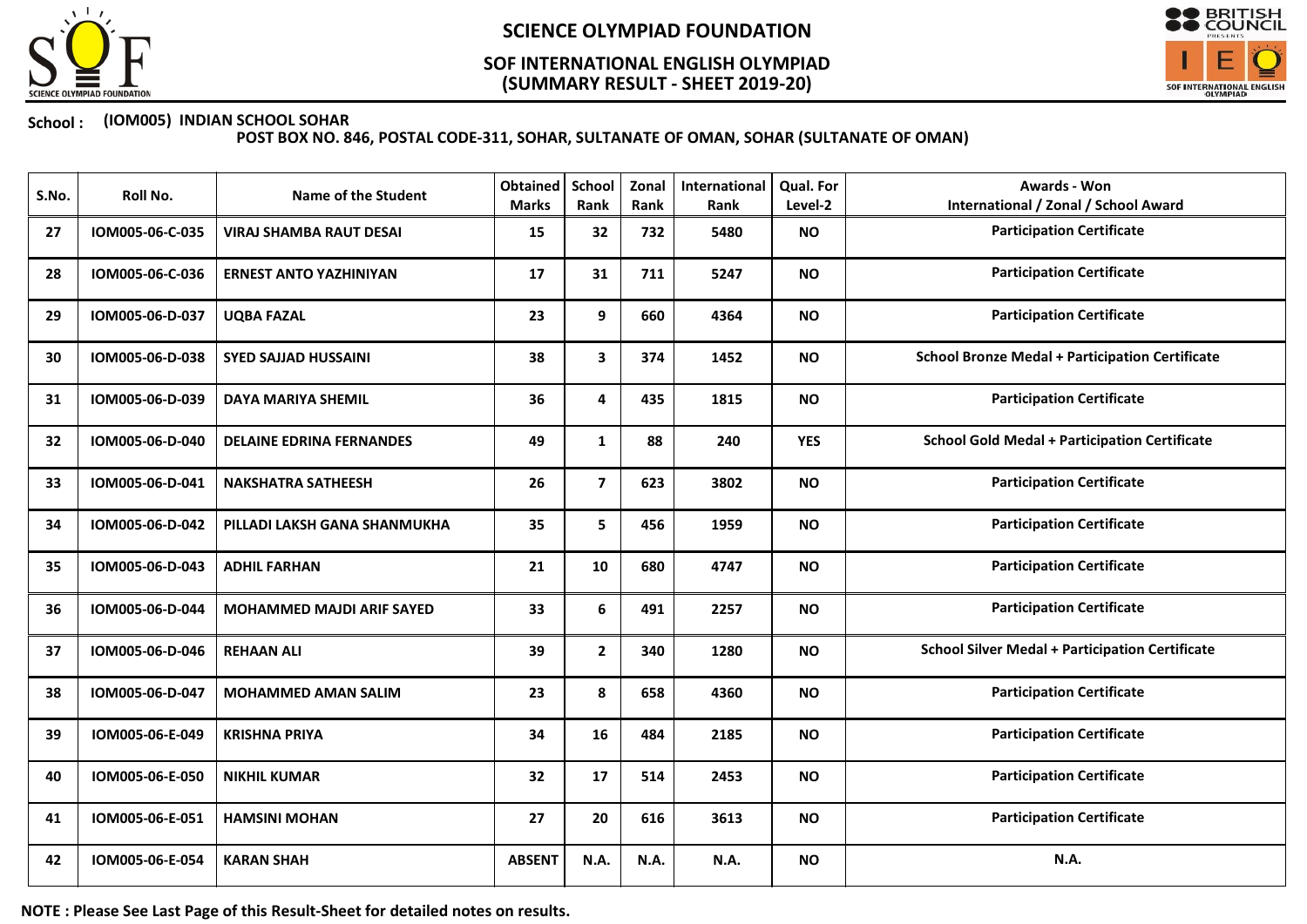

## (SUMMARY RESULT - SHEET 2019-20) SOF INTERNATIONAL ENGLISH OLYMPIAD



### School : (IOM005) INDIAN SCHOOL SOHAR

POST BOX NO. 846, POSTAL CODE-311, SOHAR, SULTANATE OF OMAN, SOHAR (SULTANATE OF OMAN)

| S.No. | Roll No.        | <b>Name of the Student</b>   | <b>Obtained</b><br><b>Marks</b> | School<br>Rank | Zonal<br>Rank | International<br>Rank | Qual. For<br>Level-2 | <b>Awards - Won</b><br><b>International / Zonal / School Award</b> |
|-------|-----------------|------------------------------|---------------------------------|----------------|---------------|-----------------------|----------------------|--------------------------------------------------------------------|
| 43    | IOM005-06-E-055 | <b>CHRISTINE GEO JACOB</b>   | 26                              | 21             | 619           | 3747                  | <b>NO</b>            | <b>Participation Certificate</b>                                   |
| 44    | IOM005-06-E-056 | <b>ANERI SHAH</b>            | 24                              | 26             | 647           | 4185                  | <b>NO</b>            | <b>Participation Certificate</b>                                   |
| 45    | IOM005-06-E-057 | <b>NETHAN BOLISETTY</b>      | 21                              | 29             | 681           | 4748                  | <b>NO</b>            | <b>Participation Certificate</b>                                   |
| 46    | IOM005-06-E-058 | <b>AVINASH JOJI</b>          | <b>ABSENT</b>                   | N.A.           | N.A.          | N.A.                  | <b>NO</b>            | N.A.                                                               |
| 47    | IOM005-06-F-061 | <b>VEDI YADAV</b>            | 35                              | 15             | 451           | 1949                  | <b>NO</b>            | <b>Participation Certificate</b>                                   |
| 48    | IOM005-06-F-062 | <b>HRIDYATP</b>              | <b>ABSENT</b>                   | N.A.           | N.A.          | N.A.                  | <b>NO</b>            | N.A.                                                               |
| 49    | IOM005-06-F-063 | <b>N ATHUL RAJ</b>           | 39                              | 9              | 338           | 1278                  | <b>NO</b>            | <b>Participation Certificate</b>                                   |
| 50    | IOM005-06-F-064 | <b>SINJINI SINHA BABU</b>    | 54                              | $\mathbf{1}$   | 18            | 56                    | <b>YES</b>           | <b>Medal of Distinction + Certificate of Distinction</b>           |
| 51    | IOM005-06-F-065 | <b>AANYA RAWAT</b>           | 40                              | $\overline{7}$ | 313           | 1143                  | <b>NO</b>            | <b>Participation Certificate</b>                                   |
| 52    | IOM005-06-F-066 | <b>HENISH PATEL</b>          | 25                              | 24             | 631           | 3987                  | <b>NO</b>            | <b>Participation Certificate</b>                                   |
| 53    | IOM005-06-G-068 | <b>KARTHIK KIRAN KAMATH</b>  | 22                              | 27             | 670           | 4581                  | <b>NO</b>            | <b>Participation Certificate</b>                                   |
| 54    | IOM005-06-G-070 | PARAYANTHIYIL ROSHAN         | 37                              | 12             | 384           | 1500                  | <b>NO</b>            | <b>Participation Certificate</b>                                   |
| 55    | IOM005-06-G-071 | <b>ARNAV NAROTH SANTHOSH</b> | 46                              | 3              | 154           | 441                   | <b>NO</b>            | <b>School Silver Medal + Participation Certificate</b>             |
| 56    | IOM005-06-G-074 | <b>SHOURYA UPADHYAY</b>      | 39                              | 8              | 330           | 1245                  | <b>NO</b>            | <b>Participation Certificate</b>                                   |
| 57    | IOM005-06-G-075 | <b>DIVISHA SHRIVASTAVA</b>   | <b>ABSENT</b>                   | <b>N.A.</b>    | N.A.          | N.A.                  | <b>NO</b>            | <b>N.A.</b>                                                        |
| 58    | IOM005-06-G-076 | PRANAYA T PREMKUMAR          | 48                              | $\mathbf{2}$   | 113           | 312                   | <b>NO</b>            | <b>School Gold Medal + Participation Certificate</b>               |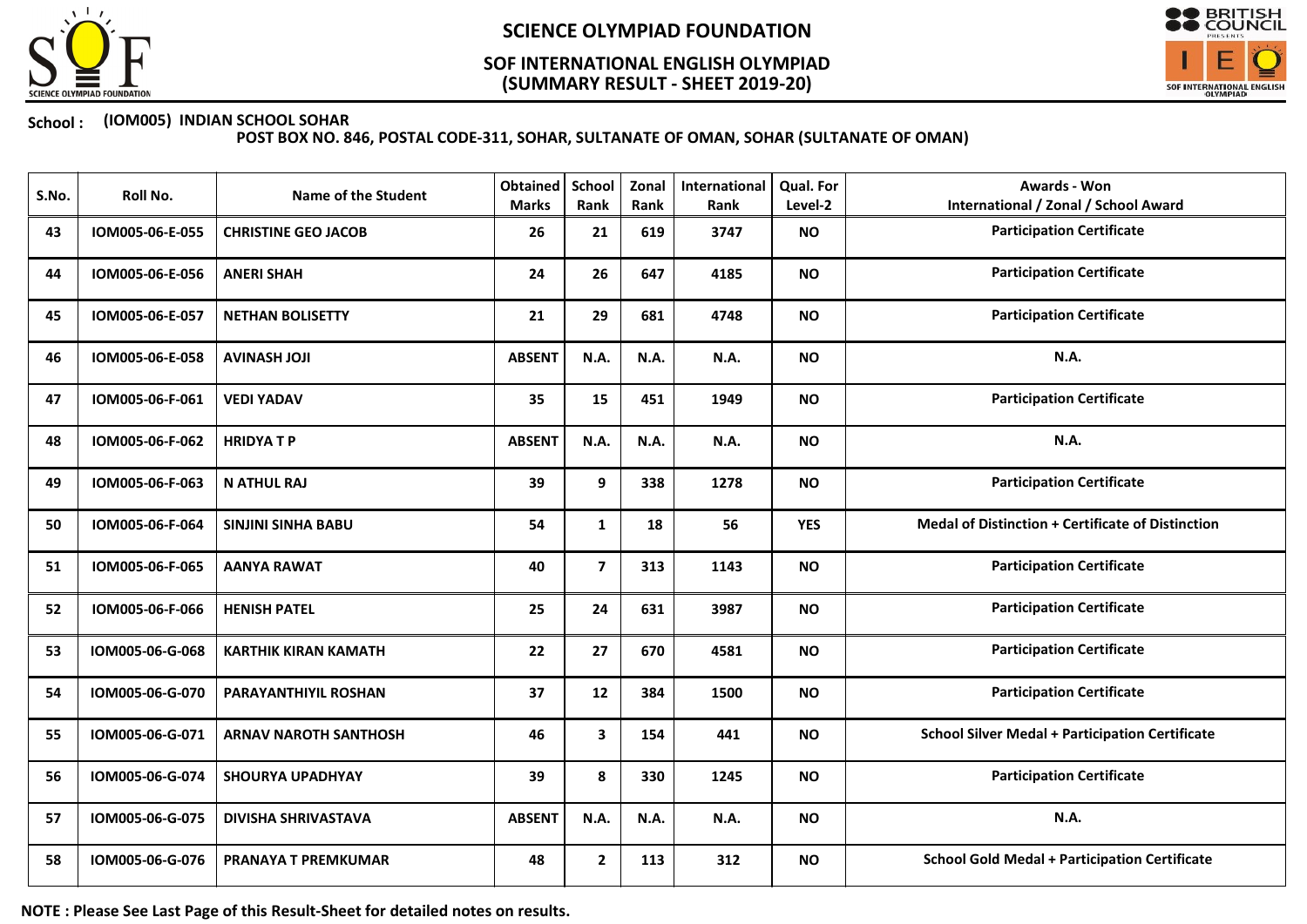

## (SUMMARY RESULT - SHEET 2019-20) SOF INTERNATIONAL ENGLISH OLYMPIAD



### School : (IOM005) INDIAN SCHOOL SOHAR

| S.No.          | Roll No.        | <b>Name of the Student</b>      | <b>Obtained</b><br><b>Marks</b> | School<br>Rank | Zonal<br>Rank | International<br>Rank | <b>Qual. For</b><br>Level-2 | Awards - Won<br><b>International / Zonal / School Award</b> |
|----------------|-----------------|---------------------------------|---------------------------------|----------------|---------------|-----------------------|-----------------------------|-------------------------------------------------------------|
| 59             | IOM005-06-G-077 | <b>ANKITHA HARIKUMAR</b>        | 39                              | 10             | 346           | 1288                  | <b>NO</b>                   | <b>Participation Certificate</b>                            |
| 60             | IOM005-06-H-078 | <b>KHUSHANSH SHEKHAWAT</b>      | 35                              | $\overline{7}$ | 454           | 1957                  | <b>NO</b>                   | <b>Participation Certificate</b>                            |
| 61             | IOM005-06-H-079 | <b>ANUGYA MANDAL</b>            | 39                              | 4              | 349           | 1291                  | <b>NO</b>                   | <b>Participation Certificate</b>                            |
| 62             | IOM005-06-H-081 | <b>SHREYA SANIL</b>             | 36                              | 5              | 419           | 1761                  | <b>NO</b>                   | <b>Participation Certificate</b>                            |
| 63             | IOM005-06-H-082 | <b>RISHUL MANGLA</b>            | 33                              | 9              | 502           | 2330                  | <b>NO</b>                   | <b>Participation Certificate</b>                            |
| 64             | IOM005-06-H-083 | <b>NAMRADA NIKESH</b>           | 36                              | 6              | 428           | 1781                  | <b>NO</b>                   | <b>Participation Certificate</b>                            |
| 65             | IOM005-06-H-085 | SALAVARSHINI UDAYAKUMAR         | 49                              | 1              | 89            | 241                   | <b>YES</b>                  | <b>School Gold Medal + Participation Certificate</b>        |
| 66             | IOM005-06-H-086 | <b>SHAURYA BEHERA</b>           | 34                              | 8              | 470           | 2080                  | <b>NO</b>                   | <b>Participation Certificate</b>                            |
| 67             | IOM005-06-H-088 | <b>DIKSHA BERIA</b>             | 24                              | 10             | 649           | 4192                  | <b>NO</b>                   | <b>Participation Certificate</b>                            |
| 68             | IOM005-06-H-089 | <b>ABHINAV SINGH</b>            | 40                              | 3              | 310           | 1139                  | <b>NO</b>                   | <b>School Bronze Medal + Participation Certificate</b>      |
| 69             | IOM005-06-H-090 | <b>ZACHARIA K JOHN</b>          | 48                              | $\mathbf{2}$   | 103           | 292                   | <b>YES</b>                  | <b>School Silver Medal + Participation Certificate</b>      |
| 1              | IOM005-07-A-001 | <b>AYUSH KUMAR</b>              | 28                              | 35             | 582           | 3044                  | <b>NO</b>                   | <b>Participation Certificate</b>                            |
| $\overline{2}$ | IOM005-07-A-004 | <b>CLITUS JYONIL COLACO</b>     | 43                              | 10             | 194           | 688                   | <b>NO</b>                   | <b>Participation Certificate</b>                            |
| 3              | IOM005-07-A-005 | <b>DEEPTHI KONDALA</b>          | 32                              | 30             | 486           | 2251                  | <b>NO</b>                   | <b>Participation Certificate</b>                            |
| 4              | IOM005-07-A-006 | <b>KEYURI PRASHANT BURANPUR</b> | 34                              | 27             | 441           | 1920                  | <b>NO</b>                   | <b>Participation Certificate</b>                            |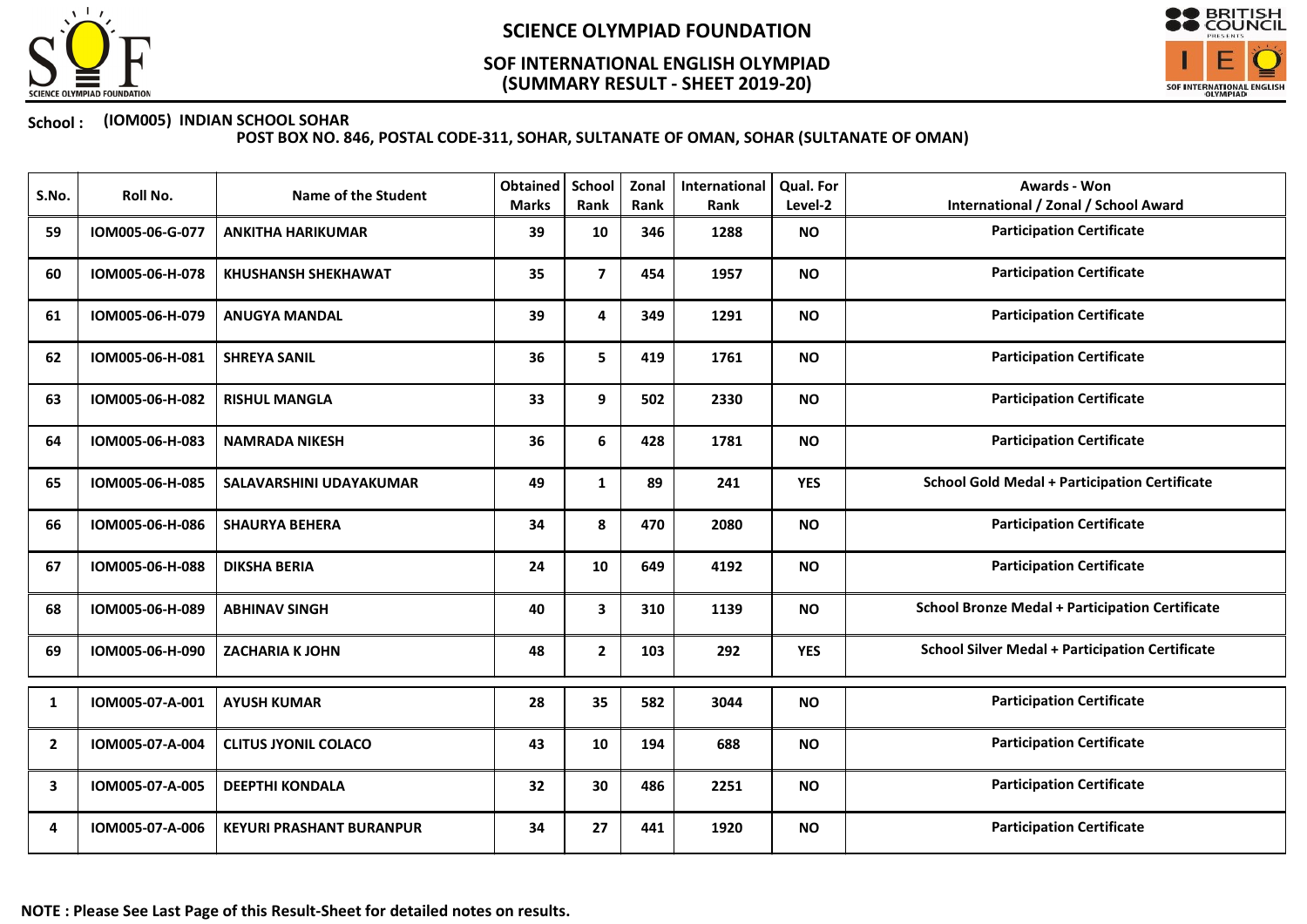

## (SUMMARY RESULT - SHEET 2019-20) SOF INTERNATIONAL ENGLISH OLYMPIAD



### School : (IOM005) INDIAN SCHOOL SOHAR

POST BOX NO. 846, POSTAL CODE-311, SOHAR, SULTANATE OF OMAN, SOHAR (SULTANATE OF OMAN)

| S.No.          | Roll No.        | <b>Name of the Student</b>        | <b>Obtained</b><br><b>Marks</b> | School<br>Rank          | Zonal<br>Rank | International<br>Rank | <b>Qual. For</b><br>Level-2 | Awards - Won<br><b>International / Zonal / School Award</b> |
|----------------|-----------------|-----------------------------------|---------------------------------|-------------------------|---------------|-----------------------|-----------------------------|-------------------------------------------------------------|
| 5              | IOM005-07-A-010 | <b>SAJAL KUMAR PAL</b>            | 19                              | 38                      | 688           | 4575                  | <b>NO</b>                   | <b>Participation Certificate</b>                            |
| 6              | IOM005-07-F-012 | <b>ANAYA WILSON VARGHESE</b>      | 30                              | 34                      | 553           | 2704                  | <b>NO</b>                   | <b>Participation Certificate</b>                            |
| $\overline{7}$ | IOM005-07-B-013 | <b>JEROME ISSAC</b>               | 23                              | 11                      | 656           | 3991                  | <b>NO</b>                   | <b>Participation Certificate</b>                            |
| 8              | IOM005-07-B-014 | <b>HIBA SHARIEFF</b>              | 43                              | $\mathbf{2}$            | 195           | 689                   | <b>NO</b>                   | <b>School Silver Medal + Participation Certificate</b>      |
| 9              | IOM005-07-B-015 | <b>ESHITA SINGH</b>               | 38                              | 4                       | 320           | 1282                  | <b>NO</b>                   | <b>Participation Certificate</b>                            |
| 10             | IOM005-07-B-017 | <b>NITHYASHREE</b>                | 30                              | $\overline{\mathbf{z}}$ | 551           | 2672                  | <b>NO</b>                   | <b>Participation Certificate</b>                            |
| 11             | IOM005-07-B-018 | <b>THORAVE RIYA SWAPNIL</b>       | 25                              | 8                       | 630           | 3590                  | <b>NO</b>                   | <b>Participation Certificate</b>                            |
| 12             | IOM005-07-B-019 | <b>ZIDAN ARAFAT AHMED</b>         | 23                              | 10                      | 654           | 3986                  | <b>NO</b>                   | <b>Participation Certificate</b>                            |
| 13             | IOM005-07-B-020 | <b>RASTEN JON</b>                 | 37                              | 5                       | 362           | 1473                  | <b>NO</b>                   | <b>Participation Certificate</b>                            |
| 14             | IOM005-07-B-021 | <b>TATARIA RAJVI CHETAN KUMAR</b> | 39                              | 3                       | 299           | 1167                  | <b>NO</b>                   | <b>School Bronze Medal + Participation Certificate</b>      |
| 15             | IOM005-07-B-023 | <b>AARYA PRAKASH</b>              | 43                              | 1                       | 167           | 628                   | <b>NO</b>                   | <b>School Gold Medal + Participation Certificate</b>        |
| 16             | IOM005-07-B-025 | <b>JEBISHA SUJITH</b>             | 35                              | 6                       | 419           | 1783                  | <b>NO</b>                   | <b>Participation Certificate</b>                            |
| 17             | IOM005-07-B-026 | <b>ADELINE DEBORAH</b>            | 22                              | 12                      | 668           | 4179                  | <b>NO</b>                   | <b>Participation Certificate</b>                            |
| 18             | IOM005-07-B-027 | <b>SPANDANA SUREPALLY</b>         | <b>ABSENT</b>                   | N.A.                    | N.A.          | N.A.                  | <b>NO</b>                   | N.A.                                                        |
| 19             | IOM005-07-B-028 | <b>ZISSHAN ZAHIR</b>              | 24                              | 9                       | 639           | 3768                  | <b>NO</b>                   | <b>Participation Certificate</b>                            |
| 20             | IOM005-07-C-031 | <b>A R KASINATH</b>               | 25                              | 37                      | 630           | 3590                  | <b>NO</b>                   | <b>Participation Certificate</b>                            |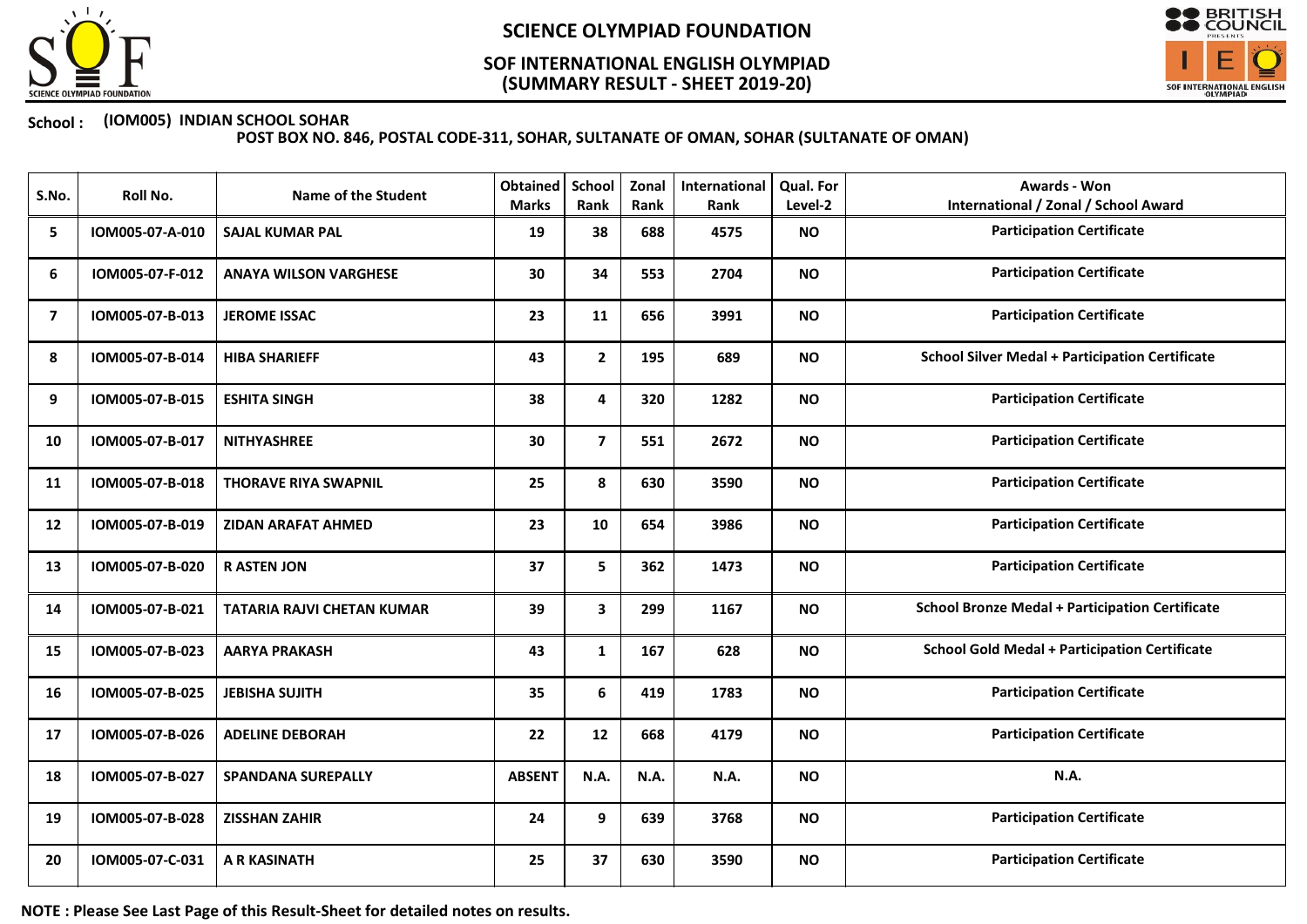

## (SUMMARY RESULT - SHEET 2019-20) SOF INTERNATIONAL ENGLISH OLYMPIAD



### School : (IOM005) INDIAN SCHOOL SOHAR

POST BOX NO. 846, POSTAL CODE-311, SOHAR, SULTANATE OF OMAN, SOHAR (SULTANATE OF OMAN)

| S.No. | Roll No.        | <b>Name of the Student</b>  | <b>Obtained</b><br><b>Marks</b> | School<br>Rank | Zonal<br>Rank | International<br>Rank | Qual. For<br>Level-2 | <b>Awards - Won</b><br><b>International / Zonal / School Award</b> |
|-------|-----------------|-----------------------------|---------------------------------|----------------|---------------|-----------------------|----------------------|--------------------------------------------------------------------|
| 21    | IOM005-07-C-032 | <b>SRISHTI PANDEY</b>       | 42                              | 11             | 216           | 805                   | <b>NO</b>            | <b>Participation Certificate</b>                                   |
| 22    | IOM005-07-C-033 | <b>B HARI HRITTIK</b>       | 41                              | 14             | 236           | 894                   | <b>NO</b>            | <b>Participation Certificate</b>                                   |
| 23    | IOM005-07-C-035 | YASIN A KHAN                | 36                              | 21             | 394           | 1630                  | <b>NO</b>            | <b>Participation Certificate</b>                                   |
| 24    | IOM005-07-C-036 | <b>SHREYA PACKIRISAMY</b>   | 44                              | 8              | 159           | 572                   | <b>NO</b>            | <b>Participation Certificate</b>                                   |
| 25    | IOM005-07-C-039 | <b>CYRIAC K ABRAHAM</b>     | 47                              | 5              | 94            | 343                   | <b>YES</b>           | <b>Participation Certificate</b>                                   |
| 26    | IOM005-07-C-040 | <b>VASUDEV PILLAI</b>       | 51                              | $\mathbf{2}$   | 27            | 132                   | <b>YES</b>           | <b>School Gold Medal + Participation Certificate</b>               |
| 27    | IOM005-07-C-041 | <b>VARSHNEY G LAKADE</b>    | 34                              | 26             | 440           | 1919                  | <b>NO</b>            | <b>Participation Certificate</b>                                   |
| 28    | IOM005-07-D-044 | <b>AMAN ULLAH KHAN</b>      | 34                              | 25             | 437           | 1912                  | <b>NO</b>            | <b>Participation Certificate</b>                                   |
| 29    | IOM005-07-D-046 | <b>SUHAG SHETTY</b>         | 26                              | 36             | 616           | 3453                  | <b>NO</b>            | <b>Participation Certificate</b>                                   |
| 30    | IOM005-07-D-047 | <b>KARPAGA VARSHENI</b>     | 43                              | 9              | 186           | 672                   | <b>NO</b>            | <b>Participation Certificate</b>                                   |
| 31    | IOM005-07-D-049 | <b>NITHIN GLADSON GOMEZ</b> | 41                              | 12             | 226           | 863                   | <b>NO</b>            | <b>Participation Certificate</b>                                   |
| 32    | IOM005-07-D-052 | <b>PRADIPTA SINHA</b>       | 38                              | 19             | 328           | 1313                  | <b>NO</b>            | <b>Participation Certificate</b>                                   |
| 33    | IOM005-07-D-054 | <b>ADWAITH RAM PRABHU</b>   | 52                              | $\mathbf{1}$   | 18            | 87                    | <b>YES</b>           | <b>Medal of Distinction + Certificate of Distinction</b>           |
| 34    | IOM005-07-D-055 | <b>BHADRA SUBASH</b>        | 50                              | 3              | 36            | 165                   | <b>YES</b>           | <b>School Silver Medal + Participation Certificate</b>             |
| 35    | IOM005-07-E-060 | A S SUSHANTHIKA             | 35                              | 23             | 423           | 1793                  | <b>NO</b>            | <b>Participation Certificate</b>                                   |
| 36    | IOM005-07-E-062 | <b>SAHANA GOUDAR</b>        | 41                              | 13             | 228           | 866                   | <b>NO</b>            | <b>Participation Certificate</b>                                   |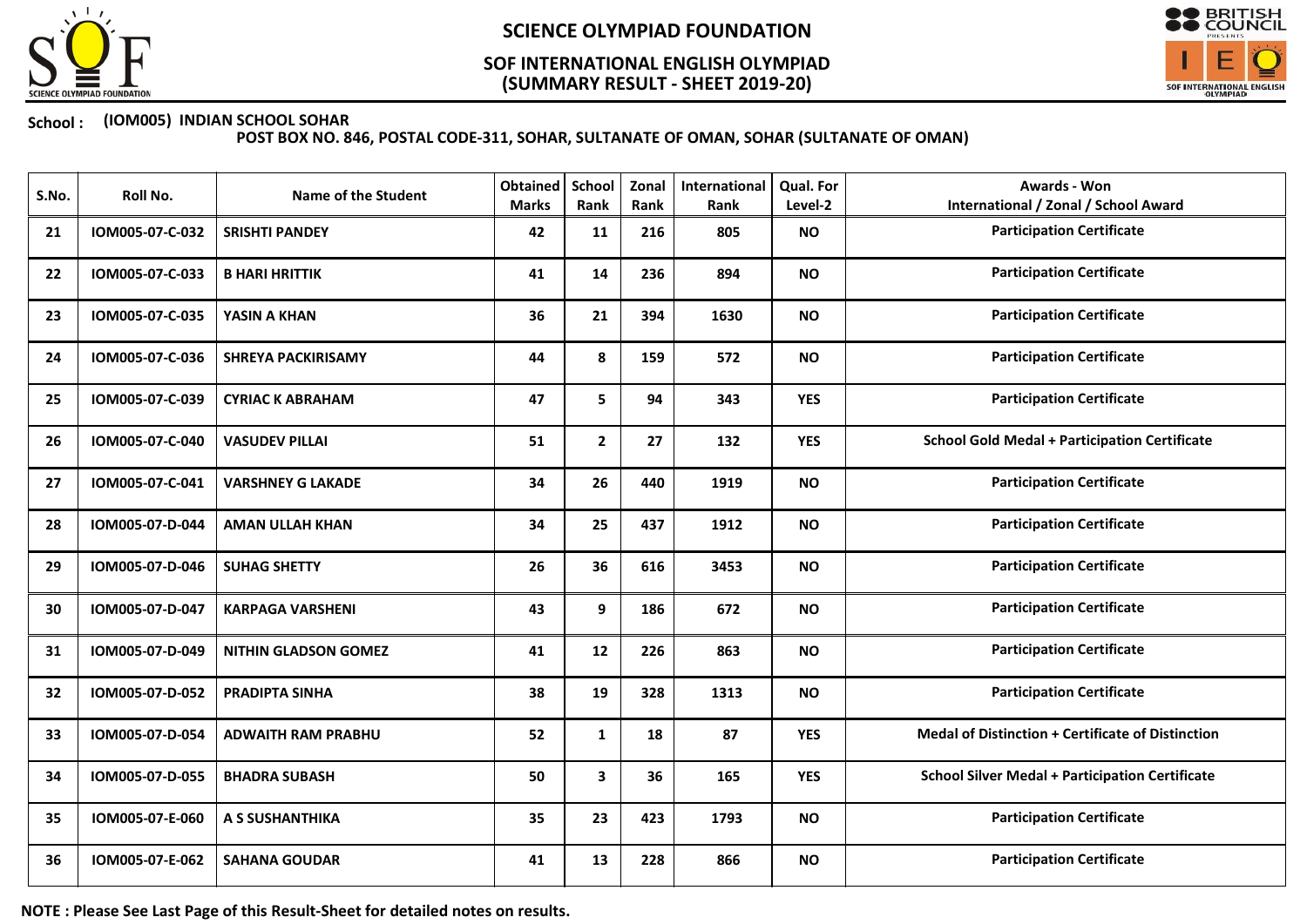

## (SUMMARY RESULT - SHEET 2019-20) SOF INTERNATIONAL ENGLISH OLYMPIAD



### School : (IOM005) INDIAN SCHOOL SOHAR

POST BOX NO. 846, POSTAL CODE-311, SOHAR, SULTANATE OF OMAN, SOHAR (SULTANATE OF OMAN)

| S.No. | Roll No.        | <b>Name of the Student</b>     | <b>Obtained</b><br><b>Marks</b> | <b>School</b><br>Rank | Zonal<br>Rank | International<br>Rank | Qual. For<br>Level-2 | <b>Awards - Won</b><br><b>International / Zonal / School Award</b> |
|-------|-----------------|--------------------------------|---------------------------------|-----------------------|---------------|-----------------------|----------------------|--------------------------------------------------------------------|
| 37    | IOM005-07-E-065 | <b>ELBA MARIA ELDHO</b>        | 38                              | 18                    | 323           | 1291                  | <b>NO</b>            | <b>Participation Certificate</b>                                   |
| 38    | IOM005-07-E-066 | <b>ANUSHKA GUPTA</b>           | 33                              | 29                    | 468           | 2121                  | <b>NO</b>            | <b>Participation Certificate</b>                                   |
| 39    | IOM005-07-E-067 | <b>DIVYA PANDIAN</b>           | 35                              | 24                    | 430           | 1818                  | <b>NO</b>            | <b>Participation Certificate</b>                                   |
| 40    | IOM005-07-E-069 | AYAAN ANWAR THAZHATHETHIL      | 39                              | 17                    | 300           | 1168                  | <b>NO</b>            | <b>Participation Certificate</b>                                   |
| 41    | IOM005-07-E-070 | <b>SIRI B PATIL</b>            | 39                              | 16                    | 293           | 1143                  | <b>NO</b>            | <b>Participation Certificate</b>                                   |
| 42    | IOM005-07-F-071 | <b>UMIKA SOOD</b>              | <b>ABSENT</b>                   | N.A.                  | N.A.          | N.A.                  | <b>NO</b>            | N.A.                                                               |
| 43    | IOM005-07-F-072 | YASH SHETH                     | 40                              | 15                    | 253           | 984                   | <b>NO</b>            | <b>Participation Certificate</b>                                   |
| 44    | IOM005-07-F-073 | <b>NITIN KISOR</b>             | 44                              | $\overline{7}$        | 145           | 547                   | <b>NO</b>            | <b>Participation Certificate</b>                                   |
| 45    | IOM005-07-F-074 | <b>DHRUVA SHAH</b>             | 36                              | 22                    | 404           | 1663                  | <b>NO</b>            | <b>Participation Certificate</b>                                   |
| 46    | IOM005-07-F-075 | <b>VEDITHA V CHENNURU</b>      | 32                              | 32                    | 510           | 2352                  | <b>NO</b>            | <b>Participation Certificate</b>                                   |
| 47    | IOM005-07-F-076 | <b>ANANYA</b>                  | 30                              | 33                    | 548           | 2666                  | <b>NO</b>            | <b>Participation Certificate</b>                                   |
| 48    | IOM005-07-F-077 | <b>SAVIO GEORGE MATHEW</b>     | 32                              | 31                    | 496           | 2304                  | <b>NO</b>            | <b>Participation Certificate</b>                                   |
| 49    | IOM005-07-F-081 | SWANANDI RAJENDRA GARUDKAR     | 34                              | 28                    | 453           | 1966                  | <b>NO</b>            | <b>Participation Certificate</b>                                   |
| 50    | IOM005-07-G-083 | <b>LUVYA P SHETTY</b>          | 37                              | 20                    | 350           | 1442                  | <b>NO</b>            | <b>Participation Certificate</b>                                   |
| 51    | IOM005-07-G-084 | <b>ABHINAV S</b>               | 35                              | 23                    | 423           | 1793                  | <b>NO</b>            | <b>Participation Certificate</b>                                   |
| 52    | IOM005-07-G-089 | <b>MADHAV KRISHNA SREENATH</b> | 48                              | 4                     | 68            | 266                   | <b>YES</b>           | <b>School Bronze Medal + Participation Certificate</b>             |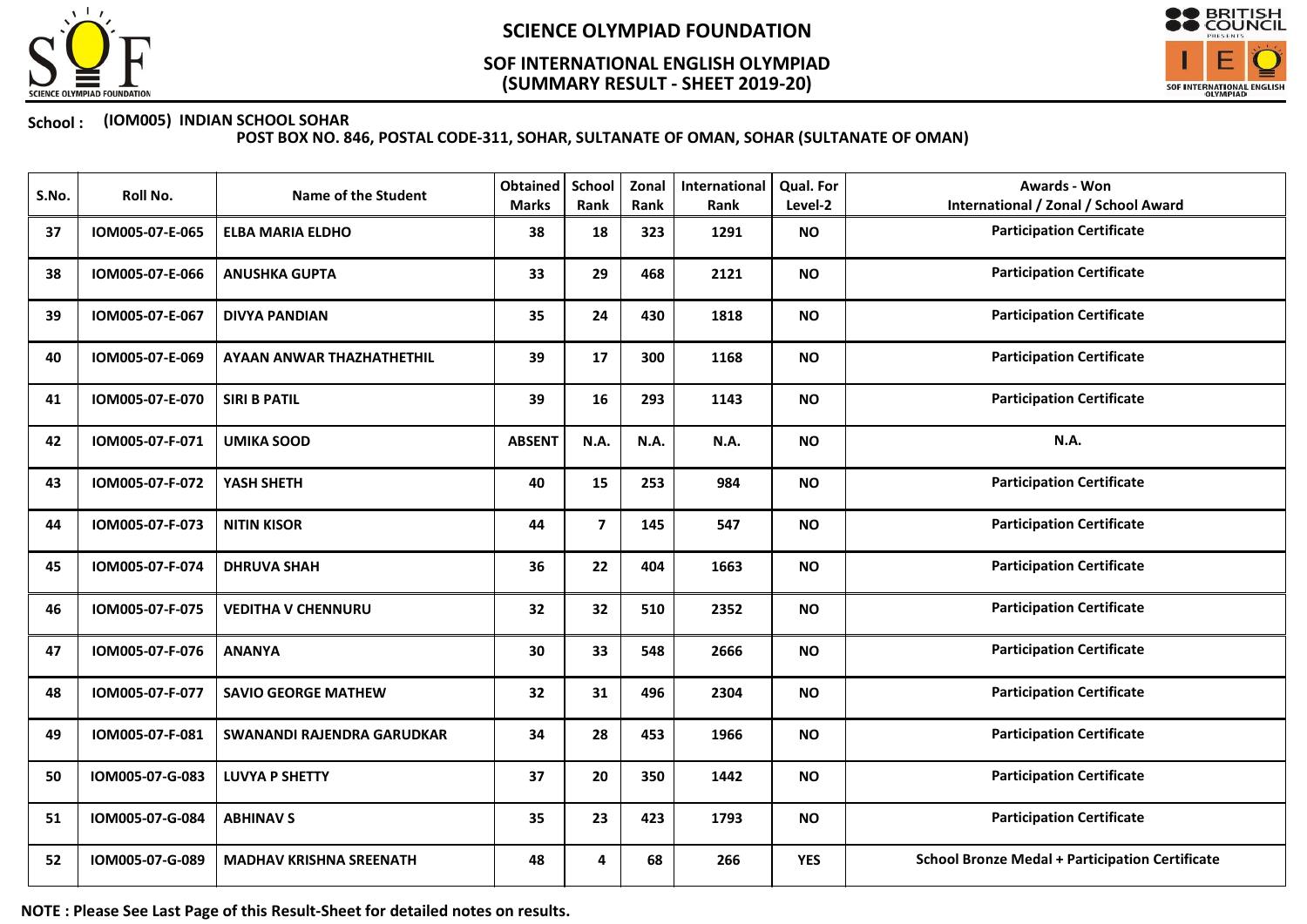

## (SUMMARY RESULT - SHEET 2019-20) SOF INTERNATIONAL ENGLISH OLYMPIAD



### School : (IOM005) INDIAN SCHOOL SOHAR

| S.No.          | Roll No.        | Name of the Student           | <b>Obtained</b><br><b>Marks</b> | <b>School</b><br>Rank | Zonal<br>Rank | International<br>Rank | Qual. For<br>Level-2 | <b>Awards - Won</b><br><b>International / Zonal / School Award</b> |
|----------------|-----------------|-------------------------------|---------------------------------|-----------------------|---------------|-----------------------|----------------------|--------------------------------------------------------------------|
| 53             | IOM005-07-G-092 | <b>DIVYA V SINGH</b>          | 45                              | 6                     | 133           | 487                   | <b>NO</b>            | <b>Participation Certificate</b>                                   |
| 1              | IOM005-08-A-002 | <b>R VANISHA CHRISTILA</b>    | 26                              | 38                    | 497           | 3463                  | <b>NO</b>            | <b>Participation Certificate</b>                                   |
| $\overline{2}$ | IOM005-08-A-007 | <b>ANSTIN ANIL</b>            | 27                              | 37                    | 494           | 3374                  | <b>NO</b>            | <b>Participation Certificate</b>                                   |
| 3              | IOM005-08-A-008 | <b>SANA MAJOTHI</b>           | 30                              | 31                    | 451           | 2773                  | <b>NO</b>            | <b>Participation Certificate</b>                                   |
| 4              | IOM005-08-A-009 | <b>KRUSHANGI GANDHI</b>       | 39                              | 15                    | 297           | 1256                  | <b>NO</b>            | <b>Participation Certificate</b>                                   |
| 5              | IOM005-08-A-013 | <b>M GEETHU SHIVANI</b>       | 42                              | 9                     | 231           | 881                   | <b>NO</b>            | <b>Participation Certificate</b>                                   |
| 6              | IOM005-08-A-014 | <b>AATHIRA RENJITH</b>        | 29                              | 32                    | 467           | 2947                  | <b>NO</b>            | <b>Participation Certificate</b>                                   |
| $\overline{7}$ | IOM005-08-A-016 | <b>JEFRINA SUNIL</b>          | 41                              | 11                    | 249           | 992                   | <b>NO</b>            | <b>Participation Certificate</b>                                   |
| 8              | IOM005-08-A-017 | <b>JOHN EMMANUEL</b>          | 42                              | 10                    | 233           | 885                   | <b>NO</b>            | <b>Participation Certificate</b>                                   |
| 9              | IOM005-08-B-018 | <b>ANDRIA SUSAN JACOB</b>     | 44                              | 6                     | 184           | 640                   | <b>NO</b>            | <b>Participation Certificate</b>                                   |
| 10             | IOM005-08-B-019 | <b>TOOBA TAHREEN</b>          | 32                              | 28                    | 431           | 2464                  | <b>NO</b>            | <b>Participation Certificate</b>                                   |
| 11             | IOM005-08-B-020 | <b>AMAN SAJI</b>              | 56                              | 1                     | 8             | 23                    | <b>YES</b>           | <b>Medal of Distinction + Certificate of Distinction</b>           |
| 12             | IOM005-08-G-021 | <b>SARVESHVAR S S</b>         | 28                              | 36                    | 484           | 3164                  | <b>NO</b>            | <b>Participation Certificate</b>                                   |
| 13             | IOM005-08-G-022 | <b>SRIRAM MOHAN</b>           | 33                              | 24                    | 399           | 2180                  | <b>NO</b>            | <b>Participation Certificate</b>                                   |
| 14             | IOM005-08-B-024 | <b>MAHALAKSHMI LAKSHMANAN</b> | 28                              | 34                    | 475           | 3096                  | <b>NO</b>            | <b>Participation Certificate</b>                                   |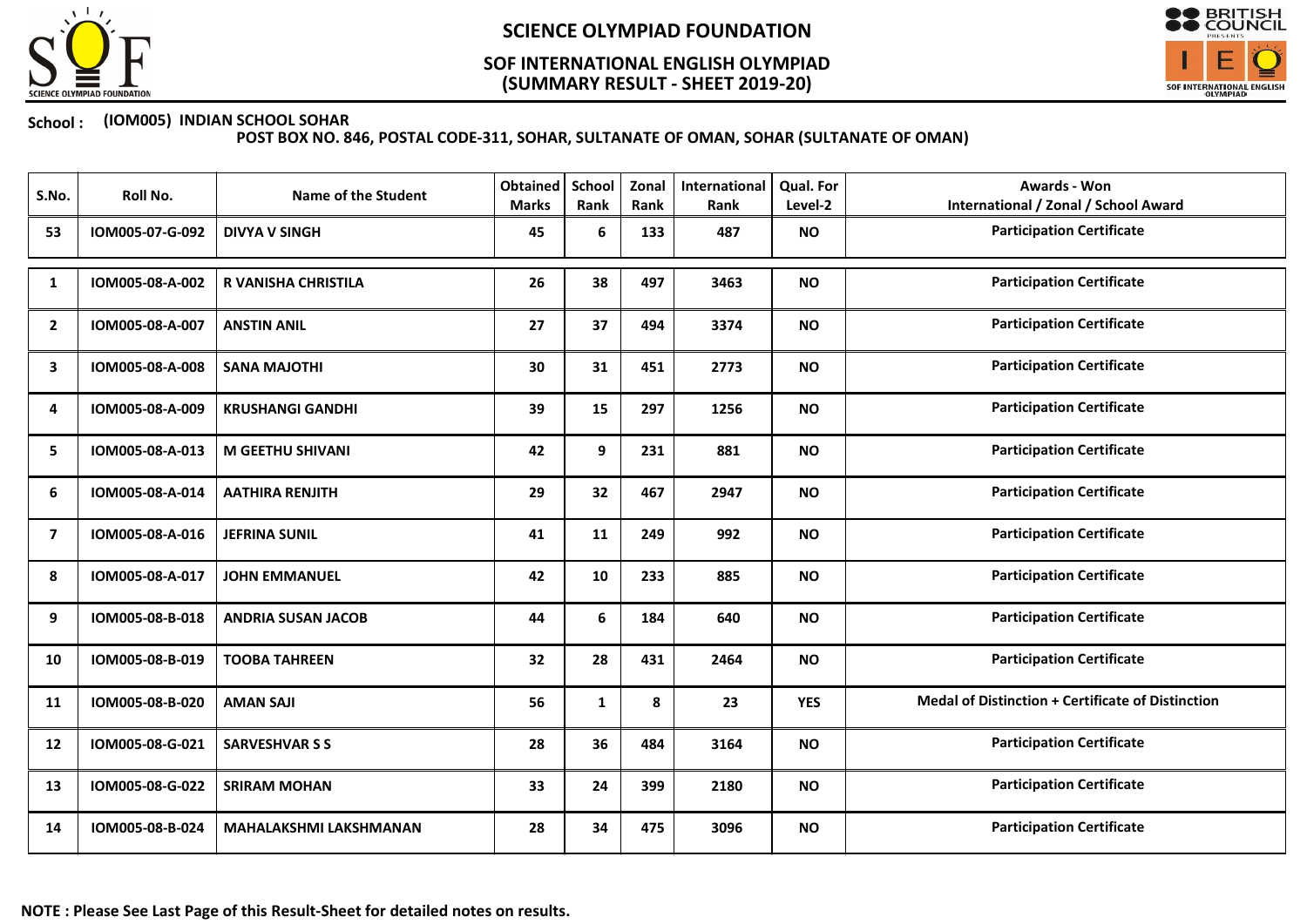

## (SUMMARY RESULT - SHEET 2019-20) SOF INTERNATIONAL ENGLISH OLYMPIAD



### School : (IOM005) INDIAN SCHOOL SOHAR

POST BOX NO. 846, POSTAL CODE-311, SOHAR, SULTANATE OF OMAN, SOHAR (SULTANATE OF OMAN)

| S.No. | Roll No.        | <b>Name of the Student</b> | <b>Obtained</b><br><b>Marks</b> | School<br>Rank | Zonal<br>Rank | International<br>Rank | Qual. For<br>Level-2 | <b>Awards - Won</b><br><b>International / Zonal / School Award</b> |
|-------|-----------------|----------------------------|---------------------------------|----------------|---------------|-----------------------|----------------------|--------------------------------------------------------------------|
| 15    | IOM005-08-B-025 | <b>ULLASH P NAIK</b>       | 34                              | 22             | 385           | 2005                  | <b>NO</b>            | <b>Participation Certificate</b>                                   |
| 16    | IOM005-08-G-026 | <b>NIHARIKA SURYA</b>      | 38                              | 19             | 321           | 1422                  | <b>NO</b>            | <b>Participation Certificate</b>                                   |
| 17    | IOM005-08-G-028 | PRACHI N PANDYA            | 33                              | 26             | 410           | 2236                  | <b>NO</b>            | <b>Participation Certificate</b>                                   |
| 18    | IOM005-08-B-029 | <b>LABDHI M DOSHI</b>      | 31                              | 29             | 438           | 2598                  | <b>NO</b>            | <b>Participation Certificate</b>                                   |
| 19    | IOM005-08-B-033 | <b>SHRUTI S PANDA</b>      | 33                              | 25             | 405           | 2196                  | <b>NO</b>            | <b>Participation Certificate</b>                                   |
| 20    | IOM005-08-B-037 | <b>DIVYANSHU VERMA</b>     | 15                              | 41             | 563           | 5080                  | <b>NO</b>            | <b>Participation Certificate</b>                                   |
| 21    | IOM005-08-C-038 | <b>R NEHA RAMIAH</b>       | 50                              | 3              | 66            | 183                   | <b>YES</b>           | <b>School Gold Medal + Participation Certificate</b>               |
| 22    | IOM005-08-C-040 | JEEVAN JACOB VARGHESE      | <b>ABSENT</b>                   | N.A.           | N.A.          | N.A.                  | <b>NO</b>            | N.A.                                                               |
| 23    | IOM005-08-C-041 | <b>GOVIND HARIDAS</b>      | 33                              | 23             | 398           | 2179                  | <b>NO</b>            | <b>Participation Certificate</b>                                   |
| 24    | IOM005-08-C-042 | <b>ROHITH PONRAMU</b>      | 28                              | 33             | 474           | 3091                  | <b>NO</b>            | <b>Participation Certificate</b>                                   |
| 25    | IOM005-08-C-043 | <b>AEIN SAJI</b>           | 33                              | 27             | 412           | 2241                  | <b>NO</b>            | <b>Participation Certificate</b>                                   |
| 26    | IOM005-08-C-045 | YASHITA SINGH              | 39                              | 16             | 299           | 1261                  | <b>NO</b>            | <b>Participation Certificate</b>                                   |
| 27    | IOM005-08-D-048 | <b>JOEL JOSE MANOJ</b>     | 40                              | 12             | 265           | 1052                  | <b>NO</b>            | <b>Participation Certificate</b>                                   |
| 28    | IOM005-08-D-050 | <b>C EVANGELIN</b>         | 43                              | 8              | 215           | 766                   | <b>NO</b>            | <b>Participation Certificate</b>                                   |
| 29    | IOM005-08-D-051 | <b>PAVAN NAMBIAR</b>       | 49                              | 4              | 91            | 256                   | <b>NO</b>            | <b>School Silver Medal + Participation Certificate</b>             |
| 30    | IOM005-08-D-052 | <b>CHRIS JOSHI</b>         | 35                              | 20             | 374           | 1872                  | <b>NO</b>            | <b>Participation Certificate</b>                                   |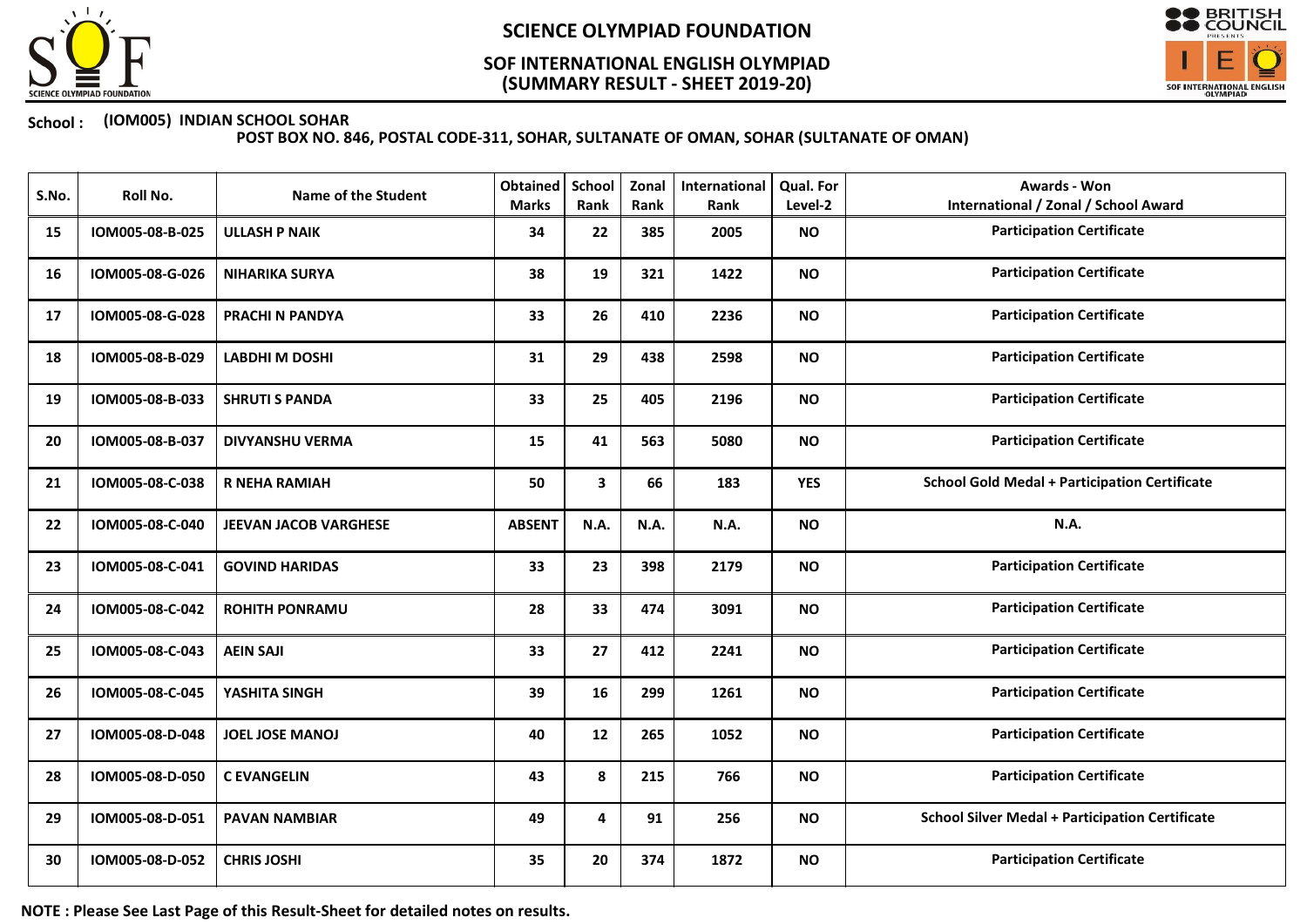

## (SUMMARY RESULT - SHEET 2019-20) SOF INTERNATIONAL ENGLISH OLYMPIAD



### School : (IOM005) INDIAN SCHOOL SOHAR

| S.No.          | Roll No.        | <b>Name of the Student</b>  | Obtained<br><b>Marks</b> | School<br>Rank | Zonal<br>Rank | International<br>Rank | <b>Qual. For</b><br>Level-2 | <b>Awards - Won</b><br><b>International / Zonal / School Award</b> |
|----------------|-----------------|-----------------------------|--------------------------|----------------|---------------|-----------------------|-----------------------------|--------------------------------------------------------------------|
| 31             | IOM005-08-D-053 | <b>HANSINI C SALIAN</b>     | <b>ABSENT</b>            | N.A.           | N.A.          | N.A.                  | <b>NO</b>                   | N.A.                                                               |
| 32             | IOM005-08-D-054 | <b>SYED SAMEED HUSSAINI</b> | 40                       | 13             | 268           | 1087                  | <b>NO</b>                   | <b>Participation Certificate</b>                                   |
| 33             | IOM005-08-D-055 | <b>JOHANA SUSAN JOBY</b>    | 39                       | 14             | 293           | 1222                  | <b>NO</b>                   | <b>Participation Certificate</b>                                   |
| 34             | IOM005-08-E-059 | <b>RUDRA PATEL</b>          | 22                       | 40             | 526           | 4161                  | <b>NO</b>                   | <b>Participation Certificate</b>                                   |
| 35             | IOM005-08-F-068 | <b>HARIT J MEHTA</b>        | 54                       | $\mathbf{2}$   | 21            | 48                    | <b>YES</b>                  | Medal of Distinction + Certificate of Distinction                  |
| 36             | IOM005-08-F-073 | <b>SANNIKAA SHETTY</b>      | 39                       | 17             | 303           | 1282                  | <b>NO</b>                   | <b>Participation Certificate</b>                                   |
| 37             | IOM005-08-F-074 | <b>ARYA R MIRANI</b>        | 44                       | $\overline{7}$ | 185           | 641                   | <b>NO</b>                   | <b>Participation Certificate</b>                                   |
| 38             | IOM005-08-F-081 | <b>NALAN BABURAJ</b>        | 48                       | 5              | 109           | 322                   | <b>NO</b>                   | <b>School Bronze Medal + Participation Certificate</b>             |
| 39             | IOM005-08-F-082 | <b>HET SARAVAIYA</b>        | 26                       | 39             | 498           | 3464                  | <b>NO</b>                   | <b>Participation Certificate</b>                                   |
| 40             | IOM005-08-G-084 | <b>ARJUN V</b>              | 28                       | 35             | 483           | 3162                  | <b>NO</b>                   | <b>Participation Certificate</b>                                   |
| 41             | IOM005-08-G-085 | <b>NADEEL NAUSHAD</b>       | 38                       | 18             | 316           | 1403                  | <b>NO</b>                   | <b>Participation Certificate</b>                                   |
| 42             | IOM005-08-G-087 | <b>ASHWIN MANOJ</b>         | 35                       | 21             | 378           | 1881                  | <b>NO</b>                   | <b>Participation Certificate</b>                                   |
| 43             | IOM005-08-G-089 | <b>NANDINI SRIVASTAVA</b>   | 31                       | 30             | 442           | 2608                  | <b>NO</b>                   | <b>Participation Certificate</b>                                   |
| 1              | IOM005-09-A-003 | <b>ADVAIT NAIR</b>          | 52                       | $\mathbf{2}$   | 12            | 97                    | <b>YES</b>                  | <b>Medal of Distinction + Certificate of Distinction</b>           |
| $\overline{2}$ | IOM005-09-A-007 | <b>SHARON SUJAN</b>         | 46                       | 6              | 80            | 416                   | <b>YES</b>                  | <b>School Bronze Medal + Participation Certificate</b>             |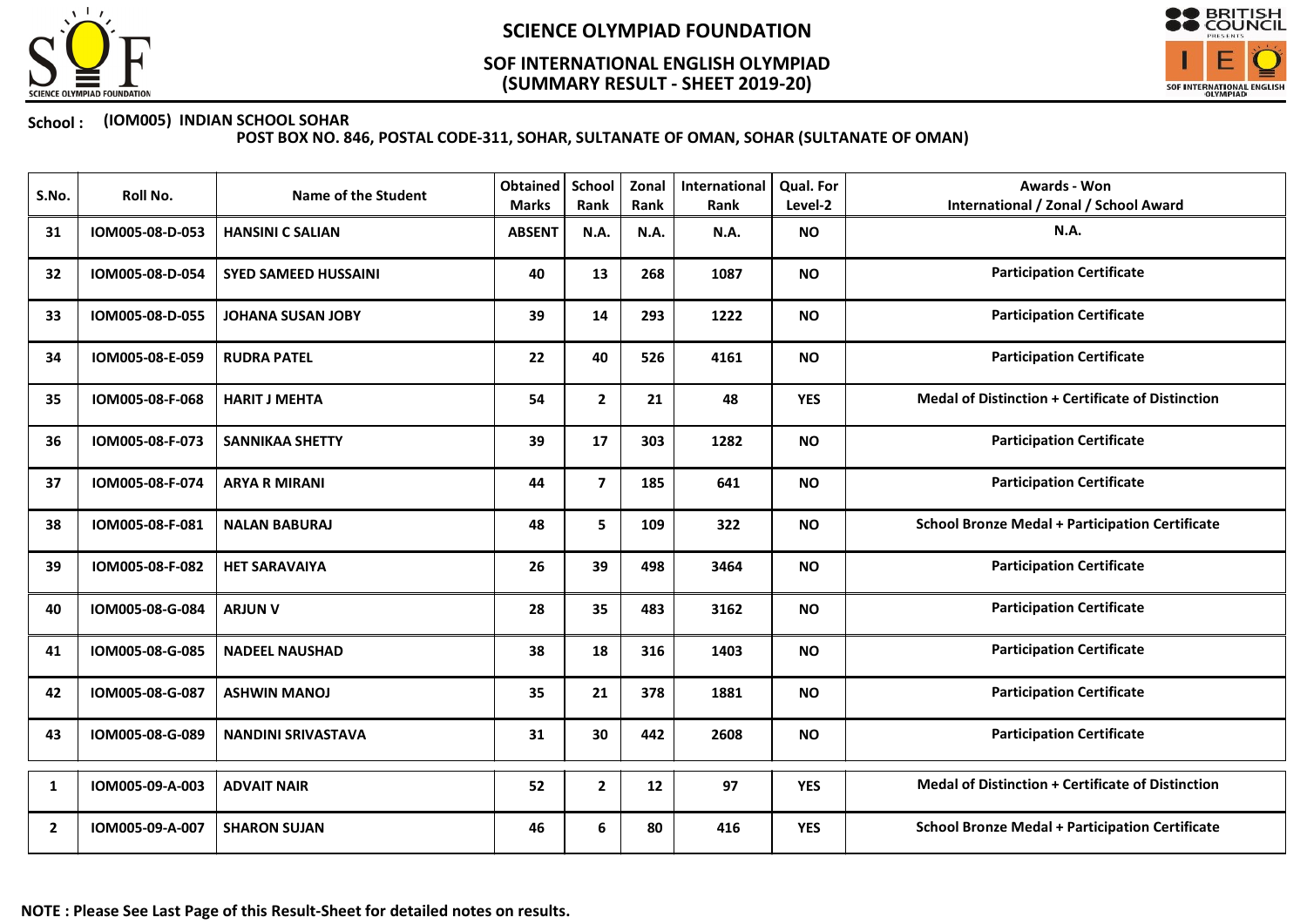

## (SUMMARY RESULT - SHEET 2019-20) SOF INTERNATIONAL ENGLISH OLYMPIAD



### School : (IOM005) INDIAN SCHOOL SOHAR

POST BOX NO. 846, POSTAL CODE-311, SOHAR, SULTANATE OF OMAN, SOHAR (SULTANATE OF OMAN)

| S.No. | Roll No.        | <b>Name of the Student</b>      | Obtained<br><b>Marks</b> | School<br>Rank          | Zonal<br>Rank | International<br>Rank | Qual. For<br>Level-2 | <b>Awards - Won</b><br><b>International / Zonal / School Award</b> |
|-------|-----------------|---------------------------------|--------------------------|-------------------------|---------------|-----------------------|----------------------|--------------------------------------------------------------------|
| 3     | IOM005-09-A-011 | <b>PAVANI DEVABATHINI</b>       | 33                       | 17                      | 314           | 2083                  | <b>NO</b>            | <b>Participation Certificate</b>                                   |
| 4     | IOM005-09-A-012 | <b>NABA SIDDIQUA</b>            | 37                       | 14                      | 240           | 1406                  | <b>NO</b>            | <b>Participation Certificate</b>                                   |
| 5     | IOM005-09-A-013 | <b>SANSHRAY SAKTHIGANPATHI</b>  | 22                       | 22                      | 431           | 3921                  | <b>NO</b>            | <b>Participation Certificate</b>                                   |
| 6     | IOM005-09-B-014 | <b>NABEEHA FATIMA ANSARI</b>    | 35                       | 15                      | 277           | 1746                  | <b>NO</b>            | <b>Participation Certificate</b>                                   |
| 7     | IOM005-09-B-016 | <b>ROHAN SUCHITHRAN</b>         | 53                       | $\mathbf{1}$            | 8             | 75                    | <b>YES</b>           | <b>Medal of Distinction + Certificate of Distinction</b>           |
| 8     | IOM005-09-B-020 | <b>MEGHNA SENTHIL KUMAR</b>     | 29                       | 20                      | 374           | 2796                  | <b>NO</b>            | <b>Participation Certificate</b>                                   |
| 9     | IOM005-09-B-022 | <b>EMBERLY BAPTISTA PEREIRA</b> | 39                       | 13                      | 204           | 1138                  | <b>NO</b>            | <b>Participation Certificate</b>                                   |
| 10    | IOM005-09-B-024 | SNIGDHA CHATTERJEE              | 43                       | $\overline{\mathbf{z}}$ | 128           | 650                   | <b>NO</b>            | <b>Participation Certificate</b>                                   |
| 11    | IOM005-09-B-025 | <b>MUHAMMED SINAN SAJID</b>     | 27                       | 21                      | 393           | 3141                  | <b>NO</b>            | <b>Participation Certificate</b>                                   |
| 12    | IOM005-09-B-026 | <b>ESTHER ASHRITHA SIMON</b>    | 41                       | 10                      | 183           | 924                   | <b>NO</b>            | <b>Participation Certificate</b>                                   |
| 13    | IOM005-09-B-028 | NITHYA AJAYAN                   | 41                       | 11                      | 184           | 925                   | <b>NO</b>            | <b>Participation Certificate</b>                                   |
| 14    | IOM005-09-B-029 | <b>ALAN MANOJ MATHEW</b>        | 40                       | 12                      | 189           | 1023                  | <b>NO</b>            | <b>Participation Certificate</b>                                   |
| 15    | IOM005-09-C-030 | <b>CHARU MISRA</b>              | 42                       | 9                       | 158           | 785                   | <b>NO</b>            | <b>Participation Certificate</b>                                   |
| 16    | IOM005-09-C-031 | <b>AKSHAYA C NAIR</b>           | <b>ABSENT</b>            | N.A.                    | N.A.          | N.A.                  | <b>NO</b>            | N.A.                                                               |
| 17    | IOM005-09-C-032 | <b>BRENDA MARY VARUGHESE</b>    | 31                       | 18                      | 346           | 2456                  | <b>NO</b>            | <b>Participation Certificate</b>                                   |
| 18    | IOM005-09-D-035 | <b>MURUGAN KUSHAL</b>           | 47                       | 5                       | 71            | 350                   | <b>YES</b>           | <b>School Silver Medal + Participation Certificate</b>             |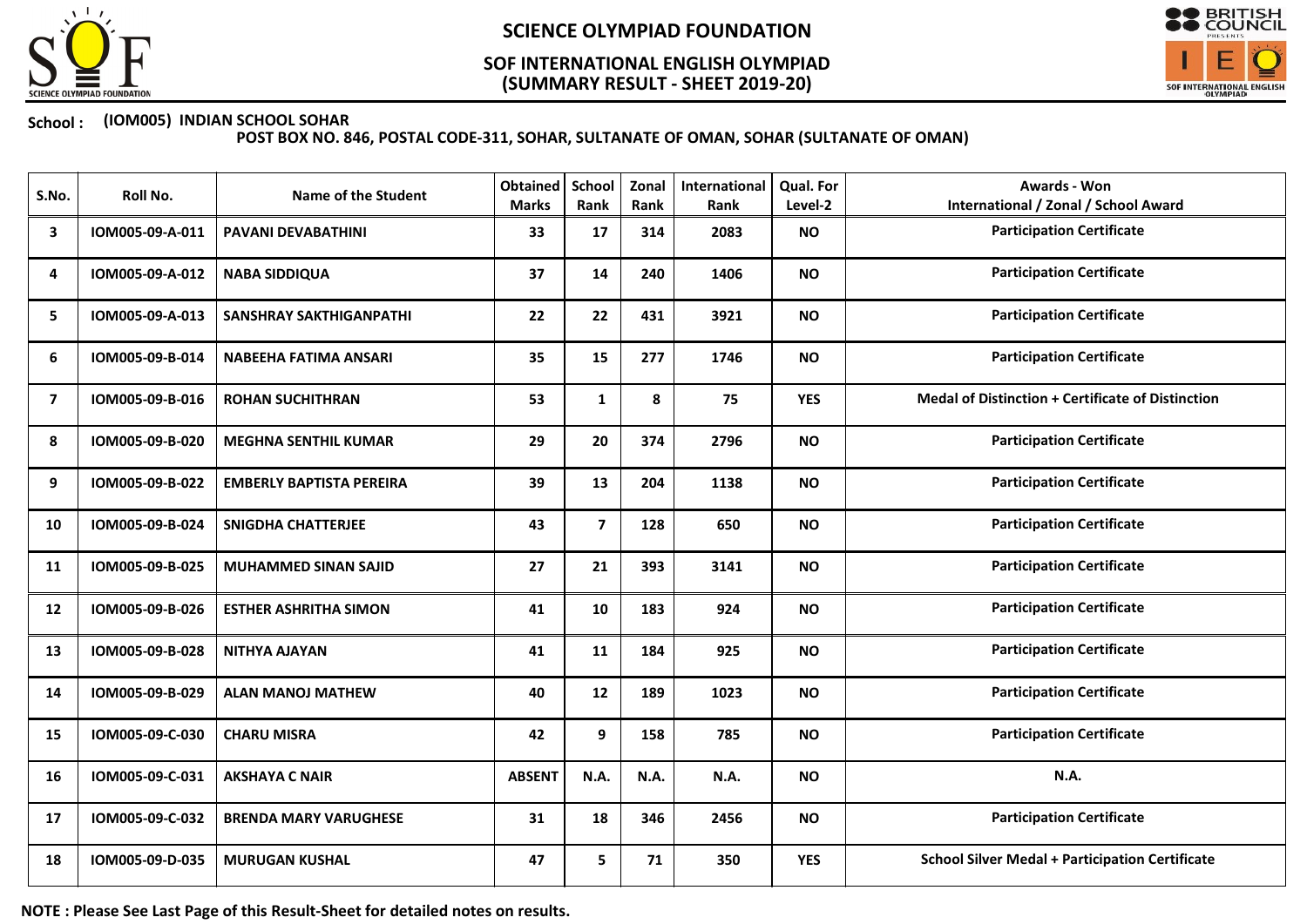

## (SUMMARY RESULT - SHEET 2019-20) SOF INTERNATIONAL ENGLISH OLYMPIAD



### School : (IOM005) INDIAN SCHOOL SOHAR

| S.No.                   | Roll No.        | <b>Name of the Student</b>     | <b>Obtained</b><br><b>Marks</b> | School<br>Rank | Zonal<br>Rank | International<br>Rank | Qual. For<br>Level-2 | Awards - Won<br><b>International / Zonal / School Award</b> |
|-------------------------|-----------------|--------------------------------|---------------------------------|----------------|---------------|-----------------------|----------------------|-------------------------------------------------------------|
| 19                      | IOM005-09-D-041 | <b>MEGHNA JAYAKUMAR</b>        | 51                              | 3              | 18            | 135                   | <b>YES</b>           | <b>Medal of Distinction + Certificate of Distinction</b>    |
| 20                      | IOM005-09-D-042 | <b>PAKHI GOLYAN</b>            | 49                              | 4              | 39            | 212                   | <b>YES</b>           | <b>School Gold Medal + Participation Certificate</b>        |
| 21                      | IOM005-09-E-047 | <b>SWATI RAJESH</b>            | 35                              | 16             | 287           | 1782                  | <b>NO</b>            | <b>Participation Certificate</b>                            |
| 22                      | IOM005-09-E-049 | <b>BENITTA REJI</b>            | 43                              | 8              | 137           | 679                   | <b>NO</b>            | <b>Participation Certificate</b>                            |
| 23                      | IOM005-09-E-050 | <b>RISHIKA RAJESH</b>          | 29                              | 19             | 369           | 2755                  | <b>NO</b>            | <b>Participation Certificate</b>                            |
| 1                       | IOM005-10-A-001 | <b>AYESHA ABRAR</b>            | 39                              | 13             | 171           | 938                   | <b>NO</b>            | <b>Participation Certificate</b>                            |
| $\overline{\mathbf{2}}$ | IOM005-10-A-004 | HET RITESHKUMAR SHAH           | <b>ABSENT</b>                   | <b>N.A.</b>    | N.A.          | N.A.                  | <b>NO</b>            | N.A.                                                        |
| 3                       | IOM005-10-A-006 | <b>AMIRA KALAM</b>             | 36                              | 16             | 208           | 1287                  | <b>NO</b>            | <b>Participation Certificate</b>                            |
| 4                       | IOM005-10-A-007 | <b>ANIMESH VIJAY BAWANE</b>    | 39                              | 14             | 177           | 955                   | <b>NO</b>            | <b>Participation Certificate</b>                            |
| 5                       | IOM005-10-A-008 | <b>OJAS GOLYAN</b>             | 46                              | $\overline{7}$ | 66            | 333                   | <b>NO</b>            | <b>Participation Certificate</b>                            |
| 6                       | IOM005-10-B-014 | AKULA SUBRAMANYA SRI MUKESH    | 30                              | 22             | 260           | 2216                  | <b>NO</b>            | <b>Participation Certificate</b>                            |
| $\overline{7}$          | IOM005-10-B-015 | AKULA SUBRAMANYA SRI MAHESH    | <b>ABSENT</b>                   | N.A.           | N.A.          | N.A.                  | <b>NO</b>            | N.A.                                                        |
| 8                       | IOM005-10-B-017 | <b>MIHIRA SUDHEER NAIR</b>     | <b>ABSENT</b>                   | N.A.           | <b>N.A.</b>   | N.A.                  | <b>NO</b>            | N.A.                                                        |
| 9                       | IOM005-10-B-018 | <b>URMI RITESHKUMAR MIRANI</b> | 46                              | 3              | 60            | 322                   | <b>YES</b>           | <b>School Gold Medal + Participation Certificate</b>        |
| 10                      | IOM005-10-B-019 | <b>NEERAJ RAJEEV</b>           | 38                              | 15             | 184           | 1058                  | <b>NO</b>            | <b>Participation Certificate</b>                            |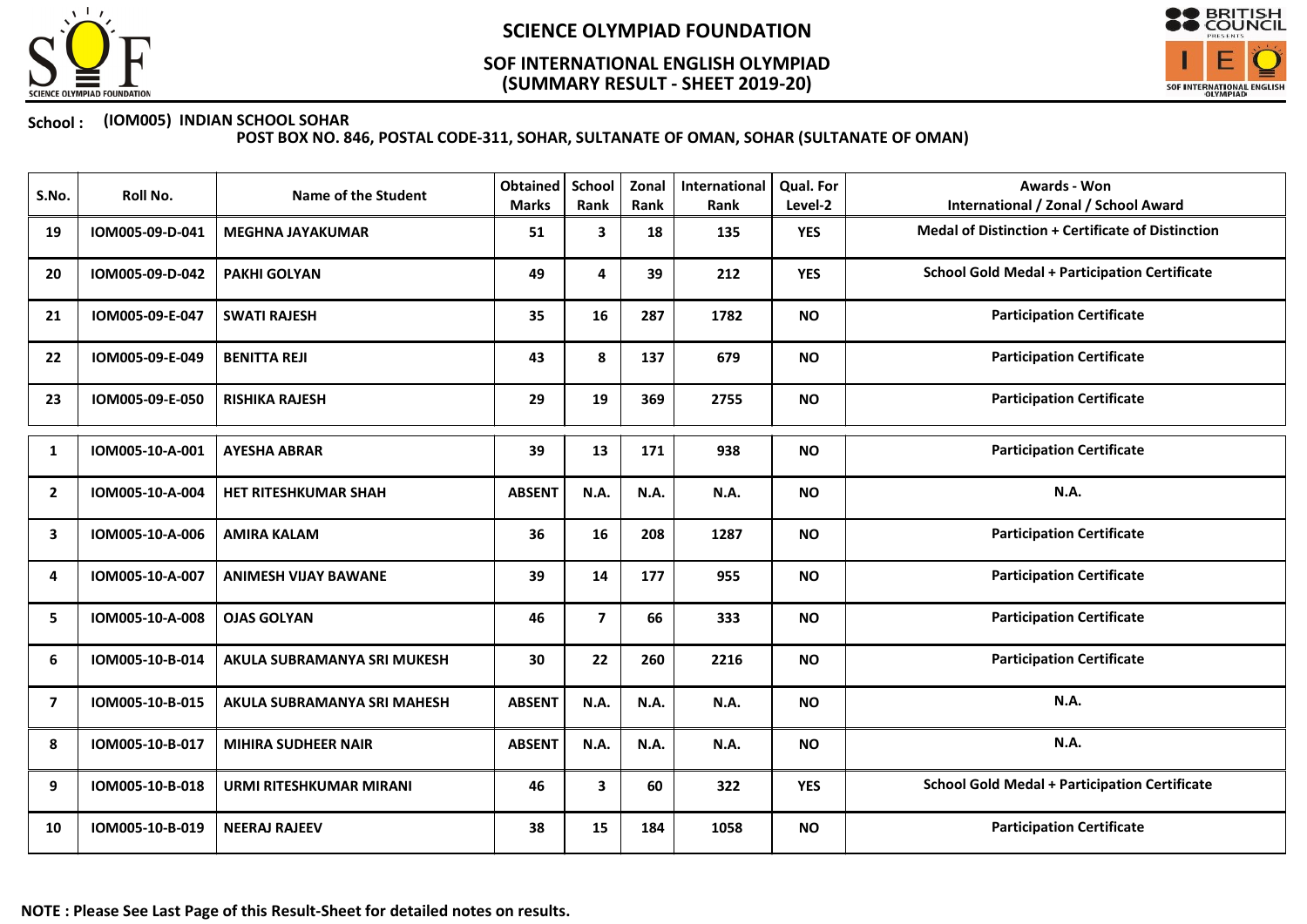

## (SUMMARY RESULT - SHEET 2019-20) SOF INTERNATIONAL ENGLISH OLYMPIAD



### School : (IOM005) INDIAN SCHOOL SOHAR

POST BOX NO. 846, POSTAL CODE-311, SOHAR, SULTANATE OF OMAN, SOHAR (SULTANATE OF OMAN)

| S.No. | Roll No.        | <b>Name of the Student</b>       | <b>Obtained</b><br><b>Marks</b> | <b>School</b><br>Rank | Zonal<br>Rank | International<br>Rank | Qual. For<br>Level-2 | Awards - Won<br><b>International / Zonal / School Award</b> |
|-------|-----------------|----------------------------------|---------------------------------|-----------------------|---------------|-----------------------|----------------------|-------------------------------------------------------------|
| 11    | IOM005-10-C-020 | <b>ANSHITHA FICEL</b>            | 50                              | $\mathbf{2}$          | 17            | 126                   | <b>YES</b>           | Medal of Distinction + Certificate of Distinction           |
| 12    | IOM005-10-C-021 | <b>HARSH ARVIND KUMAR SHUKLA</b> | 43                              | 8                     | 103           | 539                   | <b>NO</b>            | <b>Participation Certificate</b>                            |
| 13    | IOM005-10-C-022 | <b>ARYAN PANDEY</b>              | <b>ABSENT</b>                   | N.A.                  | N.A.          | N.A.                  | <b>NO</b>            | N.A.                                                        |
| 14    | IOM005-10-C-023 | <b>MURAHARI RAO SAI GAYATHRI</b> | 30                              | 21                    | 259           | 2211                  | <b>NO</b>            | <b>Participation Certificate</b>                            |
| 15    | IOM005-10-C-024 | <b>VIBHAVAN SAIBUVIS</b>         | 46                              | 4                     | 61            | 323                   | <b>YES</b>           | <b>School Silver Medal + Participation Certificate</b>      |
| 16    | IOM005-10-C-025 | <b>PRANJAL GUPTA</b>             | 52                              | 1                     | 8             | 78                    | <b>YES</b>           | <b>Medal of Distinction + Certificate of Distinction</b>    |
| 17    | IOM005-10-C-029 | AISHWARYA PADMANABHAN            | 43                              | 9                     | 107           | 544                   | <b>NO</b>            | <b>Participation Certificate</b>                            |
| 18    | IOM005-10-D-031 | <b>REVANTHIKA ASHOK</b>          | 35                              | 18                    | 221           | 1421                  | <b>NO</b>            | <b>Participation Certificate</b>                            |
| 19    | IOM005-10-D-032 | <b>SMIT AMITKUMAR RATHOD</b>     | 40                              | 10                    | 144           | 794                   | <b>NO</b>            | <b>Participation Certificate</b>                            |
| 20    | IOM005-10-E-039 | <b>RIYA ANN JOHN</b>             | 46                              | 6                     | 65            | 331                   | <b>NO</b>            | <b>Participation Certificate</b>                            |
| 21    | IOM005-10-E-040 | JERUSHA ADELINE JOHN KENNEDY     | 32                              | 20                    | 248           | 1847                  | <b>NO</b>            | <b>Participation Certificate</b>                            |
| 22    | IOM005-10-E-041 | <b>LIYA MARIA SHIJO</b>          | <b>ABSENT</b>                   | N.A.                  | N.A.          | <b>N.A.</b>           | <b>NO</b>            | N.A.                                                        |
| 23    | IOM005-10-E-043 | <b>ALEENA DISON</b>              | 33                              | 19                    | 240           | 1699                  | <b>NO</b>            | <b>Participation Certificate</b>                            |
| 24    | IOM005-10-E-046 | <b>MARIA THERESE PAUL</b>        | 46                              | 5                     | 62            | 327                   | <b>NO</b>            | <b>School Bronze Medal + Participation Certificate</b>      |
| 25    | IOM005-10-F-048 | <b>TREESA MARIA BASTINE</b>      | 36                              | 17                    | 212           | 1321                  | <b>NO</b>            | <b>Participation Certificate</b>                            |
| 26    | IOM005-10-F-049 | <b>HAADIYA MARYAM</b>            | 40                              | 12                    | 156           | 834                   | <b>NO</b>            | <b>Participation Certificate</b>                            |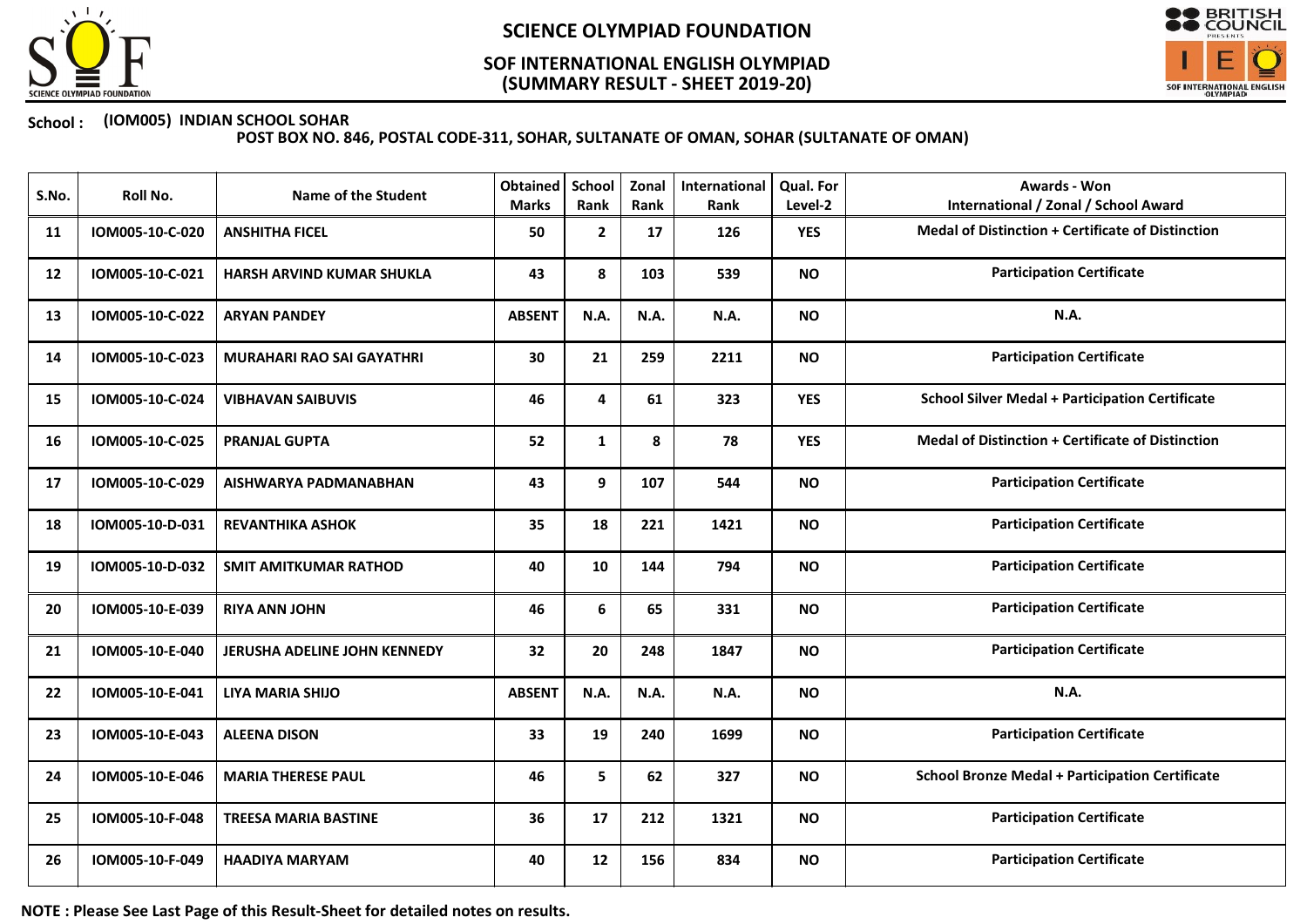

## (SUMMARY RESULT - SHEET 2019-20) SOF INTERNATIONAL ENGLISH OLYMPIAD



### School : (IOM005) INDIAN SCHOOL SOHAR

| S.No.          | Roll No.        | <b>Name of the Student</b>     | <b>Obtained</b><br><b>Marks</b> | School<br>Rank          | Zonal<br>Rank | International<br>Rank | Qual. For<br>Level-2 | <b>Awards - Won</b><br><b>International / Zonal / School Award</b> |
|----------------|-----------------|--------------------------------|---------------------------------|-------------------------|---------------|-----------------------|----------------------|--------------------------------------------------------------------|
| 27             | IOM005-10-F-051 | <b>M ABDULLAH</b>              | 40                              | 11                      | 154           | 829                   | <b>NO</b>            | <b>Participation Certificate</b>                                   |
| 1              | IOM005-11-A-004 | <b>RISHABH CHOPDE</b>          | 46                              | 5                       | 84            | 415                   | <b>NO</b>            | <b>Participation Certificate</b>                                   |
| $\overline{2}$ | IOM005-11-A-007 | <b>CHIRANTAN BAG</b>           | 27                              | 8                       | 238           | 2607                  | <b>NO</b>            | <b>Participation Certificate</b>                                   |
| 3              | IOM005-11-A-008 | <b>EDVIN BINU</b>              | 37                              | 6                       | 182           | 1230                  | <b>NO</b>            | <b>Participation Certificate</b>                                   |
| 4              | IOM005-11-A-009 | <b>REEVEPRINSON FERNANDES</b>  | <b>ABSENT</b>                   | N.A.                    | N.A.          | N.A.                  | <b>NO</b>            | N.A.                                                               |
| 5              | IOM005-11-A-012 | <b>SAUMYA</b>                  | 50                              | $\mathbf{2}$            | 39            | 177                   | <b>YES</b>           | <b>School Silver Medal + Participation Certificate</b>             |
| 6              | IOM005-11-B-014 | <b>GRIFFY LARAN ARCHE</b>      | 51                              | $\mathbf{1}$            | 29            | 129                   | <b>YES</b>           | <b>School Gold Medal + Participation Certificate</b>               |
| 7              | IOM005-11-B-018 | <b>SWITHIN GLADSON GOMEZ</b>   | 50                              | 3                       | 45            | 185                   | <b>YES</b>           | <b>School Bronze Medal + Participation Certificate</b>             |
| 8              | IOM005-11-B-019 | <b>NANDINI SHARMA</b>          | <b>ABSENT</b>                   | N.A.                    | N.A.          | N.A.                  | <b>NO</b>            | N.A.                                                               |
| 9              | IOM005-11-B-020 | YAGNIK SARAVAIYA               | 21                              | 9                       | 252           | 3372                  | <b>NO</b>            | <b>Participation Certificate</b>                                   |
| 10             | IOM005-11-B-021 | <b>RAJAKUMARAN MERCY ANGEL</b> | 49                              | 4                       | 51            | 205                   | <b>NO</b>            | <b>Participation Certificate</b>                                   |
| 11             | IOM005-11-C-024 | <b>DIMPI</b>                   | 37                              | $\overline{\mathbf{z}}$ | 189           | 1276                  | <b>NO</b>            | <b>Participation Certificate</b>                                   |
| 12             | IOM005-11-C-025 | <b>ZESHAN KALAM</b>            | 20                              | 10                      | 253           | 3506                  | <b>NO</b>            | <b>Participation Certificate</b>                                   |
| 1              | IOM005-12-A-001 | <b>DIYA GEORGE DEVASSY</b>     | 37                              | 6                       | 95            | 934                   | <b>NO</b>            | <b>Participation Certificate</b>                                   |
| $\overline{2}$ | IOM005-12-A-002 | <b>J SHRAVAN</b>               | 48                              | 1                       | 21            | 181                   | <b>YES</b>           | <b>Medal of Distinction + Certificate of Distinction</b>           |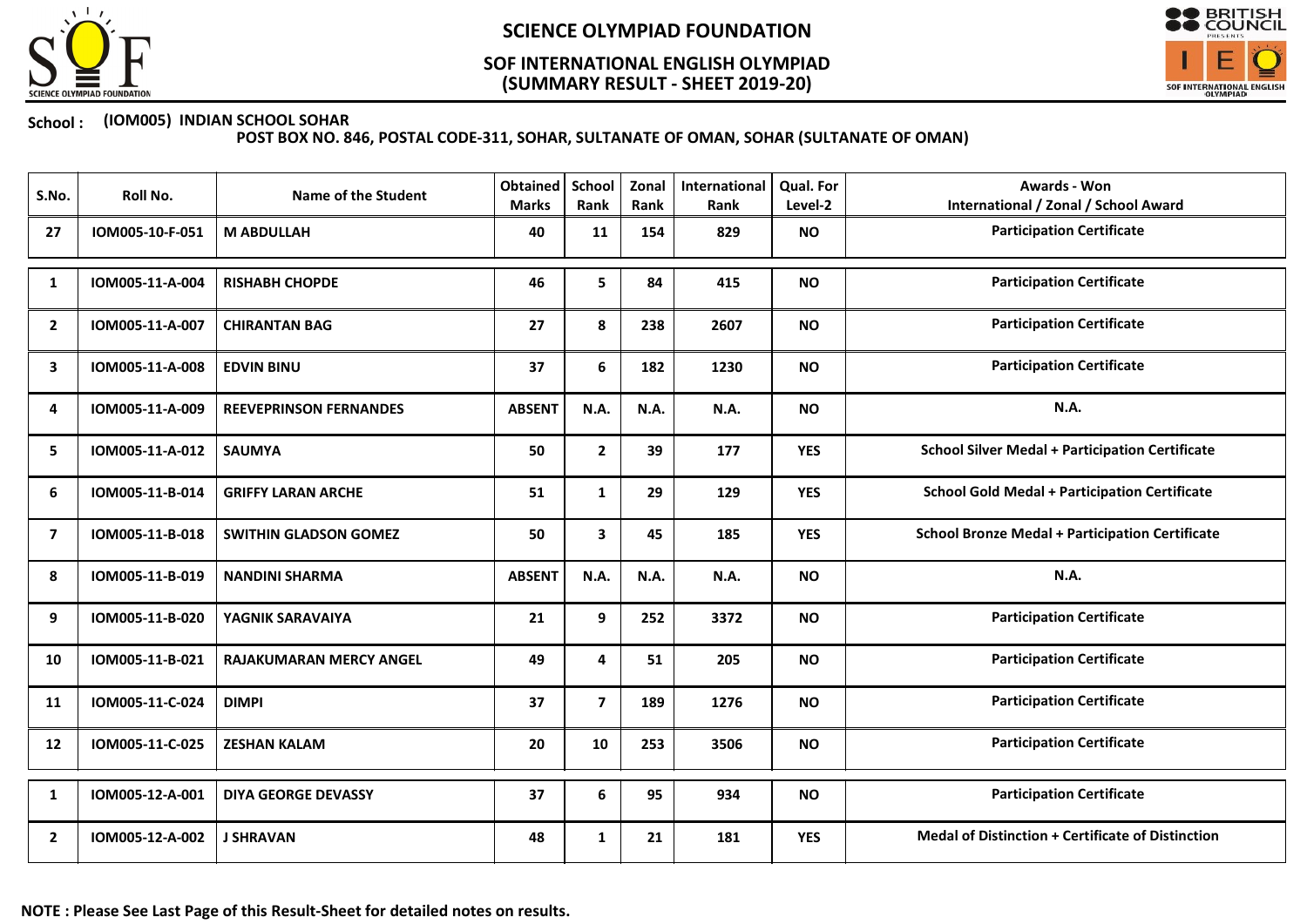

## (SUMMARY RESULT - SHEET 2019-20) SOF INTERNATIONAL ENGLISH OLYMPIAD



### School : (IOM005) INDIAN SCHOOL SOHAR

POST BOX NO. 846, POSTAL CODE-311, SOHAR, SULTANATE OF OMAN, SOHAR (SULTANATE OF OMAN)

| S.No.          | Roll No.        | <b>Name of the Student</b>        | <b>Obtained</b><br><b>Marks</b> | School<br>Rank          | Zonal<br>Rank | <b>International</b><br>Rank | Qual. For<br>Level-2 | <b>Awards - Won</b><br><b>International / Zonal / School Award</b> |
|----------------|-----------------|-----------------------------------|---------------------------------|-------------------------|---------------|------------------------------|----------------------|--------------------------------------------------------------------|
| 3              | IOM005-12-A-003 | <b>SWARA INGLE</b>                | 33                              | 11                      | 120           | 1317                         | <b>NO</b>            | <b>Participation Certificate</b>                                   |
| 4              | IOM005-12-A-004 | <b>JERALD KANNATH</b>             | 46                              | $\overline{2}$          | 33            | 282                          | <b>NO</b>            | <b>School Gold Medal + Participation Certificate</b>               |
| 5              | IOM005-12-A-005 | <b>SREE MUKUND VEGI</b>           | 39                              | 4                       | 78            | 742                          | <b>NO</b>            | <b>School Bronze Medal + Participation Certificate</b>             |
| 6              | IOM005-12-A-006 | <b>AYUSH SHRINIVAS SOHANI</b>     | 40                              | 3                       | 73            | 668                          | <b>NO</b>            | <b>School Silver Medal + Participation Certificate</b>             |
| $\overline{ }$ | IOM005-12-A-010 | <b>KAMARAJ SATHYAN</b>            | 35                              | 9                       | 109           | 1140                         | <b>NO</b>            | <b>Participation Certificate</b>                                   |
| 8              | IOM005-12-A-011 | <b>CALVIA ELIZA SHAJI</b>         | 36                              | 8                       | 106           | 1045                         | <b>NO</b>            | <b>Participation Certificate</b>                                   |
| 9              | IOM005-12-A-012 | <b>MAHALAKSHMI ARANGANATHAN</b>   | 36                              | $\overline{\mathbf{z}}$ | 102           | 1004                         | <b>NO</b>            | <b>Participation Certificate</b>                                   |
| 10             | IOM005-12-A-016 | <b>ADITI</b>                      | 35                              | 10                      | 110           | 1141                         | <b>NO</b>            | <b>Participation Certificate</b>                                   |
| 11             | IOM005-12-A-019 | <b>SAJAL SAHU</b>                 | 37                              | 5                       | 93            | 888                          | <b>NO</b>            | <b>Participation Certificate</b>                                   |
| 12             | IOM005-12-A-020 | <b>VISHWA SNEHALKUMAR PATEL</b>   | 21                              | 12                      | 167           | 2667                         | <b>NO</b>            | <b>Participation Certificate</b>                                   |
| 13             | IOM005-12-B-021 | <b>PAVITRI MURUGAN</b>            | 37                              | 5                       | 98            | 946                          | <b>NO</b>            | <b>Participation Certificate</b>                                   |
| 14             | IOM005-12-B-023 | <b>JENNIE ANGELA JOSE SHIRLEY</b> | 37                              | 4                       | 96            | 941                          | <b>NO</b>            | <b>Participation Certificate</b>                                   |
| 15             | IOM005-12-B-027 | PAVITHRA PETCHIAPPAN              | 29                              | $\overline{\mathbf{z}}$ | 135           | 1767                         | <b>NO</b>            | <b>Participation Certificate</b>                                   |
| 16             | IOM005-12-C-028 | <b>M SURIYA</b>                   | 42                              | $\mathbf{1}$            | 55            | 524                          | <b>NO</b>            | <b>School Gold Medal + Participation Certificate</b>               |
| 17             | IOM005-12-C-029 | <b>REEMA NAUSHEEN</b>             | 35                              | 6                       | 114           | 1161                         | <b>NO</b>            | <b>Participation Certificate</b>                                   |
| 18             | IOM005-12-C-030 | <b>MAHI MISHRA</b>                | 38                              | 3                       | 87            | 832                          | <b>NO</b>            | <b>Participation Certificate</b>                                   |